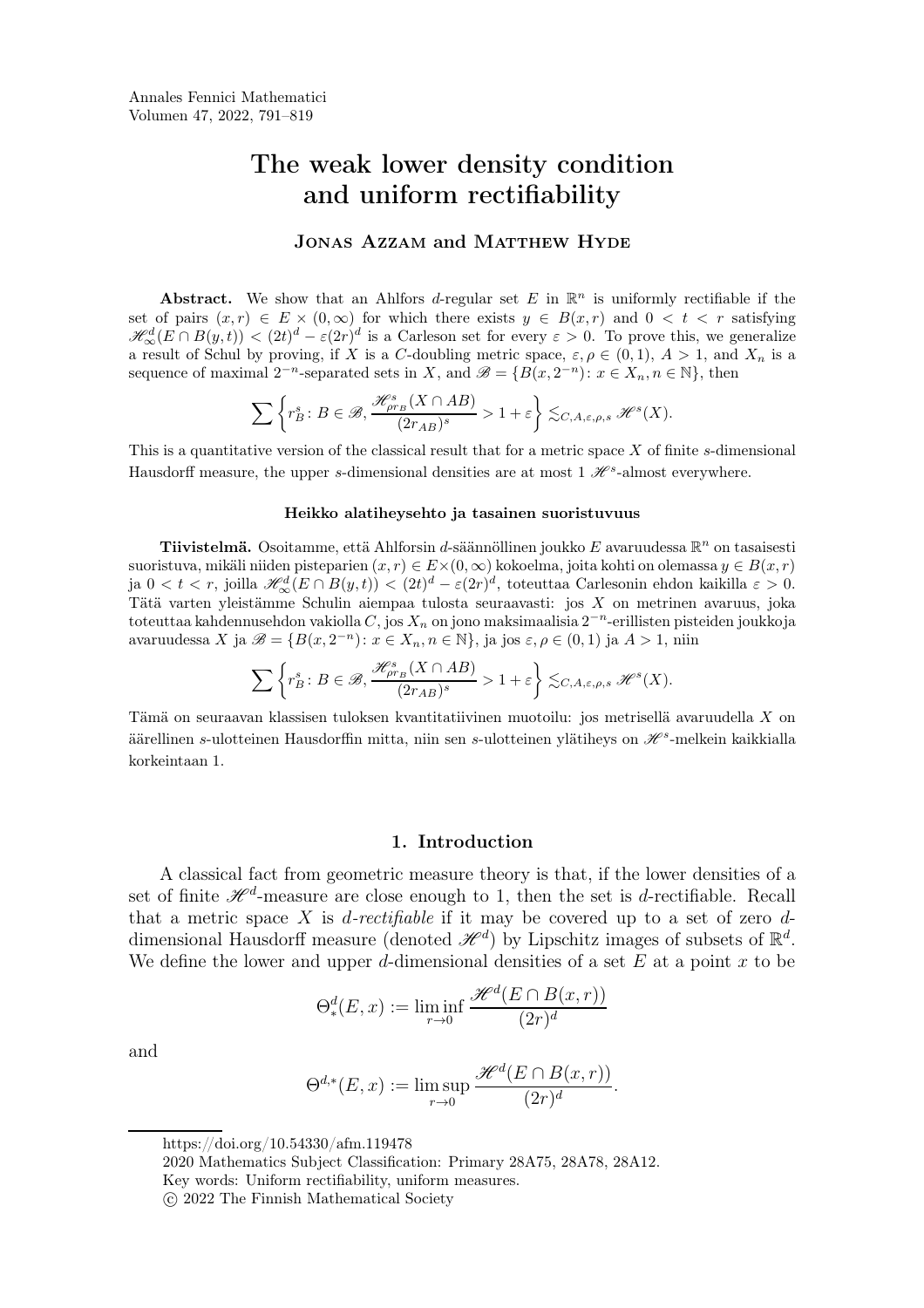The  $d=1$  case is the Besicovitch  $\frac{3}{4}$ -Theorem [\[Bes38\]](#page-27-0), which states that if  $E \subseteq \mathbb{R}^2$  is a set of finite 1-dimensional Hausdorff measure such that

(1.1) 
$$
\Theta_*^1(E, x) > \frac{3}{4}
$$
 for  $\mathcal{H}^1$ -a.e.  $x \in E$ ,

then E is 1-rectifiable (and it is conjectured that  $\frac{3}{4}$  can be replaced by  $\frac{1}{2}$ , see [\[PT92,](#page-28-0) [Far00,](#page-27-1) Far02 for some partial progress). The case for  $d > 1$  is due to Preiss [\[Pre87\]](#page-28-1) (which generalized earlier works of Mattila [\[Mat75\]](#page-27-3) and Marstrand [\[Mar61\]](#page-27-4)): there is a constant  $\alpha(n,d) \in (0,1)$  such that for any  $E \subseteq \mathbb{R}^n$  of locally finite  $\mathscr{H}^d$ -measure,  $E$  is d-rectifiable if

<span id="page-1-0"></span>(1.2) 
$$
0 < \alpha(n,d)\Theta^{d,*}(E,x) < \Theta^d_*(E,x) \quad \text{for } \mathcal{H}^d\text{-a.e. } x \in E.
$$

In other words, rectifiability follows if the density of Hausdorff measure in a ball becomes roughly stable as the ball shrinks to a point at almost every point. This result requires information about the upper densities as well, but it gives a kind of generalization of Besicovitch's theorem using the following result [\[Fed69,](#page-27-5) 2.10.19(5)]: for any metric space  $X$  of locally finite d-dimensional measure,

<span id="page-1-1"></span>(1.3) 
$$
\Theta^{d,*}(X,\cdot) \le 1 \quad \mathscr{H}^d\text{-almost everywhere in } X
$$

and in fact, this holds for spherical Hausdorff measure. In particular, this coupled with Preiss' result shows that the rectifiability of E follows if

(1.4) 
$$
\alpha(n,d) < \Theta_*^d(E,x) \quad \text{for } \mathscr{H}^d\text{-a.e. } x \in E.
$$

In fact, the same inequality is needed for Besicovitch's proof as well.

The objective of our paper is to develop an analogue of these lower density criteria that guarantee a stronger rectifiable structure, in particular uniform rectifiability. A measure  $\mu$  on  $\mathbb{R}^n$  is said to be *d*-uniformly rectifiable (UR) if

(1) it is  $C_0$ -*Ahlfors d-regular* for some  $C_0 > 0$ , meaning

$$
C_0^{-1}r^d \le \mu(B(x,r)) \le C_0r^d \quad \text{for all } x \in E, \ 0 < r < \text{diam}(\text{supp}\,\mu),
$$

(2)  $\mu$  has big pieces of Lipschitz images of  $\mathbb{R}^d$  (BPLI), meaning there are  $L, c > 0$ so that for all  $x \in \text{supp }\mu$  and  $0 < r < \text{diam}(\text{supp }\mu)$ , there is  $f: \mathbb{R}^d \to \mathbb{R}^n$ L-Lipschitz so that  $\mu(f(B(0,r)) \cap B(x,r)) \geq cr^d$ .

A set  $E \subseteq \mathbb{R}^n$  is said to be UR if  $\mathscr{H}^d|_E$  is UR.

These sets were introduced by David and Semmes in [\[DS91\]](#page-27-6), the initial motivation being to characterize when certain singular integral operators were bounded on subsets of Euclidean space (see [\[DS91\]](#page-27-6) for more discussion on this context). This began a program of trying to find various equivalent criteria for uniform rectifiability. We review a few such criteria here. Let  $\mathscr{D}^E$  denote the Christ–David cubes for E (see Section [4](#page-7-0) below). For each cube  $Q \in \mathscr{D}^E$ , there is a ball  $B_Q$  centered on and containing  $Q$  of comparable size. Given two closed sets  $E$  and  $F$ , and  $B$  a set, we denote

$$
d_B(E, F) = \frac{2}{\text{diam } B} \max \left\{ \sup_{y \in E \cap B} \text{dist}(y, F), \sup_{y \in F \cap B} \text{dist}(y, E) \right\}.
$$

For  $A > 0$ ,  $\varepsilon > 0$ , and  $R \in \mathscr{D}^E$ , let

BWGL(A, \varepsilon, R) = 
$$
\sum
$$
 { $(\text{diam }Q)^d$ :  $Q \in \mathcal{D}^E$ ,  $Q \subseteq R$ , and  
 $d_{AB_Q}(E, P) \ge \varepsilon$  for all d-planes P}.

We say E satisfies the *bilateral weak geometric lemma* (BWGL) if for all  $A > 0$ ,  $\varepsilon > 0$ , and  $R \in \mathscr{D}^E$ , we have BWGL $(A, \varepsilon, R) \lesssim \mathscr{H}^d(R)$ . Another condition is the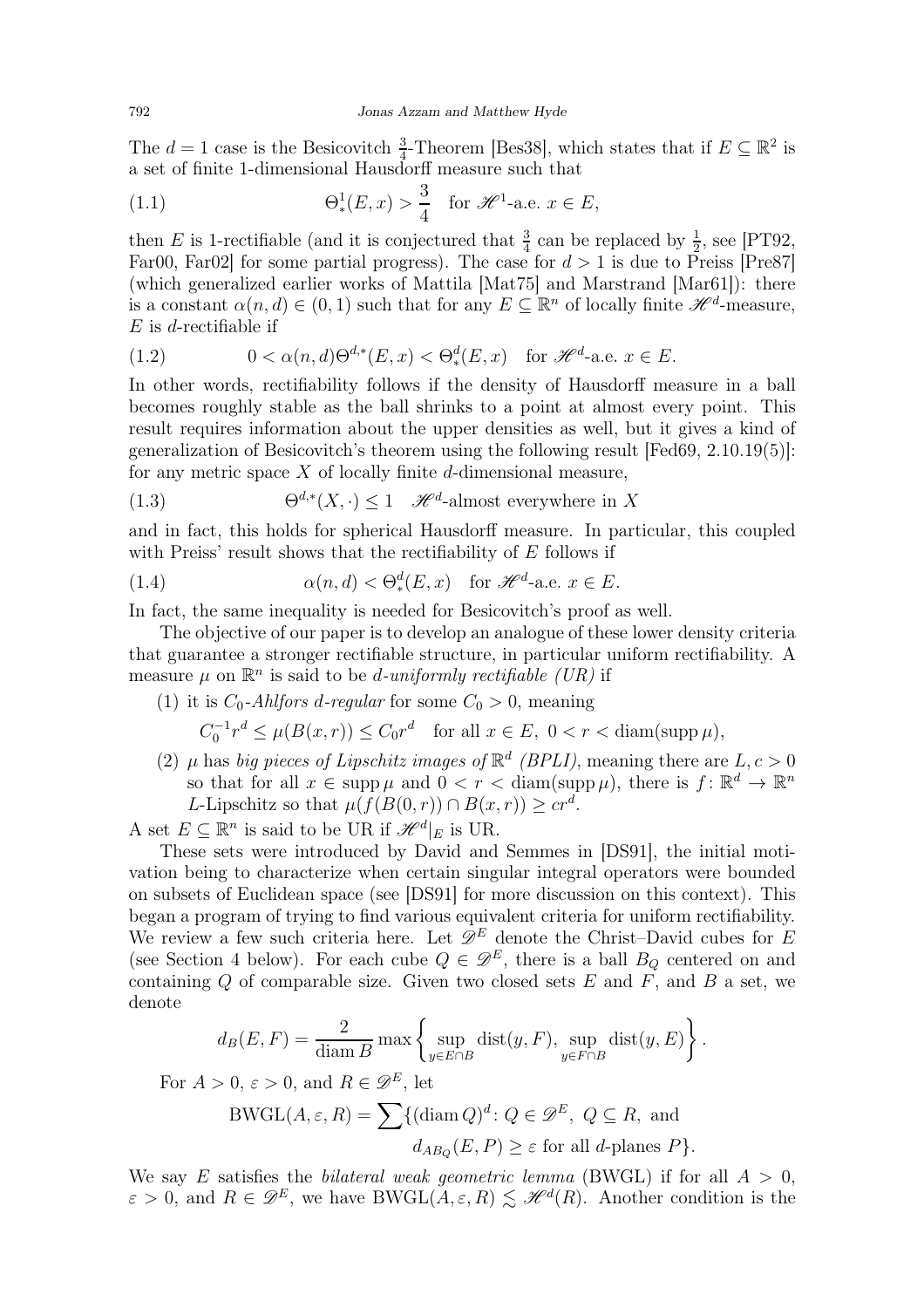bilateral approximation by unions of planes (BAUP). We define BAUP $(A, \varepsilon, R)$  in a similar way to BWGL $(A, \varepsilon, R)$  except now we measure the distance between E and any union of d-planes, not just one.

It is known that these two conditions are equivalent to UR (see [\[DS93\]](#page-27-7)). Part of the motivation for finding such criteria is that, depending on the kind of problem you are working on, it may be more natural to prove UR using one criterion over another. For example, the BWGL condition was crucial for showing uniform domains with UR boundaries are chord-arc domains [\[AH+17\]](#page-27-8), and the BAUP condition was crucial to the solution of the David-Semmes Conjecture in codimension 1 (see [\[NTV14\]](#page-28-2)) and for studying the Dirichlet problem in domains with Ahlfors regular boundaries (see [\[HLMN17\]](#page-27-9)).

Another motivation, which is also the motivation of this paper, is to revisit classical results from geometric measure theory and determine whether one can develop quantitative analogues.

There is already a UR analogue of Preiss' result which was introduced in [\[DS93\]](#page-27-7): for an Ahlfors d-regular set E and  $\varepsilon > 0$ , let  $\mathscr{A}_E(c_1, \varepsilon)$  be the set of pairs  $(x, r) \in E \times$  $(0, \text{diam } E)$  for which there is a c<sub>1</sub>-Ahlfors d-regular measure  $\sigma_{x,r}$  with supp  $\sigma_{x,r} = E$ and

$$
|\sigma_{x,r}(B(y,t)) - t^d| < \varepsilon r^d \quad \text{for all } y \in E \cap B(x,r) \text{ and all } 0 < t < r.
$$

Let  $\mathscr{B}_E(c_1,\varepsilon) = E \times (0, \text{diam } E) \setminus \mathscr{A}_E(c_1,\varepsilon)$ . We say E satisfies the weak constant density (WCD) condition if there is  $c_1$  so that  $\mathscr{B}_E(c_1,\varepsilon)$  is a Carleson set for every  $\varepsilon > 0$ , with norm depending on  $\varepsilon$ . Recall, a set  $A \subseteq E \times (0, \text{diam } E)$  is a *Carleson* set if  $\mathbb{1}_A d\mathscr{H}^d(x) \frac{dr}{r}$  $\frac{dr}{r}$  is a Carleson measure on  $E \times (0, \text{diam } E)$ , and a measure  $\mu$  is a Carleson measure on  $E\times(0, \text{diam } E)$  if there is  $C>0$  so that  $\mu(B(x, r)\times(0, r))\leq Cr^d$ for all  $x \in E$  and  $0 < r < \text{diam } E$ . The infimum over all constants C such that the above holds is called the Carleson norm. The WCD condition is certainly satisfied if the set of  $(x, r)$  for which

$$
|\mathcal{H}^d|_E(B(y,t)) - (2t)^d| < \varepsilon r^d \quad \text{for all } y \in E \cap B(x,r) \text{ and } 0 < t < r
$$

is a Carleson set for each  $\varepsilon > 0$ , which is a stronger condition than  $(1.2)$  in that the latter is implied by the former. David and Semmes first showed the WCD was satisfied by every UR set, and that it implied UR when  $d = 1, 2, \text{ or } n-1$ , and the general case was established by Tolsa [\[Tol15\]](#page-28-3).

There are similar results to these that characterize UR in terms of the fluctuations of the density of Hausdorff measure between scales rather than how far it is from 1. For example, in [\[CGLT16\]](#page-27-10), the authors show that an Ahlfors regular set  $E$  is UR if  $\Delta_\mu^d(x,r)^2\frac{dr}{r}$  $\frac{dr}{dt}d\mathscr{H}^{d}(x)$  is a Carleson measure on  $E \times (0, \text{diam } E)$  where  $\mu = \mathscr{H}^{d}|_{E}$  and

$$
\Delta_{\mu}^d(x,r) = \left| \frac{\mu(B(x,r))}{(2r)^d} - \frac{\mu(B(x,r/2))}{r^d} \right|.
$$

In fact, their results hold more generally for Ahlfors regular *measures*  $\mu$  and not just Hausdorff measure. See also [\[TT15,](#page-28-4) [Tol17\]](#page-28-5) where this quantity is also used to characterize rectifiable sets and measures.

Our main result establishes a lower density criterion for uniform rectifiability using Hausdorff content  $\mathscr{H}^d_\infty$  rather than Hausdorff measure:

<span id="page-2-0"></span>**Theorem 1.1.** Let  $E \subseteq \mathbb{R}^n$  be a  $C_0$ -Ahlfors d-regular set. For  $\varepsilon > 0$ , let  $\mathscr{B}_{\text{WLD}}(\varepsilon)$ be the set of  $(x, r) \in E \times (0, \infty)$  for which there exists  $y \in E \cap B(x, r)$  and  $0 < t < r$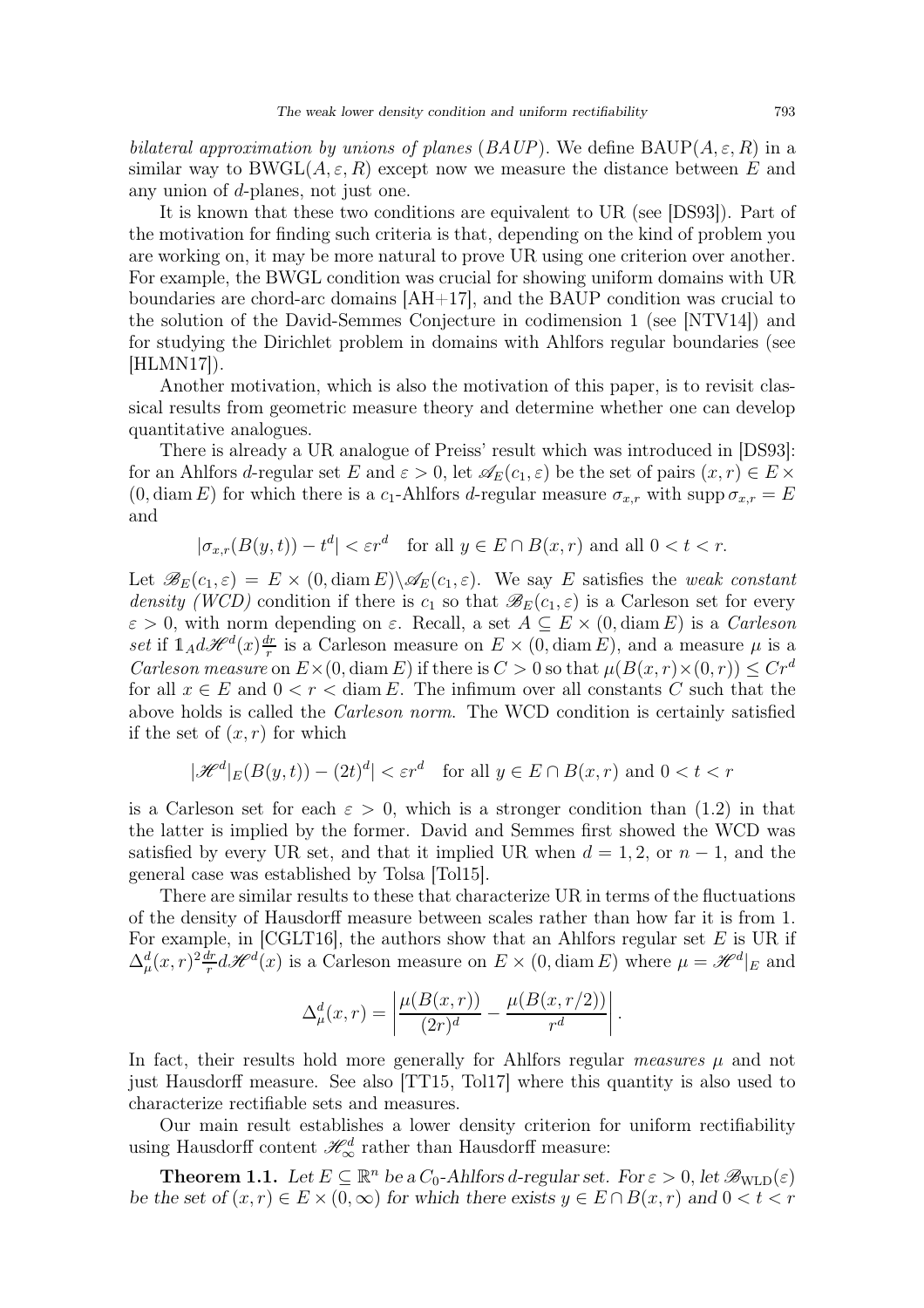such that

<span id="page-3-0"></span>(1.5) 
$$
\mathscr{H}_{\infty}^{d}(E \cap B(y,t)) < (2t)^{d} - \varepsilon (2r)^{d}.
$$

If E satisfies the weak lower density condition (WLD), meaning  $\mathscr{B}_{\text{WLD}}(\varepsilon)$  is a Carleson set for each  $\varepsilon > 0$ , then E is UR.

In other words, if we have nice estimates on how often the density of Hausdorff content dips below 1, then we can guarantee UR. We explain later why we require Hausdorff content rather than Hausdorff measure. Notice also that if  $(x, r) \notin$  $\mathscr{B}_{\text{WLD}}(\varepsilon)$ , this means [\(1.5\)](#page-3-0) fails for all balls  $B(y, t)$  with  $y \in E \cap B(x, r)$  and  $0 < t < r$ , but this doesn't say the density of Hausdorff content is not much smaller than 1 in all balls, since [\(1.5\)](#page-3-0) fails trivially for all  $t < \varepsilon^{\frac{1}{d}} r$ . Hence,  $(x, r) \notin \mathscr{B}_{\text{WLD}}(\varepsilon)$  only gives information about the densities of Hausdorff content in balls that aren't too much smaller than r.

Theorem [1.1](#page-2-0) can be strengthened slightly. In particular, it can be shown that there exists  $\varepsilon > 0$  (depending on n and d) such that if  $\mathscr{B}_{\text{WLD}}(\varepsilon)$  is Carleson set, then E is UR. Moreover, the UR constants for E depend only on  $\varepsilon$ , the Carleson norm for  $\mathscr{B}_{\text{WLD}}(\varepsilon)$  and the Ahlfors regularity and dimensional constants. This is explained in Remark [4.2](#page-8-0) and Remark [4.11.](#page-12-0) It is natural to ask whether the converse holds; given a UR set E, does there exists  $\varepsilon > 0$  such that  $\mathscr{B}_{\text{WLD}}(\varepsilon)$  is a Carleson set, with Carleson norm depending only on  $\varepsilon$ , the UR constants for E and the dimensional constants? We show this is not possible by constructing a sequence of UR sets  $E_n$ with uniform UR constants, so that the associated sequence of Carleson norms blows up.

For  $n \in \mathbb{N}$ , let  $E_n \subseteq [0,1] \subseteq \mathbb{R}$  be the set consisting every other dyadic interval of length  $2^{-n}$  contained in [0, 1], that is,

$$
E_n = \bigcup_{k=1}^{2^{n-1}} [(2k-1)2^{-n}, (2k)2^{-n}].
$$

It is not difficult to show that  $E_n$  is UR with constants  $C_0 = 4$ ,  $L = 1$  and  $c = \frac{1}{4}$  $rac{1}{4}$  for each  $n \in \mathbb{N}$ . Let  $\varepsilon < \frac{1}{3}$ . Since each ball B (where balls in this setting are actually intervals) centered on  $E_n$  with radius larger than  $2^{-n}$  satisfies

$$
\mathscr{H}^1_{\infty}(E_n \cap B) \leq \frac{2}{3}(2r_B) < (1 - \varepsilon)(2r_B),
$$

it follows that  $E_n \times (2^{-n}, 1) \subseteq \mathscr{B}_{\text{WLD}}(\varepsilon)$ . Then for any  $x \in E_n$  and  $2^{-n} < R < 1$ ,

$$
\int_{2^{-n}}^{R} \int_{B(x,R)} \mathbb{1}_{\mathcal{B}_{\text{WLD}}(\varepsilon)}(y,r) d\mathcal{H}^{1}|_{E_n}(y) \frac{dr}{r} \ge \log(R2^n) \mathcal{H}^{1}(E_n \cap B(x,R))
$$
  

$$
\ge \log(R2^n)R
$$

and the right-hand side goes to  $\infty$  as  $n \to \infty$ .

Note that while we do rely on work from [\[Tol15\]](#page-28-3) in our proof, there is still much work to do. For one, our condition is in terms of Hausdorff *content* and not Hausdorff measure, but more importantly our condition does not require information about how often the density of Hausdorff content dips above 1, whereas the conditions of David, Semmes, and Tolsa ask that the density of Hausdorff measure is not too much above or below 1 in most balls.

One reason we only need to control how often the density of Hausdorff content dips below 1 is the following result that may be of independent interest, which says that actually content doesn't jump above 1 too much anyway, and this holds for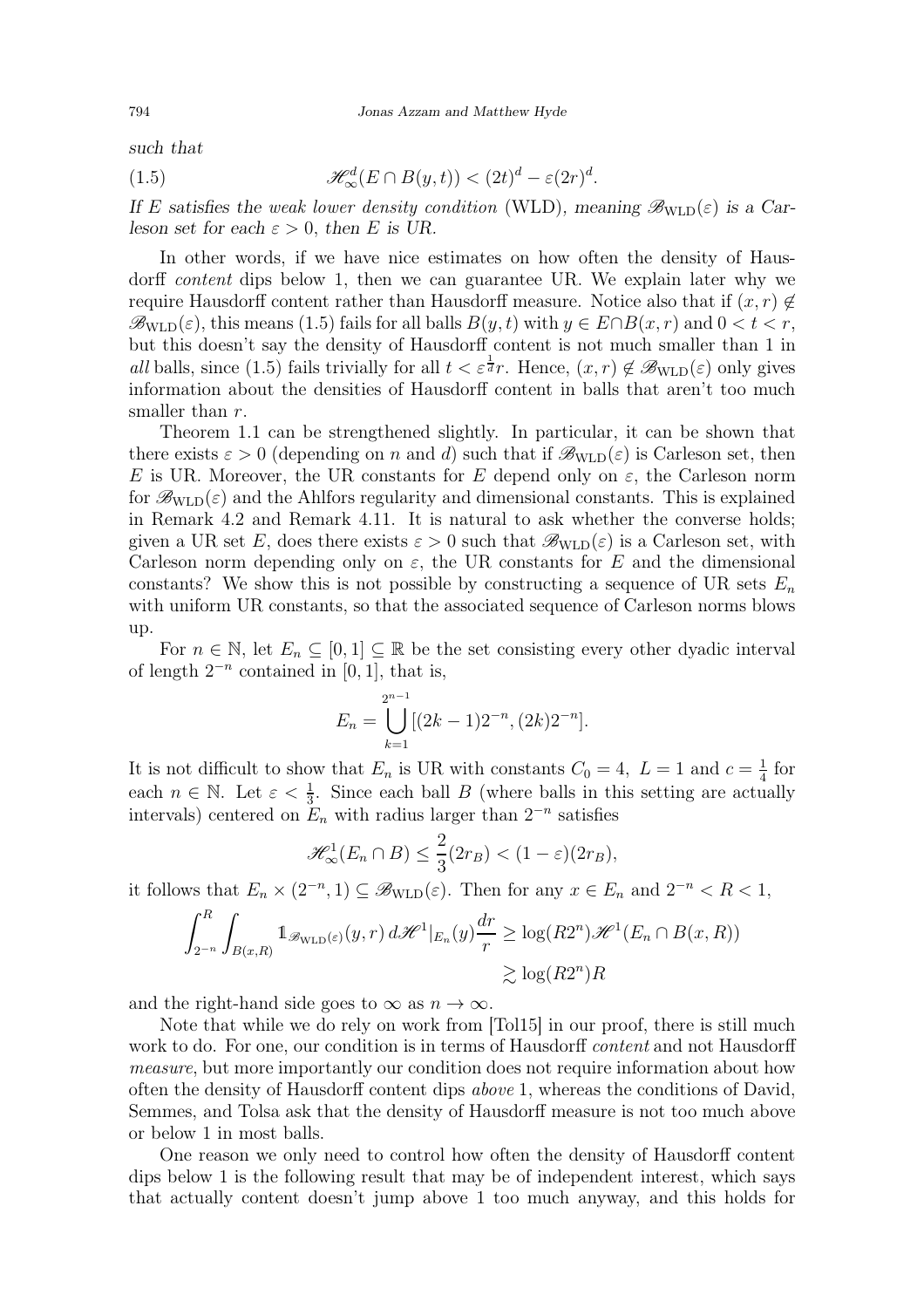quite general sets, not just Ahlfors regular sets. One can view this as a quantitative version of  $(1.3)$ .

<span id="page-4-1"></span>**Theorem 1.2.** Let X be a compact C-doubling metric space, meaning that every ball  $B$  in  $X$  can be covered by at most  $C$  many balls of half the radius. Let  $\varepsilon, \rho \in (0, \frac{1}{2})$  $\frac{1}{2}$ ,  $A > 1$ , and  $X_n$  be a sequence of maximal  $2^{-n}$ -separated sets in X, and  $\mathscr{B} = \{B(x, 2^{-n}) : x \in X_n, n \in \mathbb{N}\},\$  then

$$
\sum \left\{r^s_B: B\in \mathscr B, \frac{\mathscr H^s_{\rho r_B}(X\cap AB)}{(2r_{AB})^s}>1+\varepsilon\right\}\lesssim_{C, A} \frac{\log \frac{1}{\min\{\rho,\varepsilon/s\}}}{\varepsilon}\mathscr H^s(X).
$$

The proof of this theorem is mostly an adaptation of the geometric martingale techniques in Schul's proof of the Analyst's Traveling Salesman Theorem in Hilbert space [\[Sch07\]](#page-28-6). In that paper, Schul needs to control the sum of diameters of balls centered along a curve  $\Gamma$  of finite length for which the portion of  $\Gamma$  in these balls consists of more than one approximately straight curve segments. In such balls, Γ will have large Hausdorff content, and it is really that property that he is using implicitly in his proof, so his method can be extrapolated to sets other than curves, or even sets of non-integer dimension.

The referee asked some very interesting questions that we were not able to answer but are venues for future work.

First, in light of the example  $E_n$  we constructed, the referee asked us whether the assumptions in Theorem [1.1](#page-2-0) were so strong that they may imply a stronger property than being UR: having big pieces of Lipschitz graphs.

We say a set E has big pieces of Lipschitz graphs (or BPLG) if there are  $L, c > 0$ so that for all  $x \in E$  and  $0 < r <$  diam E, there is a d-dimensional L-Lipschitz graph  $\Gamma \subseteq \mathbb{R}^n$  (that is, a rotated copy of the graph of an L-Lipschitz function  $f: \mathbb{R}^d \to \mathbb{R}^{n-d}$  so that  $\mathscr{H}^d(\Gamma \cap B(x,r) \cap E) \geq cr^d$ . The distinction between BPBI and BPLG might seem arbitrary, but BPLG is quite crucial in some applications, see for example [\[DJ90\]](#page-27-11).

It is part of the lore in the theory of UR that this property implies but is not equivalent to UR due to an unpublished example of Hrycak<sup>[1](#page-4-0)</sup>. The example is actually a special case of the classical Venetian blinds construction (see [\[Fal86a,](#page-27-12) [Fal86b\]](#page-27-13)), but it was Hrycak's idea to use it to show BPBI  $\Rightarrow$  BPLG. A start towards answering the referee's question would be to see if this example satisfies the WLD condition. The authors believe they can show (not reported here) that it satisfies a weaker WLD type condition–the same condition but with Hausdorff measure instead of Hausdorff content–but the proof relies on the additivity of Hausdorff measure and it is not clear whether it can be extended to the case of Hausdorff content.

The second question the referee asked was whether we could generalize the result to sets that are not Ahlfors regular. The definition of UR is no longer appropriate in this setting, but there are ways of generalizing results from UR to more general settings: In [\[AV21\]](#page-27-14), the first author and Villa generalized many results from UR to lower content regular sets, which are sets where we assume  $\mathscr{H}^{d}_{\infty}(E \cap B(x,r)) \gtrsim r^{d}$ for all  $x \in E$  and  $0 < r <$  diam E. It turns out that the geometric sums BWGL and BAUP are still meaningful in this context in the sense that the following estimate holds inside any cube R:

(1.6) 
$$
\mathcal{H}^{d}(R) + BWGL(A, \varepsilon, R) \sim \mathcal{H}^{d}(R) + BAUP(A, \varepsilon, R)
$$

<span id="page-4-0"></span><sup>1</sup>The first author learned this from John Garnett who had emailed Steve Hofmann who had emailed Stephen Semmes who learned it from Hrycak.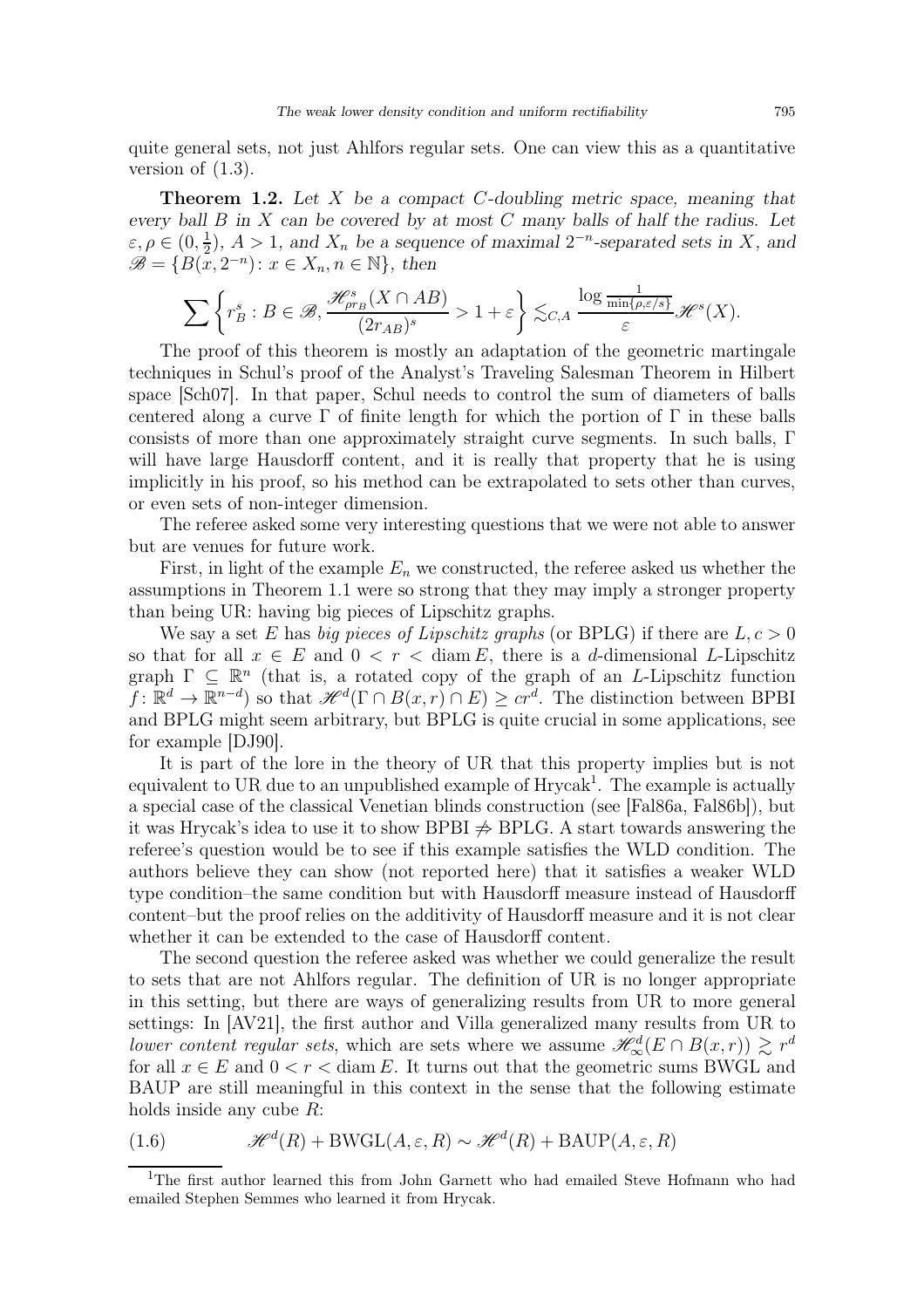and in fact these are comparable to other sums like BWGL that appear in the theory of UR, see [\[AV21\]](#page-27-14) for more details.

The most natural way to define a quantity  $WLD(R)$ , like BWGL $(A, \varepsilon, R)$ , is to let it equal the sum of  $(\text{diam } Q)^d$  for cubes Q in R for which  $(1.5)$  holds for  $CB_Q$ for some  $C > 0$ . The referee's question is whether  $\mathcal{H}^{d}(R) + \text{WLD}(R)$  has any relation to  $\mathscr{H}^{d}(R) + \text{BWGL}(A, \varepsilon, R)$ . The earlier example we constructed shows the two are not comparable: if  $R = E_n$ , then  $\mathcal{H}^d(R) + B\text{WGL}(A,\varepsilon,R) \sim 1$  whereas  $\mathscr{H}^d(R) + \text{WLD}(R) \rightarrow \infty$  as  $n \rightarrow \infty$ . It could be that we still have  $\mathscr{H}^d(R)$  +  $BWGL(A, \varepsilon, R) \lesssim \mathcal{H}^d(R) + WLD(R)$ . Some of our arguments take us part of the way, however our work below takes advantage of the fact that Ahlfors regular sets form a compact family in the sense that if we have a sequence of such sets containing the origin, then we can pass to a subsequence so that they converge to another Ahlfors regular set, and in particular we take advantage of Hausdorff measure being locally finite on this set, whereas a sequence of d-lower regular sets of locally finite d-measure may not converge to a set of locally finite d-measure.

Acknowledgments. We would like to thank the anonymous referees for spotting several mistakes and for their many useful comments and suggestions that greatly improved the paper. The second author was supported by The Maxwell Institute Graduate School in Analysis and its Applications, a Centre for Doctoral Training funded by the UK Engineering and Physical Sciences Research Council (grant EP/L016508/01), the Scottish Funding Council, Heriot-Watt University and the University of Edinburgh. Revisions were carried out with support from the European Union's Horizon 2020 research and innovation programme (Grant agreement No. 948021)

#### 2. Notation

We will write  $a \lesssim b$  if there is  $C > 0$  such that  $a \leq Cb$  and  $a \lesssim_t b$  if the constant C depends on the parameter t. We also write  $a \sim b$  to mean  $a \lesssim b \lesssim a$  and define  $a \sim_t b$  similarly.

Let X be a metric space. We will denote the distance between two points  $x, y \in X$ by  $|x-y|$ . For sets  $A, B \subset X$ , let

$$
dist(A, B) = inf\{|x - y| | x \in A, y \in B\}, \quad dist(x, A) = dist(\{x\}, A),
$$

and

$$
\operatorname{diam} A = \sup\{|x - y| \mid x, y \in A\}.
$$

For  $x \in X$  and  $r > 0$ , we will let  $B(x, r)$  be the closed ball centered at x of radius r. If  $B = B(x, r)$  and  $\lambda > 0$ , we will let  $\lambda B = B(x, \lambda r)$ . For a closed ball B, we let  $B^{\circ}$  be the open ball with the same centre and radius as B.

We recall the definition of Hausdorff measures and contents, but more information can be found in [\[Mat95\]](#page-27-15): for  $A \subseteq X$ ,  $s \geq 0$ , and  $\delta > 0$ , we define

$$
\mathscr{H}_{\delta}^{s}(A) = \inf \left\{ \sum (\operatorname{diam} A_{i})^{s} : A \subseteq \bigcup A_{i}, \, \operatorname{diam} A_{i} \leq \delta \right\}.
$$

The s-dimensional Hausdorff content is defined to be  $\mathscr{H}_{\infty}^{s}(A)$ , and s-dimensional Hausdorff measure is defined to be the limit

<span id="page-5-0"></span>
$$
\mathscr{H}^s(A) = \lim_{\delta \to 0} \mathscr{H}^s_{\delta}(A).
$$

Notice that  $\mathcal{H}_{\delta}^{s}(A)$  is decreasing in  $\delta$ , that is,

(2.1)  $\mathscr{H}_{\delta}^{s}(A) \leq \mathscr{H}_{\delta'}^{s}(A) \leq \mathscr{H}^{s}(A) \text{ for } \delta' \leq \delta.$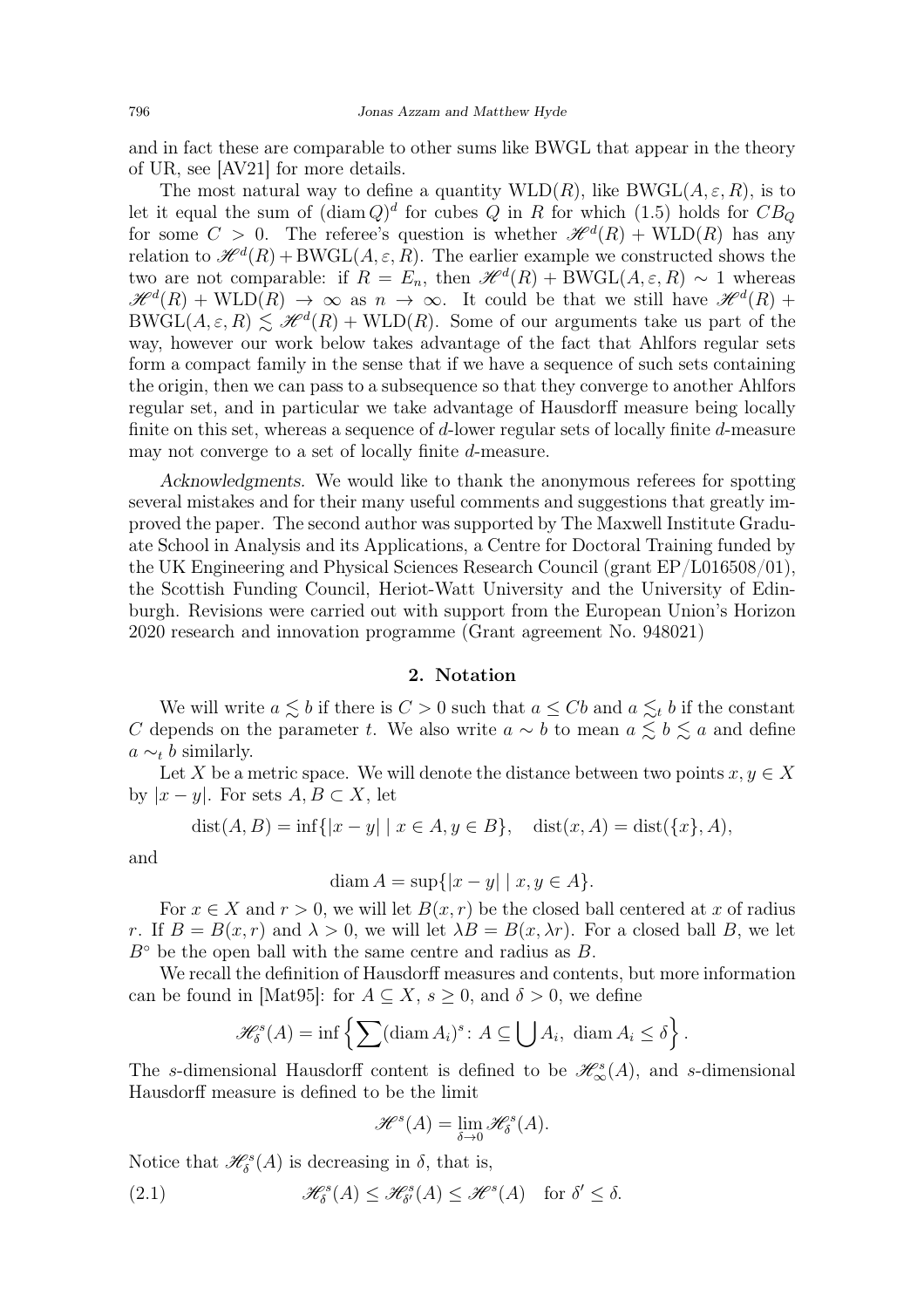### 3. Weak convergence of measures

<span id="page-6-3"></span>In this section we consider the weak convergence of a sequence of measures of the form  $\mu_k = \mathcal{H}_{\rho_k}^d|_{E_k}$ , where  $\rho_k \to 0$ . In what follows, unless stated otherwise, a measure will simply refer to a monotonic, countably subadditive set function which vanishes for the empty set. In particular, we do not require a measure to be additive. The results of this section will be used in the proof of Theorem [1.1,](#page-2-0) we delay their proofs until the appendix.

For a measure  $\mu$  and a function  $f: \mathbb{R}^n \to [0, \infty)$ , define the Choquet integral of f with respect to  $\mu$  by the formula

$$
\int f d\mu = \int_0^\infty \mu(\{x \in \mathbb{R}^n : f(x) > t\}) dt.
$$

For a real valued function  $f: \mathbb{R}^n \to \mathbb{R}$ , let  $f^+ = \max\{f, 0\}$  and  $f^- = \max\{-f, 0\}$ . Define the Choquet integral of f with respect to  $\mu$  by

$$
\int f d\mu = \int f^+ d\mu - \int f^- d\mu.
$$

**Definition 3.1.** Let  $\{\mu_k\}$  be a sequence of measures on  $\mathbb{R}^n$ . We say the sequence  $\{\mu_k\}$  converges *weakly* to a Radon measure  $\mu$ , and write

$$
\mu_k \rightharpoonup \mu,
$$

if

$$
\lim_{k \to \infty} \int \varphi \, d\mu_k = \int \varphi \, d\mu \quad \text{for all } \varphi \in C_0(\mathbb{R}^n).
$$

Here,  $C_0(\mathbb{R}^n)$  is the space of continuous functions of compact support.

We state some general results about the weak convergence of measures. The results are essentially those found in Chapter 1 of [\[Mat95\]](#page-27-15) and Chapter III.5 of [\[DS93\]](#page-27-7).

<span id="page-6-1"></span>**Lemma 3.2.** Suppose  $\{\mu_k\}$  is a sequence of measures converging weakly to a Radon measure  $\mu$ . For  $K \subseteq \mathbb{R}^n$  compact and  $U \subseteq \mathbb{R}^n$  open we have

$$
\mu(K) \ge \limsup_{k \to \infty} \mu_k(K)
$$

and

$$
\mu(U) \le \liminf_{k \to \infty} \mu_k(U).
$$

<span id="page-6-0"></span>**Lemma 3.3.** Suppose  $\{\mu_k\}$  is a sequence of measures converging weakly to a Radon measure  $\mu$ . Suppose additionally there exists  $C_0 > 0$  such that each  $\mu_k$  is  $C_0$ -Ahlfors d-regular (in the sense that it satisfies the upper and lower regularity condition with constant  $C_0$ , but may not be additive). Then, for any ball B, we have

$$
\lim_{k \to \infty} \left( \sup_{p \in B \cap \text{supp }\mu} \text{dist}(p, \text{supp }\mu_k) \right) = 0
$$
  

$$
\lim_{k \to \infty} \left( \sup_{p \in B \cap \text{supp }\mu_k} \text{dist}(p, \text{supp }\mu) \right) = 0.
$$

and

The main result of this section is the following.

<span id="page-6-2"></span>**Lemma 3.4.** Let  ${E_k}$  be a sequence of  $C_0$ -Ahlfors d-regular sets in  $\mathbb{R}^n$  and  ${\rho_k}$ a sequence of positive real numbers such that  $\rho_k \to 0$ . Let  $\mu_k = \mathcal{H}_{\rho_k}^d|_{E_k}$ , then there exists sub-sequence  $\{\mu_{k_j}\}\$  and a Radon measure  $\mu$  such that  $\mu_{k_j} \to \mu$ .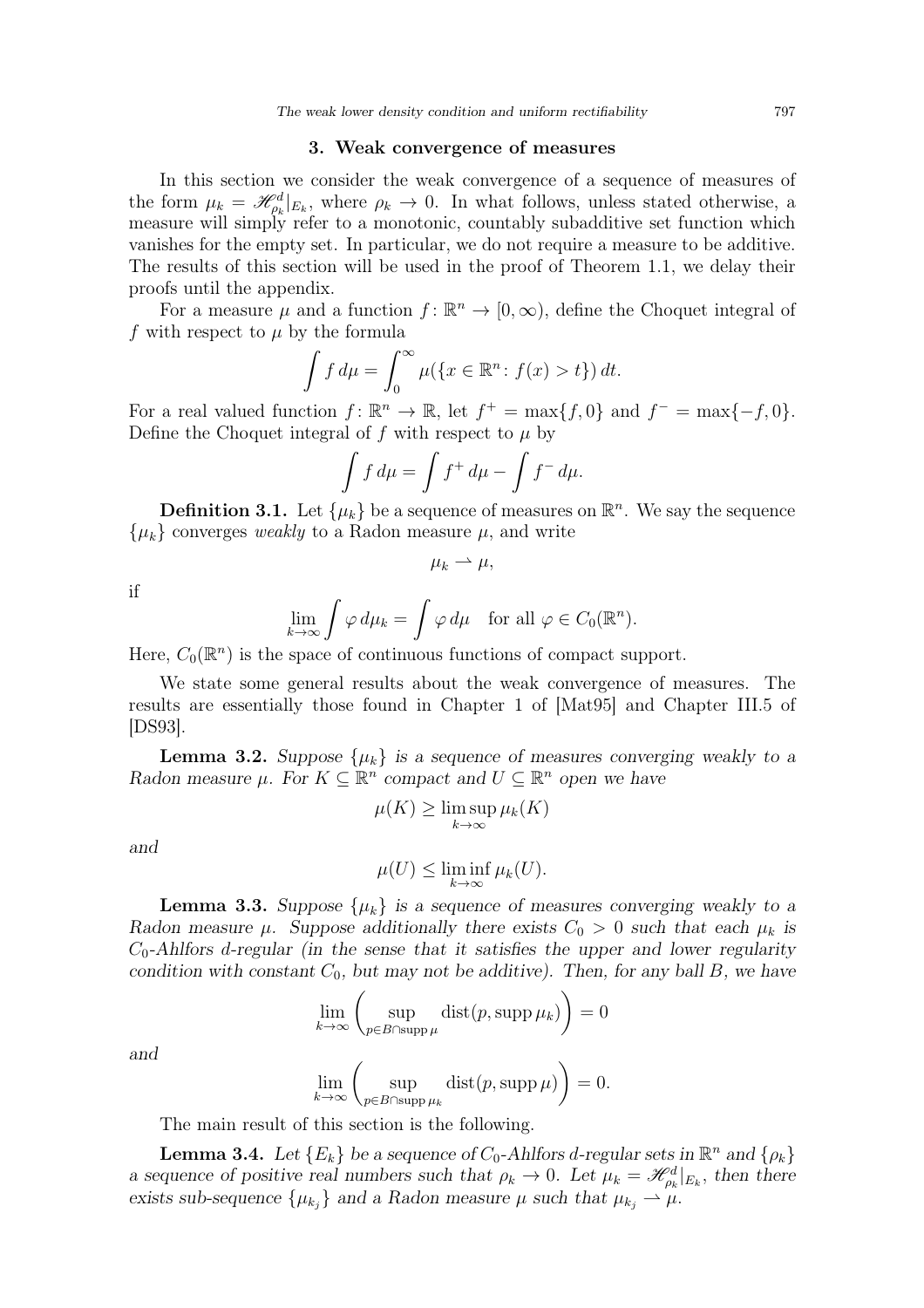## 4. Proof of Theorem [1.1](#page-2-0)

<span id="page-7-0"></span>We recall the properties of the Christ–David cubes from [\[Dav88,](#page-27-16) [Chr90\]](#page-27-17). Let  $E \subseteq \mathbb{R}^n$  be  $C_0$ -Ahlfors d-regular. Let  $X_n$  be a sequence of maximal  $2^{-n}$ -separated nets in E and

$$
\mathscr{D}^E = \bigcup_{j \in \mathbb{Z}} \mathscr{D}^E_j
$$

denote the Christ–David cubes with respect to this sequence of nets. If the context is clear, we shall drop the superscript E. For a measure  $\mu$ , denote  $\mathscr{D}^{\mu} = \mathscr{D}^{\text{supp}\,\mu}$ . The cubes in  $\mathscr{D}$  satisfy the following:

- (i) For each  $j \in \mathbb{Z}$ ,  $E = \bigcup_{Q \in \mathscr{D}_j} Q$ .
- (ii) If  $Q \in \mathscr{D}_j$  and  $Q' \in \mathscr{D}_k$  for  $j \leq k$  then either  $Q' \subseteq Q$  or  $Q \cap Q' = \emptyset$ .
- (iii) There exists  $c_0$  such that the following holds. For  $j \in \mathbb{Z}$  and  $Q \in \mathscr{D}_j$ , let  $\ell(Q) = 2^{-j}$ , there is  $x_Q \in Q$  such that

$$
B_E(x_Q, c_0 \ell(Q)) \subseteq Q \subseteq B_E(x_Q, \ell(Q)).
$$

Given a cube Q, denote

$$
B_Q = B(x_Q, r_Q) = B(x_Q, 3\ell(Q)).
$$

We say a collection of cubes  $\mathscr{C} \subset \mathscr{D}$  satisfies a *Carleson packing condition* if there exists  $C > 0$  such that for each  $R \in \mathcal{D}$ ,

$$
\sum_{\substack{Q \in \mathscr{C} \\ Q \subseteq R}} \ell(Q)^d \le C\ell(R)^d.
$$

The main idea behind the proof of Theorem [1.1](#page-2-0) is that if  $E$  satisfies the WLD condition, then at most scales and locations, E may be approximated by the support of some uniform measure (see definition below). We use this, along with [\[Tol15\]](#page-28-3), to finish the proof.

We recall some notation and results from [\[Tol15\]](#page-28-3). A Borel measure  $\mu$  in  $\mathbb{R}^n$  is said to be *d*-uniform if the exists a constant  $c > 0$  such that

$$
\mu(B(x,r)) = cr^d
$$

for all  $x \in \text{supp } \mu$  and  $r > 0$ .

Given a ball B and two Radon measures  $\mu$  and  $\nu$  such that supp  $\mu \cap B \neq \emptyset$  and  $\text{supp }\nu\cap B\neq\emptyset$ , define

$$
d_B(\mu, \nu) = \sup_{x \in B \cap \text{supp}\,\nu} \text{dist}(x, \text{supp}\,\mu) + \sup_{x \in B \cap \text{supp}\,\mu} \text{dist}(x, \text{supp}\,\nu).
$$

For a Radon measure  $\mu$  and a constant  $\eta > 0$ , let  $\mathcal{N}_0(\mu, \eta)$  be the collection of balls B such that there exists a d-uniform measure  $\nu$  in  $\mathbb{R}^n$  satisfying

$$
d_B(\mu,\nu) \leq \eta.
$$

Furthermore, let  $\mathcal{N}(\mu, \eta)$  denote the set of cubes  $Q \in \mathcal{D}^{\mu}$  such that  $B_Q \in \mathcal{N}_0(\mu, \eta)$ . When the context is clear, we shall simply write  $\mathcal{N}(\eta)$  and  $\mathcal{N}_0(\eta)$ .

Although not explicitly stated, in the Section 4 of [\[Tol15\]](#page-28-3), Tolsa proves the following:

<span id="page-7-1"></span>**Proposition 4.1.** Suppose  $\mu$  is an Ahlfors d-regular measure and  $\mathscr{D}^{\mu} \setminus \mathscr{N}(\eta)$ satisfies a Carleson packing condition for each  $\eta > 0$ . Then,  $\mu$  is UR.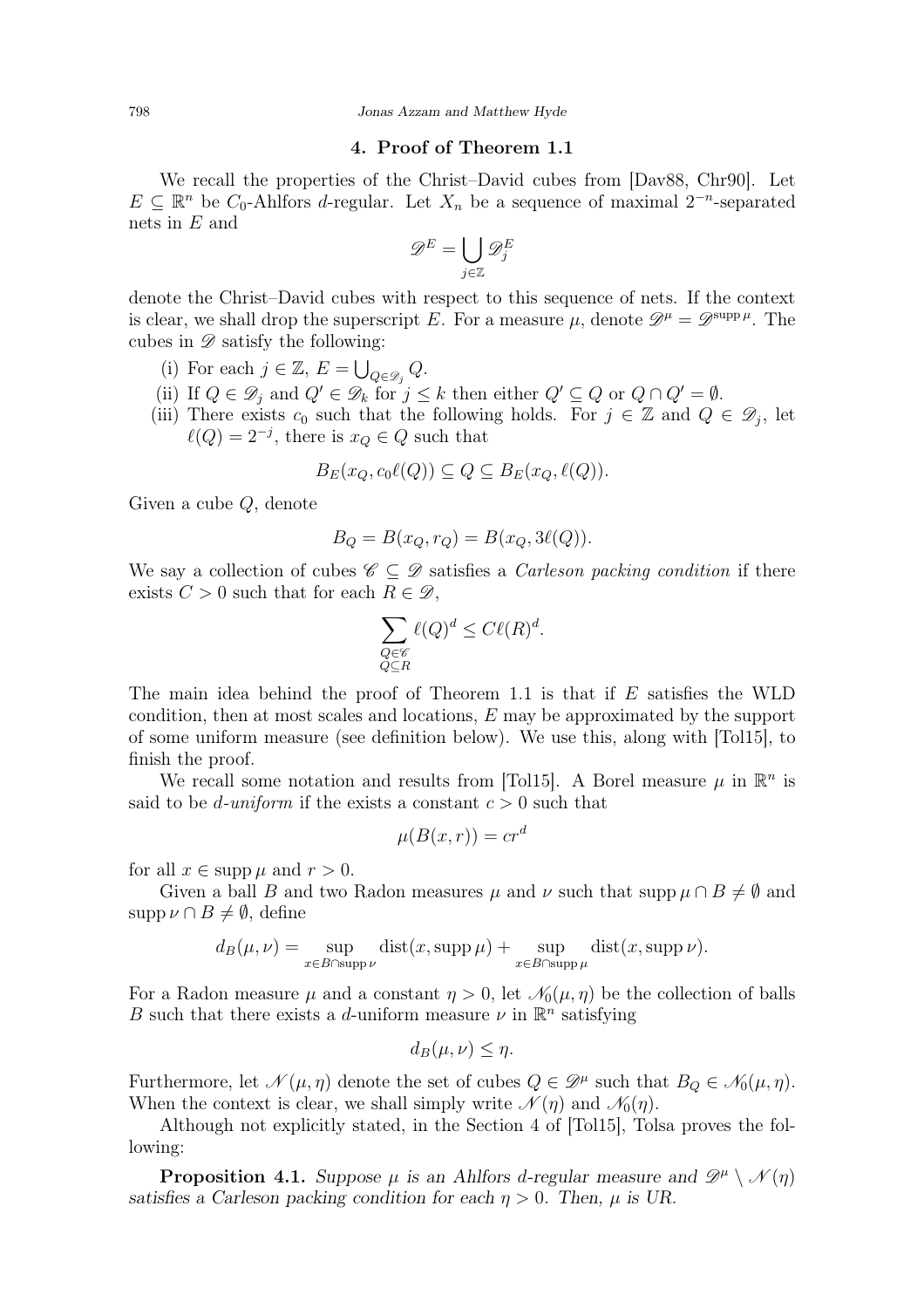Given the results on uniform measure contained in Sections 1–3 of [\[Tol15\]](#page-28-3), the proof of the above Proposition [4.1](#page-7-1) is contained within the proof of Theorem 1.1 of the aforementioned paper, beginning on page 16.

<span id="page-8-0"></span>Remark 4.2. Proposition [4.1](#page-7-1) may be strengthened by only requiring a single Carleson packing condition. More precisely, there exists  $\eta_0$  depending only on n and d such that if  $\mathscr{D}^{\mu} \setminus \mathscr{N}(\eta_0)$ , then  $\mu$  is UR. Indeed, for each  $\varepsilon > 0$  the arguments of [\[Tol15\]](#page-28-3) show there exists  $\eta > 0$  such that the Carleson packing condition on  $\mathscr{D}\setminus\mathscr{N}(\eta)$ implies a Carleson packing condition on  $\mathscr{B}(\varepsilon)$ , the set of cubes  $Q \in \mathscr{D}$  such that

$$
d_{B_Q}(E, P) \ge \varepsilon
$$
 for all d-planes P.

As long as  $\varepsilon > 0$  (and hence  $\eta$ ) is chosen small enough, depending on n and d, this final condition is sufficient to prove  $\mu$  is UR with UR constants depending only on  $\varepsilon$ , see [\[DS93,](#page-27-7) Remark II.2.5].

With the following result of David and Semmes (see [\[DS93,](#page-27-7) Chapter III.5]), Proposition [4.1](#page-7-1) proves the WCD condition implies UR.

**Proposition 4.3.** Suppose  $\mu$  satisfies the WCD condition, then  $\mathscr{D}^{\mu} \setminus \mathscr{N}(\eta)$ satisfies a Carleson packing condition for each  $\eta > 0$ .

The main goal of this section is to prove the following lemma, analogous to the above result of David and Semmes. This, along with Proposition [4.1,](#page-7-1) will finish the proof of Theorem [1.1.](#page-2-0)

<span id="page-8-1"></span>**Lemma 4.4.** Suppose  $E \subseteq \mathbb{R}^n$  satisfies the WLD condition. Then  $\mathscr{D}^E \setminus \mathscr{N}(\eta)$ satisfies a Carleson packing condition for each  $\eta > 0$ .

For  $A > 1$  and  $\varepsilon, \rho > 0$ , let  $\mathscr{G}(A, \varepsilon, \rho)$  be the collection of cubes  $Q \in \mathscr{D}$  such that

$$
\mathcal{H}_{\rho r_Q}^d(E \cap AB_Q) \le (1+\varepsilon)(2Ar_Q)^d
$$

and

$$
\mathcal{H}^d_{\infty}(E \cap B(x,r)) \ge (2r)^d - \varepsilon (2Ar_Q)^d
$$

for all  $x \in E \cap AB_Q$  and  $0 < r < Ar_Q$ .

We prove Lemma [4.4](#page-8-1) by showing, for suitable choices of  $A, \varepsilon, \rho$ , that for each  $Q \in \mathscr{G}(A,\varepsilon,\rho)$  there is a d-uniform measure such that E is locally well-approximated by supp  $\mu$ . The Carleson packing condition on  $\mathscr{D} \setminus \mathscr{N}(\eta)$  will follow from packing conditions on  $\mathscr{B}(A,\varepsilon,\rho) = \mathscr{D} \setminus \mathscr{G}(A,\varepsilon,\rho)$ , which in turn follow from Theorem [1.2](#page-4-1) and the definition of WLD.

Denote by  $\mathscr{B}_1(A,\varepsilon)$  the set of cubes Q in  $\mathscr{D}$  for which there exists  $y \in E \cap AB_Q$ and  $0 < r < Ar_Q$  satisfying

<span id="page-8-2"></span>(4.1) 
$$
\mathscr{H}^d_{\infty}(E \cap B(y,r)) < (2r)^d - \varepsilon (2Ar_Q)^d.
$$

Additionally, let  $\mathscr{B}_2(A,\varepsilon,\rho)$  denote the set of cubes Q such that

$$
\mathcal{H}_{\rho r_Q}^d(E \cap AB_Q) > (1+\varepsilon)(2Ar_Q)^d.
$$

<span id="page-8-3"></span>**Lemma 4.5.** Suppose E satisfies the WLD condition, then  $\mathscr{B}_1(A,\varepsilon)$  satisfies a Carleson packing condition for each  $A > 1$  and  $\varepsilon > 0$ .

Proof. Let  $A > 1$ ,  $\varepsilon > 0$  and  $R \in \mathcal{D}$ . Let  $Q \in \mathcal{B}_1(A, \varepsilon)$ , and let  $B = B(y, r)$  be the ball satisfying [\(4.1\)](#page-8-2). Thus, if  $x \in Q$  then  $y \in B(x, 2Ar_Q)$  and

$$
\mathcal{H}^d_{\infty}(E \cap B(y,r)) < (2r)^d - \varepsilon (2Ar_Q)^d = (2r)^d - 2^{-d} \varepsilon (4Ar_Q)^d,
$$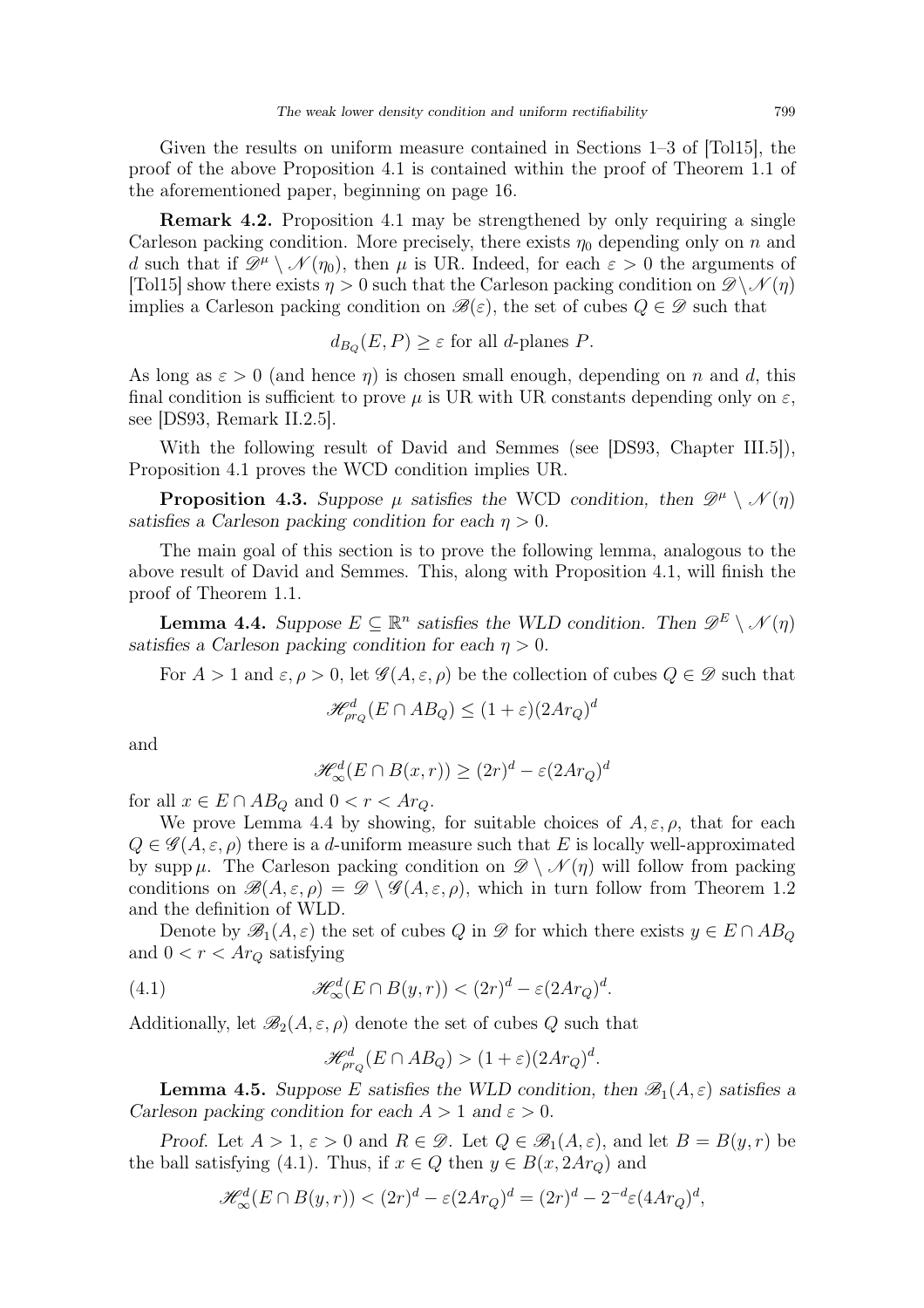that is  $(x, 2Ar_Q) \in \mathscr{B}_{\text{WLD}}(\varepsilon/2^d) \subseteq \mathscr{B}_{\text{WLD}}(\varepsilon/4^d)$ . Similarly, one can show that  $(x, \alpha A r_Q) \in \mathscr{B}_{\text{WLD}}(\varepsilon/4^d)$  for each  $2 \leq \alpha \leq 4$ . Let  $k^*$  be such that  $R \in \mathscr{D}_{k^*}$ . Denoting  $\mathscr{B}_{k,1}(A,\varepsilon)=\mathscr{B}_1(A,\varepsilon)\cap\mathscr{D}_k$ , we have

$$
\sum_{Q \in \mathcal{B}_1(A,\varepsilon)} \ell(Q)^d \leq \sum_{k=k^*}^{\infty} \int_{3A2^{-k+2}}^{3A2^{-k+2}} \sum_{Q \in \mathcal{B}_{k,1}(A,\varepsilon)} \ell(Q)^d \frac{dr}{r}
$$
\n
$$
\lesssim \sum_{k=k^*}^{\infty} \int_{3A2^{-k+2}}^{3A2^{-k+2}} \sum_{Q \in \mathcal{B}_{k,1}(A,\varepsilon)} \mathcal{H}^d(\{x \in Q : (x,r) \in \mathcal{B}_{\text{WLD}}(\varepsilon/4^d)\}) \frac{dr}{r}
$$
\n
$$
\lesssim \int_{Ar_R}^{4Ar_R} \int_{AB_R} 1_{\mathcal{B}_{\text{WLD}}(\varepsilon/4^d)}(x,r) d\mathcal{H}^d|_E(x) \frac{dr}{r}
$$
\n
$$
+ \int_0^{Ar_R} \int_{AB_R} 1_{\mathcal{B}_{\text{WLD}}(\varepsilon/4^d)}(x,r) d\mathcal{H}^d|_E(x) \frac{dr}{r}
$$
\n
$$
\lesssim_{A,\varepsilon} \ell(R)^d,
$$

where the second inequality follows from Ahlfors regularity and the final inequality follows from Ahlfors regularity and the fact that  $\mathscr{B}_{\text{WLD}}(\varepsilon)$  is a Carleson set.  $\Box$ 

<span id="page-9-0"></span>**Lemma 4.6.** The set  $\mathscr{B}_2(A, \varepsilon, \rho)$  satisfies a Carleson packing condition for each  $A > 1$  and  $\varepsilon, \rho > 0$ .

Proof. This is an immediate consequence of Theorem [1.2.](#page-4-1) □

Notice  $\mathscr{B}(A,\varepsilon,\rho) \subseteq \mathscr{B}_1(A,\varepsilon) \cup \mathscr{B}_2(A,\varepsilon,\rho)$ . Thus, combining Lemma [4.5](#page-8-3) and Lemma [4.6,](#page-9-0) it follows that  $\mathscr{B}(A,\varepsilon,\rho)$  also satisfies a Carleson packing condition for each  $A > 1$  and  $\varepsilon, \rho > 0$ . To finish the proof of Lemma [4.4,](#page-8-1) it now remains to show this implies a Carleson packing condition on  $\mathscr{D}\setminus\mathscr{N}(\eta)$ .

4.1. Approximation by uniform measures. In this section we prove that, for a suitable choice of  $A > 1$  and  $\varepsilon, \rho > 0$ , if  $Q \in \mathscr{G}(A, \varepsilon, \rho)$ , then there exists a d-uniform measure  $\mu_Q$  which well-approximates Q. We first consider a related collection of sets.

**Definition 4.7.** Let  $\mathscr{U}(A, C_0, \varepsilon, \rho)$  be the collection of subsets  $E \subseteq \mathbb{R}^n$  which are  $C_0$ -Ahlfors *d*-regular, contain the origin, and satisfy:

(1)  $\mathscr{H}_{\rho r_{\mathbb{B}}}(E \cap A\mathbb{B}) \leq (1+\varepsilon)(2A)^{d},$ 

(2) 
$$
\mathscr{H}_{\infty}^{\tilde{d}}(E \cap B) \geq (2r_B)^d - \varepsilon (2A)^d
$$
 for all B centered on  $E \cap A\mathbb{B}$  with  $r_B \leq A$ .

Here,  $\mathbb B$  denotes the unit ball in  $\mathbb R^n$  centered at the origin.

Most of the details of the following lemma are contained in the proof of [\[DS93,](#page-27-7) Lemma III.5.13], we include a proof for the reader's convenience.

**Lemma 4.8.** Let  $\eta > 0$  be given. There is  $A > 1$  such that if  $\mu$  is a  $C_0$ -Ahlfors d-regular Radon measure satisfying

$$
\mu(B) = (2r_B)^d
$$

for all B centered on supp  $\mu \cap A \mathbb{B}$  with  $r_B \leq A$ , then there is a d-uniform measure  $\nu$ such that

$$
d_{\mathbb{B}}(\mu,\nu)\leq \eta.
$$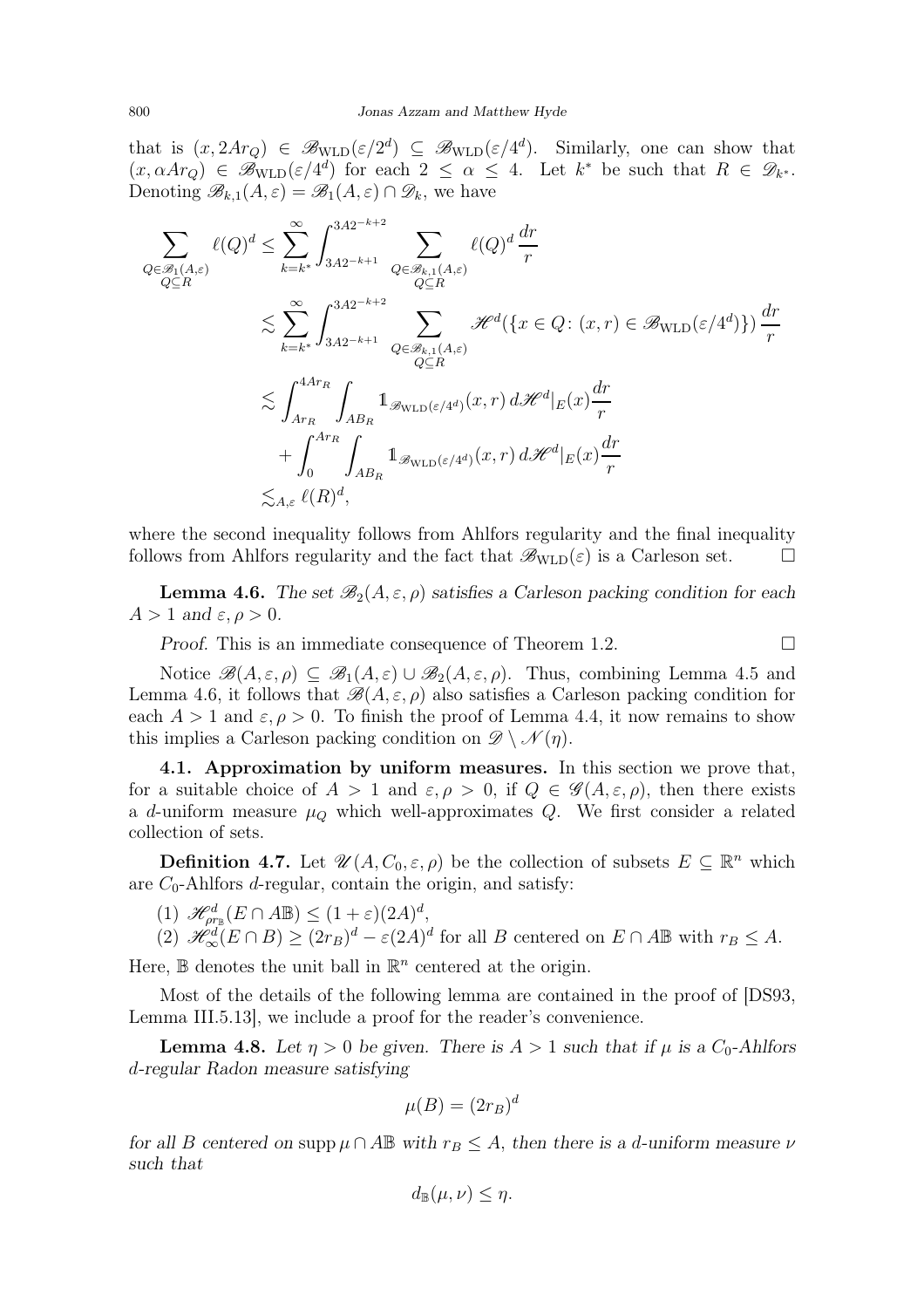Proof. Suppose the statement is false. We can find a sequence of real numbers  $A_j \to \infty$  and  $C_0$ -Ahlfors d-regular Radon measures  $\mu_j$  such that  $\mu_j(B) = (2r_B)^d$  for all B centered on supp  $\mu_j \cap A_j \mathbb{B}$  with  $r_B \leq A_j$ , but  $d_{\mathbb{B}}(\mu_j, \nu) > \eta$  for all d-uniform measures  $\nu$ . By extracting a subsequence if necessary, we can assume  $\mu_i \rightharpoonup \mu$ , where  $\mu$  is a Radon measure. This is possible by [\[Mat95,](#page-27-15) Lemma 1.23] since the  $\mu_i$  are  $C_0$ -Ahlfors *d*-regular.

We claim  $\mu$  is d-uniform. Let  $B = B(x_B, r_B)$  be centered on supp  $\mu$ . For each j, let

$$
\delta_j = \sup_{p \in B \cap \operatorname{supp} \mu} \operatorname{dist}(p, \operatorname{supp} \mu_j)
$$

so that there exists  $x_j \in \text{supp }\mu_j$  satisfying  $|x_B - x_j| \leq \delta_j$ . Let  $B_j = B(x_j, r_B + \delta_j)$ . Clearly  $B \subseteq B_j$ , and  $r_{B_j} \to r_B$  by Lemma [3.3.](#page-6-0) Let  $\varepsilon > 0$  be small. For j large enough  $(1+\varepsilon)r_{B_j} \leq A_j$ , so by Lemma [3.2,](#page-6-1)

$$
\mu(B) \le \mu((1+\varepsilon)B^{\circ}) \le \liminf_{j \to \infty} \mu_j((1+\varepsilon)B^{\circ}) \le \liminf_{j \to \infty} \mu_j((1+\varepsilon)B_j)
$$
  
= 
$$
\liminf_{j \to \infty} (2(1+\varepsilon)r_{B_j})^d = (2(1+\varepsilon)r_B)^d.
$$

Since  $\varepsilon > 0$  was arbitrary, we conclude that

$$
\mu(B) \le (2r_B)^d.
$$

Similarly, let  $B'_j = B(x_j, r_B - \delta_j)$ . Then,  $B'_j \subseteq B$ ,  $r_{B'_j} \to r_B$ , and  $r_{B'_j} \leq A_j$  for j large enough. Hence

$$
\mu(B) \ge \limsup_{j \to \infty} \mu_j(B) \ge \limsup_{j \to \infty} \mu_j(B'_j) \ge \limsup_{j \to \infty} (2r_{B'_j})^d = (2r_B)^d.
$$

For all j large enough  $d_{\mathbb{B}}(\mu_j, \mu) \leq \eta$ , by Lemma [3.3.](#page-6-0) This contradicts the assumptions on the  $\mu_j$  since  $\mu$  is d-uniform.

**Lemma 4.9.** Let  $A > 1$  and  $\eta > 0$  be given. There exists  $\varepsilon, \rho > 0$  so that if  $E \in \mathscr{U}(2A, C_0, \varepsilon, \rho)$  then there is a Radon measure  $\mu$  such that

$$
d_{\mathbb{B}}(\mathscr{H}^d|_E,\mu)\leq \eta
$$

and

$$
\mu(B) = (2r_B)^d
$$

for all B centered on supp  $\mu \cap A \mathbb{B}$  such that  $r_B \leq A$ .

Proof. Suppose the lemma is false. Then, there exists a sequence of sets  $E_j$  and real numbers  $\varepsilon_j$ ,  $\rho_j \to 0$  such that  $E_j \in \mathscr{U}(2A, C_0, \varepsilon_j, \rho_j)$  but the conclusion of the above lemma is false for each j. Let  $\mu_j = \mathcal{H}_{\rho_j}^d|_{E_j}$ . By Lemma [3.4,](#page-6-2) we can extract a subsequence (which we do not relabel) such that  $\mu_i \rightharpoonup \mu$  where  $\mu$  is a Radon measure. Note that

$$
\mu(2A\mathbb{B}^{\circ}) \le \liminf_{j \to \infty} \mu_j(2A\mathbb{B}^{\circ}) \le \liminf_{j \to \infty} (1 + \varepsilon_j)(4A)^d = (4A)^d.
$$

Let B be a ball centered on supp  $\mu \cap A \mathbb{B}$  with  $r_B \leq A$ . As in the proof of the previous lemma, for each j we can find balls  $B_j$  centered on supp  $\mu_j \cap A \mathbb{B}$  such that  $B_j \subseteq B$ and  $r_{B_i} \rightarrow r_B$ . Then

$$
\mu(B) \ge \limsup_{j \to \infty} \mu_j(B) \ge \limsup_{j \to \infty} \mu_j(B_j) \ge \limsup_{j \to \infty} \mathcal{H}_{\infty}^d|_{E_j}(B_j)
$$
  

$$
\ge \limsup_{j \to \infty} ((2r_{B_j})^d - \varepsilon_j (4A)^d) = (2r_B)^d.
$$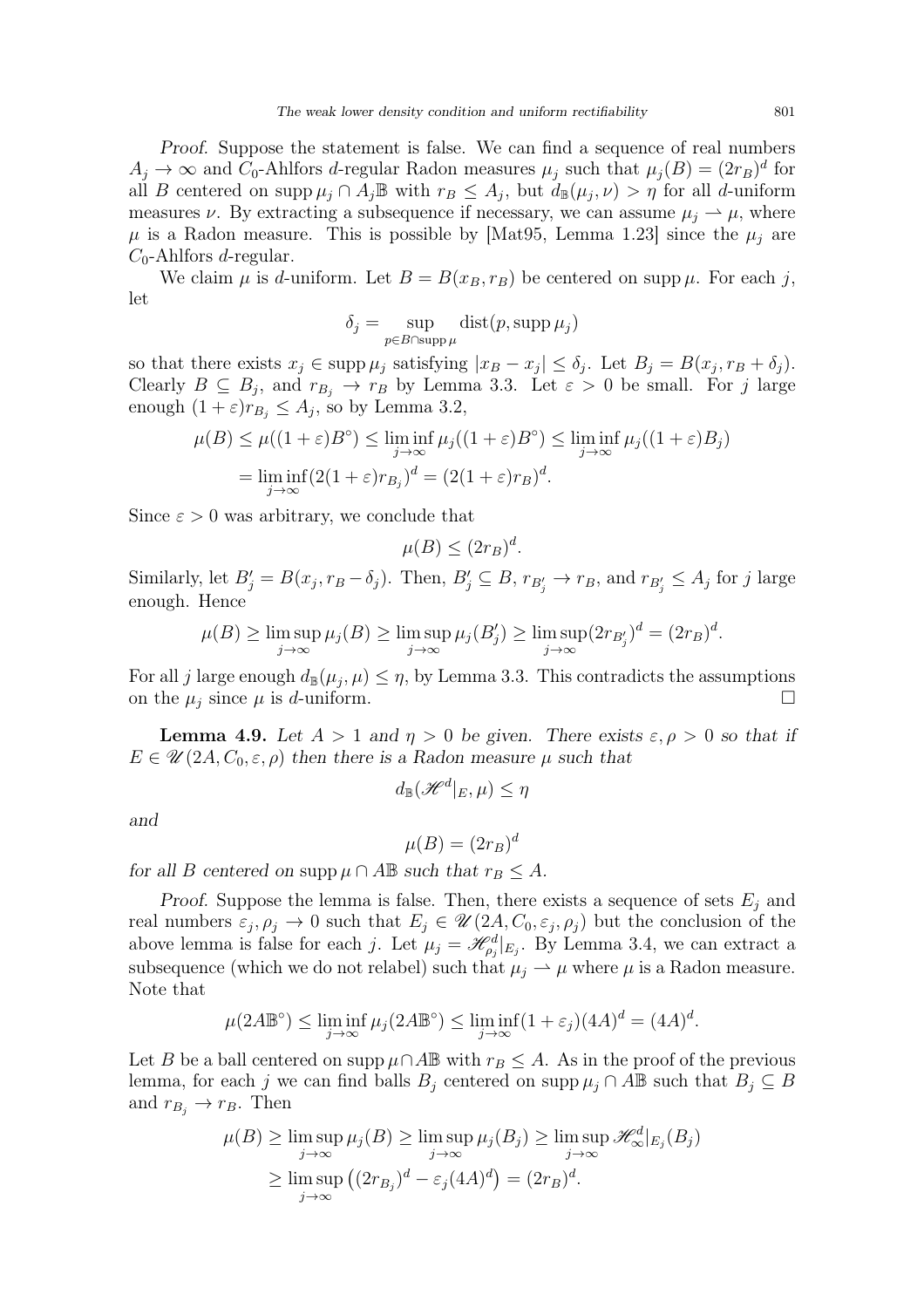We claim, in fact,  $\mu(B) = (2r_B)^d$ . Assume  $\mu(B) > (2r_B)^d$ . For each  $x \in \text{supp }\mu \cap$  $2A\mathbb{B}^\circ$ , let

$$
r_x = \sup\{r : B(x,r) \subseteq 2A\mathbb{B}^\circ \text{ and } B(x,r) \cap B = \emptyset\}.
$$

Then, let

$$
\mathscr{B}_x = \{ B(x, r) \colon 0 < r < r_x \} \quad \text{and} \quad \mathscr{B}' = \bigcup_{x \in \text{supp } \mu \cap 2A \mathbb{B}^o} \mathscr{B}_x.
$$

Notice each ball  $B' \in \mathcal{B}'$  is contained in  $2A\mathbb{B}^{\circ}$  and has empty intersection with B. By the Vitali Covering Theorem ([\[Mat95,](#page-27-15) Theorem 2.8]), we may find a disjoint collection of balls  $\mathscr{B} \subseteq \mathscr{B}'$  such that

$$
\mathscr{H}^d|_{\text{supp}\,\mu}\left(2A\mathbb{B}^\circ\setminus\left(B\cup\bigcup_{B'\in\mathscr{B}}B'\right)\right)=0,
$$

in particular

$$
\mathscr{H}^d_{\infty}\left(\operatorname{supp}\mu\cap 2A\mathbb{B}^\circ\setminus\left(B\cup\bigcup_{B'\in\mathscr{B}}B'\right)\right)=0.
$$

Let  $\tau > 0$  be so that  $\mu(B) = \tau + (2r_B)^d$ . By [\[MM97,](#page-28-7) Theorem 2.1],  $\mathscr{H}^d_{\infty}$  is an upper semicontinuous function when acting on compact subsets of a compact metric space equipped with the Hausdorff norm. Using this, with the fact that the balls in  $\mathscr B$  are pairwise disjoint and have empty intersection with B, for any  $0 < \alpha < 1$  we get

$$
(4A)^d \ge \mu(2A\mathbb{B}^\circ) \ge \mu(B) + \sum_{B' \in \mathcal{B}} \mu(B') \ge \tau + (2r_B)^d + \sum_{B' \in \mathcal{B}} (2r_{B'})^d
$$
  

$$
\ge \tau + \mathcal{H}_{\infty}^d \left( \operatorname{supp} \mu \cap \left( B \cup \bigcup_{B' \in \mathcal{B}'} B' \right) \right)
$$
  

$$
\ge \tau + \mathcal{H}_{\infty}^d (\operatorname{supp} \mu \cap 2A\mathbb{B}^\circ) - \mathcal{H}_{\infty}^d \left( \operatorname{supp} \mu \cap 2A\mathbb{B}^\circ \setminus \left( B \cup \bigcup_{B' \in \mathcal{B}} B' \right) \right)
$$
  

$$
\ge \tau + \mathcal{H}_{\infty}^d (\operatorname{supp} \mu \cap 2A\alpha \mathbb{B})
$$
  

$$
\ge \tau + \limsup_{j \to \infty} \mathcal{H}_{\infty}^d (E_j \cap 2A\alpha \mathbb{B}) \ge \tau + (4A\alpha)^d.
$$

Taking  $\alpha \to 1$  gives  $(4A)^d \ge \tau + (4A)^d$  which is a contradiction and proves the claim. We finish the proof of the lemma by noting that for  $j$  large enough,

$$
d_{\mathbb{B}}(\mathscr{H}^d|_{E_j}, \mu) = d_{\mathbb{B}}(\mu_j, \mu) \le \eta
$$

by Lemma [3.3,](#page-6-0) which is a contradiction.  $\Box$ 

Combining the above two lemmas, for  $\eta > 0$  we can find  $A > 1$  and  $\varepsilon, \rho > 1$ 0 (depending on  $\eta$ ) so that for any  $E \in \mathscr{U}(2A, C_0, \varepsilon, \rho)$ , there exists a d-uniform measure  $\mu$  satisfying  $d_{\mathbb{B}}(\mathcal{H}^d|_E,\mu) \leq \eta$ . By re-scaling and translation, we have the following.

<span id="page-11-0"></span>**Lemma 4.10.** Let  $\eta > 0$ . There exist  $A > 1$  and  $\varepsilon, \rho > 0$  so that for any  $Q \in \mathscr{G}(A,\varepsilon,\rho)$ , there is a d-uniform measure  $\mu$  such that

$$
d_{B_Q}(\mathcal{H}^d|_E, \mu) \le \eta.
$$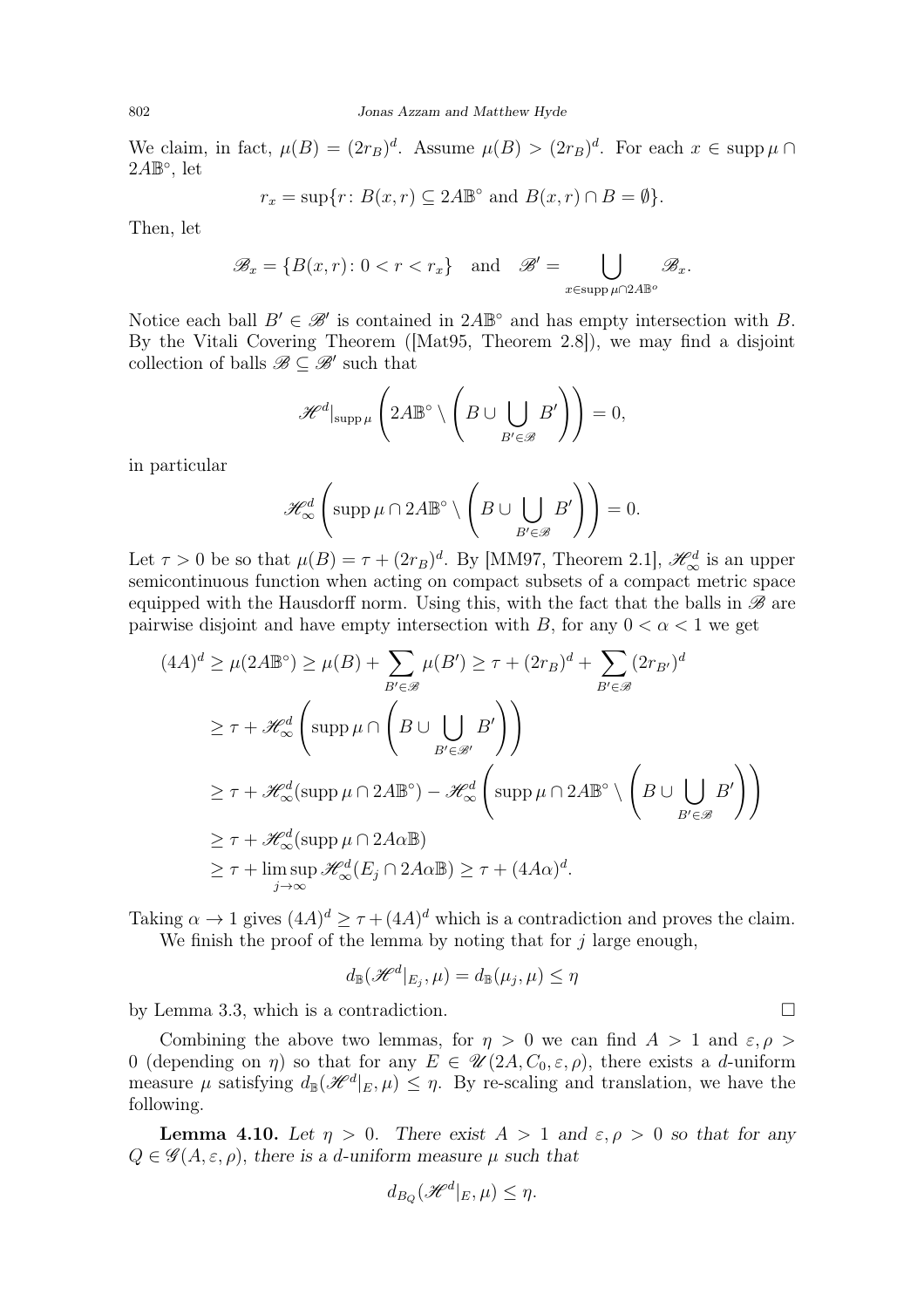Proof of Lemma [4.4.](#page-8-1) Let  $\eta > 0$ . By Lemma [4.10,](#page-11-0) we can find  $A > 1$  and  $\varepsilon, \rho > 0$ depending on  $\eta$  such that  $\mathscr{G}(A,\varepsilon,\rho)\subseteq\mathscr{N}(\eta)$ . Hence  $\mathscr{D}\setminus\mathscr{N}(\eta)\subseteq\mathscr{B}(A,\varepsilon,\rho)$ . The proof of Lemma [4.4](#page-8-1) is completed by noting that

<span id="page-12-1"></span>(4.2) 
$$
\sum_{\substack{Q \in \mathcal{D} \setminus \mathcal{N}(\eta) \\ Q \subseteq R}} \ell(Q)^d \le \sum_{\substack{Q \in \mathcal{B}(A,\varepsilon,\rho) \\ Q \subseteq R}} \ell(Q)^d \lesssim_{\eta} \ell(R)^d,
$$

where the last inequality follows since  $\mathscr{B}(A,\varepsilon,\rho)$  satisfies a Carleson packing condition.  $\Box$ 

<span id="page-12-0"></span>**Remark 4.11.** (Strengthening of Theorem [1.1\)](#page-2-0) Let  $\eta_0 > 0$  be the constant appearing in Remark [4.2.](#page-8-0) By [\(4.2\)](#page-12-1), a Carleson packing condition on  $\mathscr{D}\setminus\mathscr{N}(\eta_0)$  follows from a Carleson packing condition on  $\mathscr{B}(A, \varepsilon, \rho)$  for suitably chosen constants  $A > 1$ and  $\varepsilon, \rho > 0$  depending on  $\eta_0$ . A Carleson packing condition on  $\mathscr{B}(A, \varepsilon, \rho)$  is implied by a Carleson packing condition on  $\mathscr{B}_1(A,\varepsilon,\rho)$  (recall the definition above Lemma [4.5](#page-8-3) and the argument below Lemma [4.6\)](#page-9-0) which follows if one assume  $\mathscr{B}_{\text{WLD}}(\varepsilon/4^d)$  is a Carleson set (see the proof of Lemma [4.5\)](#page-8-3). In summary, if we let  $\varepsilon_0 = \varepsilon/4^d$  and assume  $\mathscr{B}_{\text{WLD}}(\varepsilon_0)$  is a Carleson set, then the above arguments and Remark [4.2](#page-8-0) imply  $E$  is UR.

#### 5. Proof of Theorem [1.2](#page-4-1)

5.1. Notation and conventions. In the sections below, X will denote a C-doubling metric space. By the Kuratowski embedding theorem, X isometrically embeds into  $\ell^{\infty}(X)$ , so without loss of generality, we will assume X is a subset of some Banach space  $\mathscr X$ . Thus, whenever we talk about a ball  $B(x,r)$ , we mean the closed ball centered at x of radius r with respect to  $\mathscr X$ . In this way, the ball in X is just  $B_X(x,r) = X \cap B(x,r)$ . The diameter of a set is defined in the usual way, but note that, while for a metric space X we could have diam  $B_X(x, r) = 0$ , we always have diam  $B(x, r) = 2r$ .

We will also denote

$$
\mu = \mathscr{H}^s|_X.
$$

5.2. Cubes. Before embarking on the proof of Theorem [1.2,](#page-4-1) we need to recall Schul's cubes  $\lbrack \text{Sch}07 \rbrack$ . These are a family of subsets of X, that have properties similar to dyadic cubes in Euclidean space. These are similar to the so-called Christ–David cubes [\[Dav88,](#page-27-16) [Chr90\]](#page-27-17) in some respects. Both collections have the property that, much like dyadic cubes in Euclidean space, they can be divided into different generations and the cubes from each scale partition the cubes from previous generations. The main differences are that the Christ–David cubes and dyadic cubes are partitioned by cubes at the next generation of roughly the same size, while the children of Schul's cubes can vary wildly. Moreover, the Christ–David construction can be modified slightly to exactly partition a doubling space  $X$ , whereas Schul's cubes may not. The important property they do have, however, is that they are approximately like balls.

Fix  $M > 1, K > 0$  and  $c \in (0, \frac{1}{8})$  $\frac{1}{8}$ ). For each integer  $n \geq 0$ , let  $X_n \subseteq X$  be a maximal  $KM^{-n}$ -net in X. Let

$$
\mathscr{B}_n = \{ B(x, KM^{-n}) : x \in X_n \}, \quad \mathscr{B} = \bigcup_n \mathscr{B}_n.
$$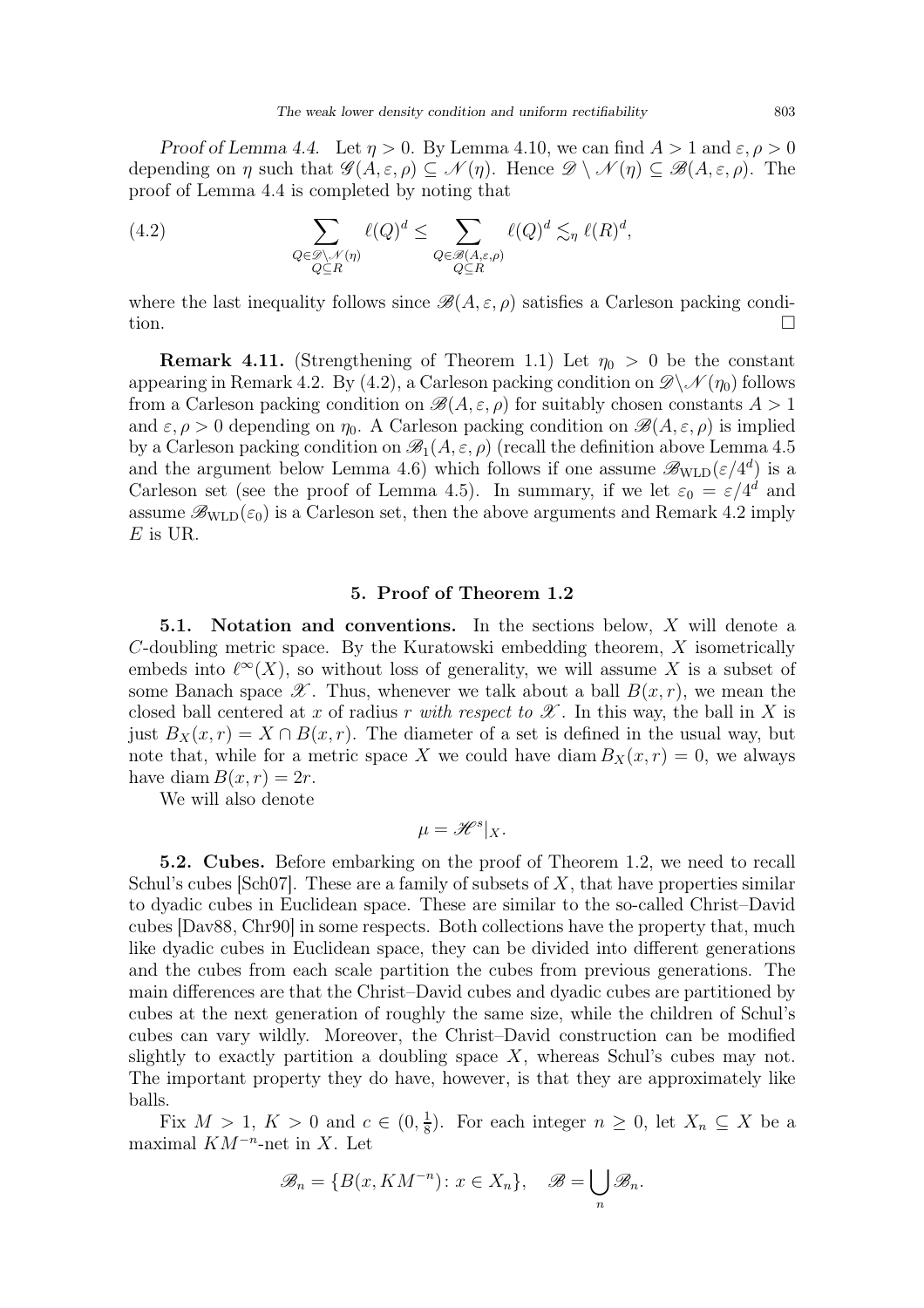For  $B = B(x, KM^{-n}) \in \mathcal{B}_n$ , define

$$
Q_B^0 = cB, \quad Q_B^j = Q_B^{j-1} \cup \bigcup \{cB \colon B \in \bigcup_{m \ge n} \mathscr{B}_m, \ cB \cap Q_B^{j-1} \neq \emptyset \},
$$

and

$$
Q_B = \bigcup_{j=0}^{\infty} Q_B^j.
$$

Basically,  $Q_B$  is the union of all balls  $B'$  that may be connected to  $B$  by a chain  ${cB<sub>j</sub>}$  with  $B<sub>j</sub> \in \mathscr{B}$ , diam  $B<sub>j</sub> \leq$  diam B, and  $cB<sub>j</sub> \cap cB<sub>j+1</sub> \neq \emptyset$  for all j.

For such a cube Q constructed from  $B(x, KM^{-n})$ , we let  $x_Q = x$  and  $B_Q = x$  $B(x, cKM^{-n}).$ 

Let

<span id="page-13-0"></span>
$$
\Delta_n = \{Q_B \colon B \in \mathcal{B}_n\}, \quad \Delta = \bigcup \Delta_n.
$$

Note that, for  $Q \in \Delta_n$ ,  $x_Q \in X_n$ .

**Lemma 5.1.** If  $c \in (0, \frac{1}{8})$  $\frac{1}{8}$ ), then for X and  $\Delta$  as above, the family of cubes  $\Delta$ satisfy the following properties.

- (1) If  $Q, R \in \Delta$  and  $Q \cap R \neq \emptyset$ , then  $Q \subseteq R$  or  $R \subseteq Q$ .
- (2) For  $Q \in \Delta$ ,

$$
(5.1) \t B_Q \subseteq Q \subseteq (1 + 8M^{-1})B_Q.
$$

In other words, for M large, our cubes don't differ much from balls.

This version is a slight modification of a similar result in [\[Sch07,](#page-28-6) Theorem 3.19] and is proven in [\[Azz15,](#page-27-18) Lemma 2.1]. There it is assumed that the  $X_n$  are nested maximal  $M^{-n}$ -nets, but this is not necessary in the proof. In both papers it is also assumed that  $K = 1$ , but the result above follows by just applying these results to a scaled copy of  $X$ .

5.3. Now the proof. The rest of this section is devoted to the proof of Theorem [1.2.](#page-4-1) Let  $\varepsilon, \rho \in (0, \frac{1}{2})$  $(\frac{1}{2})$ ,  $A > 1$ , and let X be a C-doubling metric space such that  $\mu(X) = \mathcal{H}^{s}(X) < \infty$ . We will assume without loss of generality that diam  $X = 1$ . For every  $n \geq 0$ , let  $X_n$  be a maximal set of  $2^{-n}$ -separated points in X, that is, a maximal set of points such that  $|x - y| \geq 2^{-n}$  for all  $x, y \in X_n$ ,  $x \neq y$ . Let

$$
\mathscr{B}_n = \{ B(x, 2^{-n}) : x \in X_n \}, \quad \mathscr{B} = \bigcup_{n \ge 0} \mathscr{B}_n.
$$

We would like to use Schul's cubes in such a way that each cube Q corresponds to a dilated ball AB for some  $B \in \mathcal{B}$ . The issue here is that we constructed those cubes from contractions of balls and not enlargements, i.e. using balls of the form cB where  $c \ll 1$ , not balls AB with  $A > 1$ . What we do is split up the collections of balls into separate families that are separated enough so that, if we consider balls B' from one such family, then  $cB' = AB$  for some B in our original collection (this is the thinning process done in [\[Sch07,](#page-28-6) Section 3.3.1]).

Let  $a \in \mathbb{N}$  be so that

(5.2) 
$$
2^{a-1} \le A < 2^a.
$$

Since X is doubling, one can find  $N = N(A, C)$  and subsets  $X_n^1, \ldots, X_n^N$  in  $X_n$  that are maximally  $2^{-n+a+4}$ -separated in  $X_n$  and so that

<span id="page-13-1"></span>
$$
X_n = \bigcup_{i=1}^N X_n^i.
$$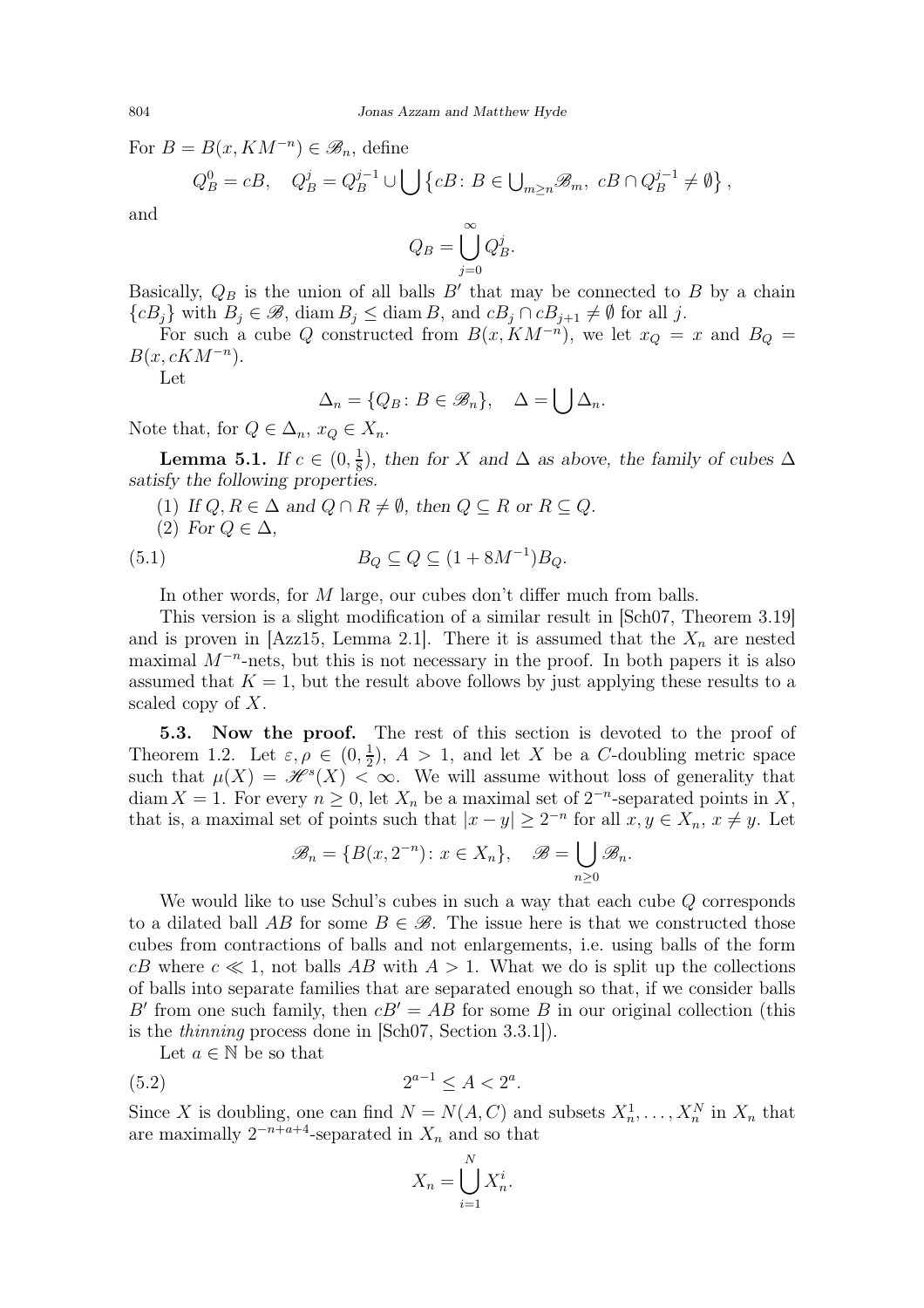Let  $J \in \mathbb{N}$  be such that

(5.3) 
$$
2^{-J+1} < \min\left\{\frac{\rho}{4A}, \frac{\varepsilon}{16s}\right\} \le 2^{-J+2}.
$$

Let  $X_n^{i,j} = X_{nJ+j}^i$ . For  $i = 1, ..., N$ ,  $j = 1, ..., J-1$ , let  $\Delta_n^{i,j}$  and  $\Delta^{i,j} = \bigcup_n \Delta_n^{i,j}$  be those cubes constructed in the previous section for the sequence  $(X_n^{i,j})_n$  of  $2^{-nJ-j+a+4}$ . separated points with  $K = 2^{-j+a+4}$ ,  $M = 2^J$ , and

<span id="page-14-2"></span>
$$
c = A2^{-4-a} < 2^{-4} < 1/8,
$$

so that if

$$
\mathscr{B}_n^{i,j} = \{ B(x, 2^{-nJ-j+a+4}) : x \in X_n^{i,j} \}, \quad \mathscr{B}^{i,j} = \bigcup_{n \ge 0} \mathscr{B}_n^{i,j},
$$

and if

$$
B = B(x, 2^{-n}J^{-j+a+4}) = B(x, KM^{-n}) \in \mathcal{B}_n^{i,j},
$$

then

$$
cB = B(x, A2^{-nJ+j}).
$$

So we have for  $j = 1, \ldots, J - 1$ ,

$$
A\mathcal{B}_{nJ+j} := \{B(x, A2^{-nJ+j})\colon x \in \bigcup_i X_n^{i,j}\} = \bigcup_i c\mathcal{B}_n^{i,j} = \bigcup_i \{cB\colon B \in \mathcal{B}_n^{i,j}\}.
$$

and thus

<span id="page-14-3"></span>(5.4) 
$$
A\mathscr{B} = \bigcup_{n,i,j} c\mathscr{B}_n^{i,j}.
$$

Fix some  $i$  and  $j$ .

**Lemma 5.2.** For  $\mu$ -a.e.  $x \in X$ , if x is contained in infinitely many  $Q \in \Delta^{i,j}$ , then

(5.5) 
$$
\lim_{r \to 0} \sup_{\substack{Q \in \Delta^{i,j} \\ x \in Q \subseteq B(x,r)}} \frac{\mu(Q)}{(\text{diam } Q)^s} \le 1.
$$

Proof. The proof is exactly the same as the analogous one with balls in place of cubes [\[Mat95,](#page-27-15) Theorem 6.2], apart from the fact that we don't have the Besicovitch covering lemma, but this is not needed if we are working with cubes. We include the proof for completeness:

Let  $t > 1$  and

<span id="page-14-1"></span>
$$
E_t = \left\{ x \in X : \lim_{r \to 0} \sup_{\substack{Q \in \Delta^{i,j} \\ x \in Q \subseteq B(x,r)}} \frac{\mu(Q)}{(\operatorname{diam} Q)^s} > t \right\},\,
$$

Assume  $\mu(E_t) > 0$  for some  $t > 1$ . Since  $\mu(X) < \infty$ ,  $\mu|_X$  is Radon (see [\[Mat95,](#page-27-15) Theorems 1.11 and 4.2]), so we may find  $U \supseteq E_t$  open with

(5.6) 
$$
\mu(U \backslash E_t) < (t-1)\mu(E_t).
$$

For any  $\delta > 0$  and for each  $x \in E_t$ , we may pick  $Q(x) \subseteq U$  with diam  $Q(x) < \delta$  and  $\frac{\mu(Q(x))}{(\text{diam } Q(x))^s} > t$ . Let  $Q_k$  be the maximal cubes we get in this way, so  $E_t \subseteq \bigcup_k Q_k$ . Hence,

<span id="page-14-0"></span>
$$
t\mathscr{H}_{\delta}^{s}(E_{t}) \leq t \sum_{k} (\text{diam } Q_{k})^{s} < \sum_{k} \mu(Q_{k}) \leq \mu(U),
$$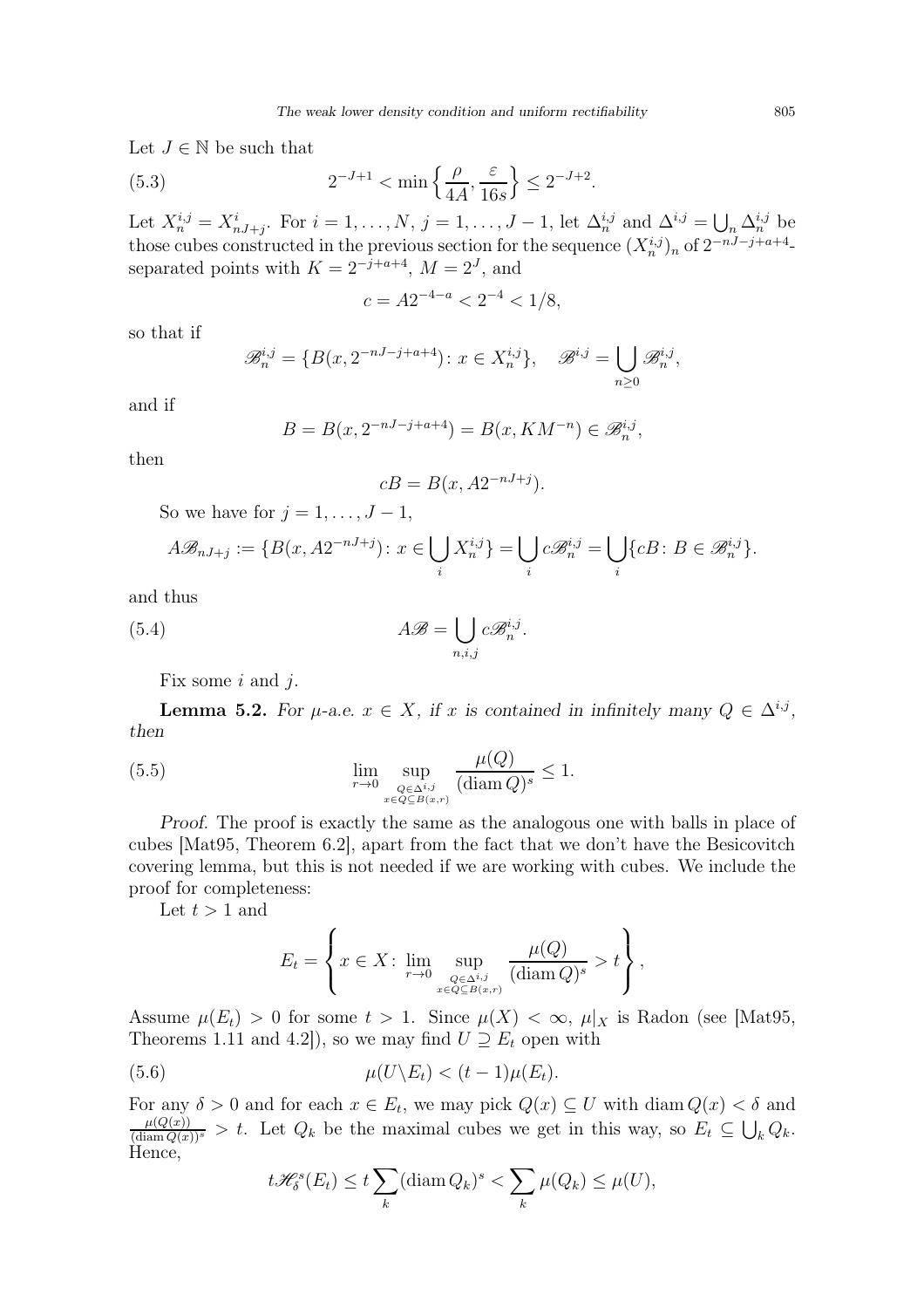thus, letting  $\delta \to 0$ , we get

$$
t\mu(E_t) = \lim_{\delta \to 0} t\mathscr{H}_{\delta}^s(E_t) \leq \mu(U) \stackrel{(5.6)}{<} \mu(E_t)
$$

which is impossible, thus  $\mu(E_t) = 0$  for all  $t > 1$ , which proves [\(5.5\)](#page-14-1).

The proof of Theorem [1.2](#page-4-1) now proceeds almost exactly as in [\[Sch07,](#page-28-6) Lemma 3.25].

<span id="page-15-0"></span>Lemma 5.3. Let

$$
\mathscr{C}^{i,j} = \{ Q \in \Delta^{i,j} \colon \mathscr{H}^s_{\frac{\rho \text{diam } Q}{4A}} (X \cap Q) > (1 + \varepsilon/4) (\text{diam } Q)^s \}
$$

and

$$
\mathscr{C} = \left\{ B \in \mathscr{B} : \mathscr{H}_{\rho r_B}^s(X \cap AB) > (1+\varepsilon)(2r_{AB})^s \right\}.
$$

Then

(5.7) 
$$
\{Q \in \Delta^{i,j} \colon B_Q = AB \text{ for some } B \in \mathscr{C}\} \subseteq \mathscr{C}^{i,j}.
$$

Proof. Let  $Q \in \Delta^{i,j}$  be such that  $B_Q = AB$  for some  $B \in \mathscr{C}$ . Recall by [\(5.1\)](#page-13-0) that  $AB \subseteq Q \subseteq (1 + 8M^{-1})AB$ , hence, diam  $Q \leq (1 + 8M^{-1})2r_{AB} \leq 4r_{AB}$ . Thus, using that  $\varepsilon \in (0, \frac{1}{2})$  $(\frac{1}{2})$  and  $(1+t)^{-s} \ge 1 - st$  for  $t \ge 0$ ,

$$
\mathcal{H}^{s}_{\frac{\rho \text{diam }Q}{4A}}(X \cap Q) \overset{\text{(5.1)}}{\geq} \mathcal{H}^{s}_{\rho r_B}(X \cap AB) \geq (1+\varepsilon)(2r_{AB})^s
$$
\n
$$
\overset{\text{(5.1)}}{\geq} (1+\varepsilon)(1+8M^{-1})^{-s}(\text{diam }Q)^s
$$
\n
$$
= (1+\varepsilon)(1+2^{-J+3})^{-s}(\text{diam }Q)^s
$$
\n
$$
\geq (1+\varepsilon)(1-s2^{-J+3})(\text{diam }Q)^s
$$
\n
$$
\overset{\text{(5.3)}}{\geq} (1+\varepsilon)\left(1-\frac{\varepsilon}{2}\right)(\text{diam }Q)^s
$$
\n
$$
\geq \left(1+\frac{\varepsilon}{4}\right)(\text{diam }Q)^s.
$$

**Lemma 5.4.** For each  $Q \in \mathcal{C}^{i,j}$ , there is a function  $w_Q$  defined on X, and a constant  $\alpha > 1$  so that

- (1) supp  $w_Q \subseteq Q$ ,
- (2)  $\int w_Q d\mu = (\text{diam } Q)^s$ ,
- (3)  $w_Q(x) < \alpha^{-k_Q(x)}$  where  $k_Q(x)$  is the number of cubes in  $\mathscr{C}^{i,j}$  properly contained in  $Q$  containing  $x$ .

Proof. For convenience, we will treat functions as measures below, so given a function f,  $f(A)$  will also denote  $\int_A f d\mu$ .

We will define  $w_Q$  in a martingale fashion, that is, as a sequence of functions where we obtain the next function by redefining the previous function in various cubes so that the integrals in those cubes is unaffected. First we need to introduce some notation relating to the cubes. For  $Q \in \mathscr{C}^{i,j}$ , let  $\text{Stop}_0 = \{Q\}$ ,  $\text{Stop}_1(Q)$  be the set of maximal cubes in  $\mathscr{C}^{i,j}$  properly contained in Q and inductively set

$$
Stop_{k+1}(Q) = \bigcup_{R \in Stop_k(Q)} Stop_1(R).
$$

Now we define the sequence of functions that will converge to  $w_Q$ . We first let

$$
w_Q^0 = \mathbb{1}_{X \cap Q} \frac{(\text{diam } Q)^s}{\mu(Q)},
$$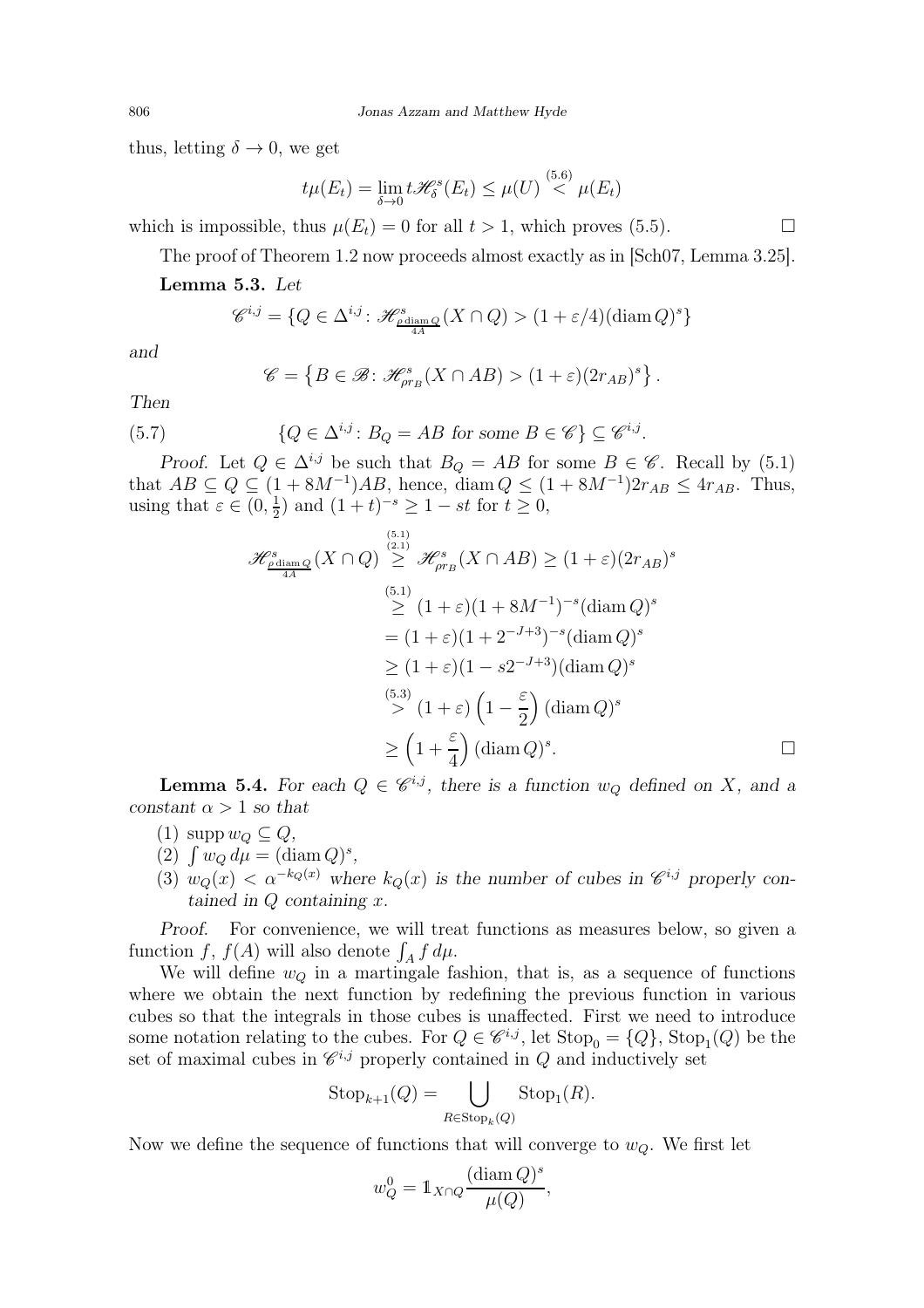so in this way,  $w_Q^0(Q) = (\text{diam } Q)^s$ . Let

$$
R_Q = Q \setminus \bigcup_{R \in \text{Stop}_1(Q)} R
$$

and

$$
m(Q) = \mu(R_Q) + \sum_{R \in \text{Stop}_1(Q)} (\text{diam } R)^s.
$$

Note, by  $(5.1)$  and  $(5.3)$ , any cube properly contained in  $Q$  (and hence those cubes in Stop<sub>1</sub>(*Q*)) has diameter at most  $2^{-J+1}$  diam  $Q < \frac{\rho \text{ diam } Q}{4A}$ . Thus, setting

$$
\alpha = 1 + \frac{\varepsilon}{4}
$$

we have

<span id="page-16-0"></span>(5.9) 
$$
m(Q) \geq \mathcal{H}_{\frac{\rho \text{diam }Q}{4A}}^s(R_Q) + \sum_{R \in \text{Stop}_1(Q)} (\text{diam }R)^s
$$

$$
\geq \mathcal{H}_{\frac{\rho \text{diam }Q}{4A}}^s(X \cap Q) > \left(1 + \frac{\varepsilon}{4}\right) (\text{diam }Q)^s = \alpha (\text{diam }Q)^s.
$$

Now let  $w_Q^1$  be a function on X that is constant in the sets  $R_Q$  and  $R \in \text{Stop}_1(Q)$ (and zero elsewhere) so that

$$
w_Q^1(R_Q) = \frac{\mu(R_Q)}{m(Q)} w_Q^0(Q)
$$
 and  $w_Q^1(R) = \frac{(\text{diam } R)^s}{m(Q)} w_Q^0(Q)$ .

In this way,

$$
w_Q^1(Q) = w_Q^0(Q) = (\text{diam } Q)^s.
$$

Inductively, suppose for some  $k \geq 1$  we have defined  $w_Q^k$  for each  $Q \in \mathscr{C}^{i,j}$ . We now let

$$
w_Q^{k+1}|_{R_Q} = w_Q^k|_{R_Q}
$$
 and  $w_Q^{k+1}|_R = \frac{w_Q^0(Q)}{m(Q)} w_R^k|_R$  for  $R \in \text{Stop}_1(Q)$ .

<span id="page-16-2"></span>**Remark 5.5.** By construction, we have for all  $k$ 

$$
w_Q^k(R_Q) = w_Q^{k-1}(R_Q) = \dots = w_Q^1(R_Q) = \frac{\mu(R_Q)}{m(Q)} w_Q^0(Q),
$$
  

$$
w_Q^k(Q) = w_Q^{k-1}(Q) = \dots = w_Q^0(Q) = (\text{diam } Q)^s,
$$

and  $w_Q^k$  is constant on each set  $R_T$  for  $T \in \bigcup_{\ell=0}^{k-1} \text{Stop}_\ell(Q)$  and on  $T \cap X$  for each  $T \in \text{Stop}_k(Q)$  (and is zero outside these sets).

We now claim that if  $x \in Q$  is contained in  $k_0$  many cubes from  $\mathscr{C}^{i,j}$  properly contained in Q

(5.10) 
$$
w_Q^{k_0}(x) < \alpha^{-k_0}.
$$

We begin the proof of the claim: First, since  $w_Q^0$  is constant in  $Q$ , for  $x \in Q$ ,

<span id="page-16-1"></span>
$$
w_Q^0(x) = \frac{(\text{diam }Q)^s}{\mu(Q)} \stackrel{(2.1)}{\leq} \frac{(\text{diam }Q)^s}{\mathscr{H}^s_{\frac{\rho \text{diam }Q}{4A}}(X \cap Q)} \stackrel{(5.9)}{\leq} \alpha^{-1}.
$$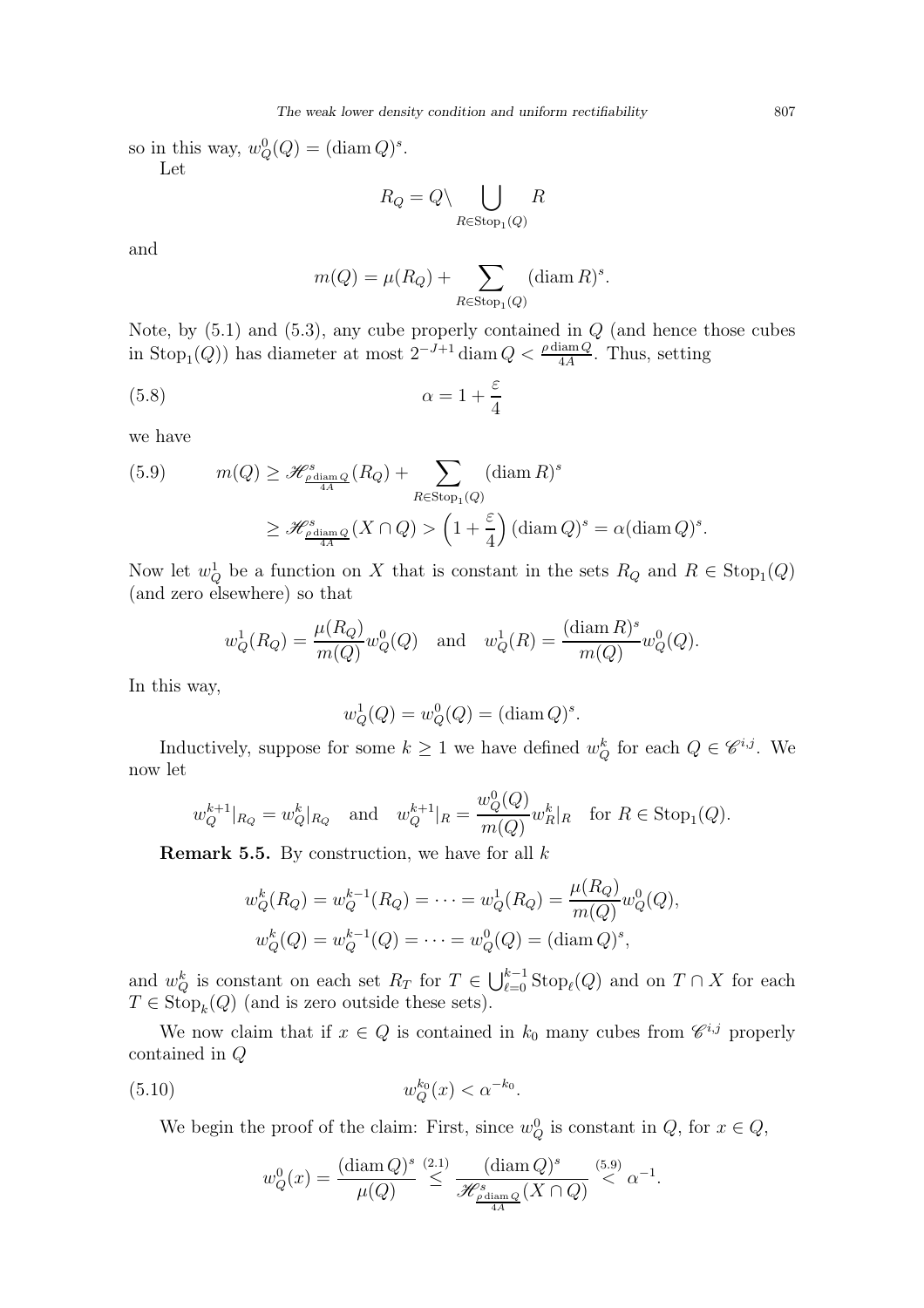This proves the  $k = 0$  case of [\(5.10\)](#page-16-1). For  $k \geq 1$ , let  $T \in \text{Stop}_k(Q)$ . Then  $T \in$  $\text{Stop}_{k-1}(R)$  for some  $R \in \text{Stop}_1(Q)$ , and the construction implies

<span id="page-17-0"></span>
$$
\frac{w_Q^k(T)}{(\text{diam }T)^s} = \frac{w_Q^0(Q)}{m(Q)} \frac{w_R^{k-1}(T)}{(\text{diam }T)^s} = \frac{(\text{diam }Q)^s}{m(Q)} \frac{w_R^{k-1}(T)}{(\text{diam }T)^s} \stackrel{(5.9)}{\leq} \alpha^{-1} \frac{w_R^{k-1}(T)}{(\text{diam }T)^s}
$$
\n
$$
\leq \dots < \alpha^{-k} \frac{w_T^0(T)}{(\text{diam }T)^s} = \alpha^{-k}.
$$

In particular, since  $w_Q^k$  is constant on  $T \cap X$ , this shows that for  $x \in T$ ,

$$
w_Q^k(x) = \frac{w_Q^k(T)}{\mu(T)} \stackrel{(2.1)}{\leq} \frac{w_Q^k(T)}{\mathscr{H}_{\frac{\rho \text{diam } T}{4A}}(X \cap T)} \stackrel{(5.9)}{<} \alpha^{-1} \frac{w_Q^k(T)}{(\text{diam } T)^s} \stackrel{(5.11)}{<} \alpha^{-k-1}.
$$

Moreover, if  $U \in \text{Stop}_\ell(Q)$  for some  $1 \leq \ell < k$ , then since  $w_Q^k$  is constant on  $R_U$ , for  $x \in R_U$ ,

$$
w_Q^k(x) = w_Q^{\ell}(x) = \frac{w_Q^{\ell}(R_U)}{\mu(U)} \stackrel{(2.1)}{\leq} \frac{w_Q^{\ell}(R_U)}{\mathscr{H}_{\frac{\rho \text{ diam } U}{4A}}^s(X \cap U)} \stackrel{(5.9)}{\leq} \alpha^{-1} \frac{w_Q^{\ell}(R_U)}{(\text{diam } U)^s}
$$

$$
\leq \alpha^{-1} \frac{w_Q^{\ell}(U)}{(\text{diam } U)^s} \stackrel{(5.11)}{\leq} \alpha^{-\ell-1}.
$$

By Remark [5.5,](#page-16-2) any  $x \in Q$  where  $w_Q^k$  is nonzero is in either some  $T \in \text{Stop}_k(Q)$  or  $R_U$  for some  $U \in \text{Stop}_\ell(Q)$ ,  $\ell < k$ , so the above estimates imply [\(5.10\)](#page-16-1) and prove the claim.

In particular,  $w_Q^k$  is a sequence of uniformly bounded  $L^{\infty}$  functions vanishing outside of  $X \cap Q$ . By [\(5.5\)](#page-14-1),  $\mu$ -a.e.  $x \in X$  is contained in at most finitely many  $Q \in \mathscr{C}^{i,j}$ , and so  $w_Q^k$  converges pointwise a.e. to a function  $w_Q$  that is zero outside  $Q$ (proving (1)), and by the dominated convergence theorem,

$$
w_Q(R) = \lim_{k \to \infty} w_Q^k(R)
$$
 for  $R \in \bigcup_{k=0}^{\infty} \text{Stop}_k(Q)$ ,

proving (2). Finally, (3) follows from the previous claim.  $\square$ 

In particular, if  $\mathscr{C}_0^{i,j}$  $\mathcal{C}^{i,j}$  is the collection of maximal cubes in  $\mathcal{C}^{i,j}$  (recall the sizes of the cubes in  $\mathscr{C}^{i,j}$  are bounded above), then those cubes are disjoint and thus

$$
\sum_{Q \in \mathscr{C}^{i,j}} (\text{diam } Q)^s = \sum_{Q \in \mathscr{C}^{i,j}} \int w_Q(x) d\mu(x) = \int \sum_{Q \in \mathscr{C}^{i,j}} w_Q(x) d\mu(x)
$$

$$
< \sum_{Q_0 \in \mathscr{C}_0^{i,j}} \int_{Q_0} \sum_{k=0}^{\infty} \alpha^{-k} d\mu(x) = \frac{1}{1-\alpha} \sum_{Q_0 \in \mathscr{C}_0^{i,j}} \mu(Q_0) \lesssim \frac{\mu(X)}{\varepsilon}.
$$

By [\(5.4\)](#page-14-3), for each  $B \in \mathscr{C}$  there exist  $i, j$  and  $B' \in \mathscr{B}^{i,j}$  such that  $AB = cB'$ . In particular, there exists  $Q \in \Delta^{i,j}$  such that  $B_Q = AB$ . Clearly, for each  $Q \in \Delta^{i,j}$ there is at most one  $B \in \mathscr{C}$  such that  $B_Q = AB$ . Hence, by Lemma [5.3,](#page-15-0) our choice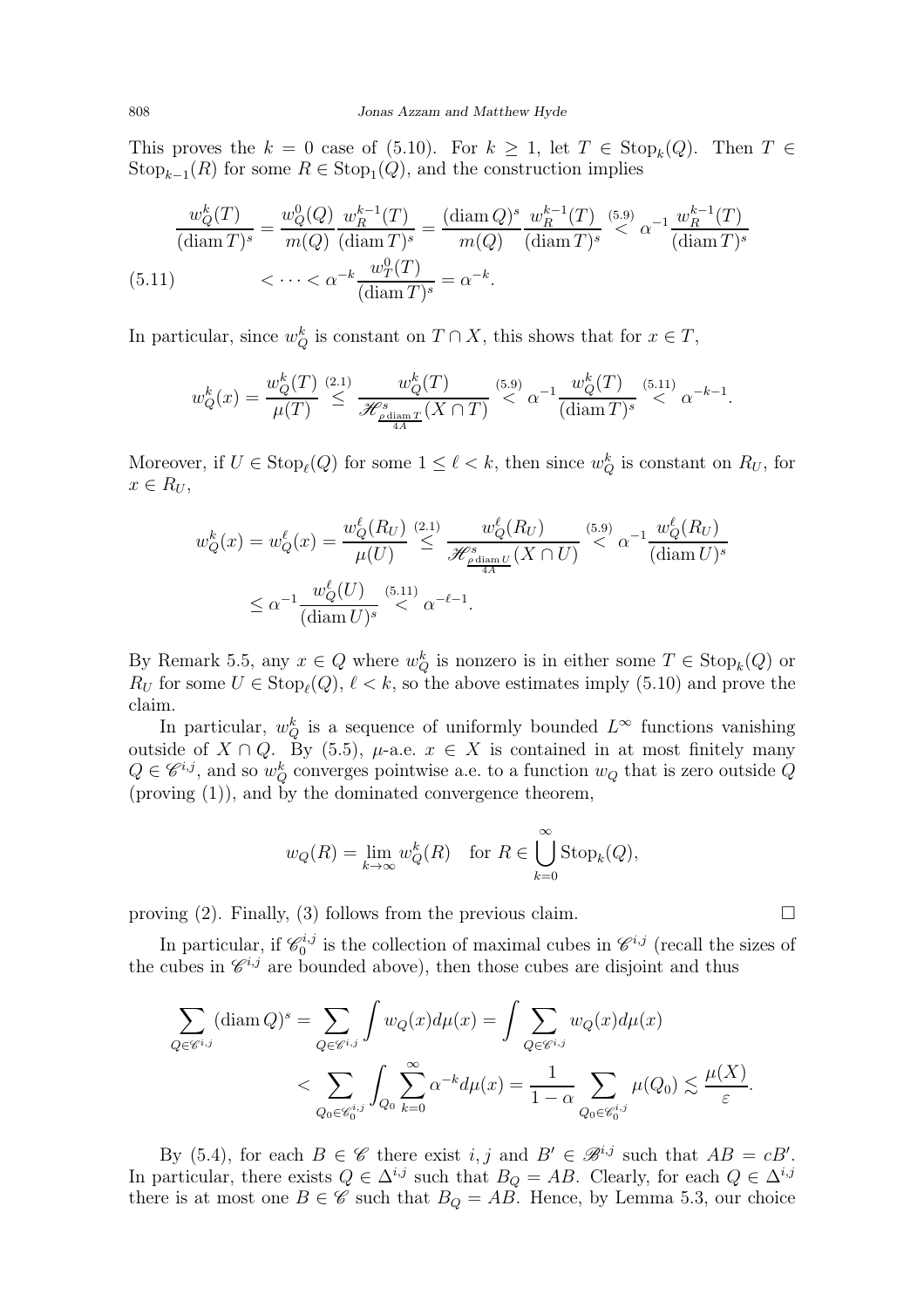of J, and recalling the definition of N from  $(5.2)$ ,

$$
\sum_{B \in \mathscr{C}} (\text{diam } AB)^s \le \sum_{i,j} \sum_{\substack{Q \in \Delta^{i,j} \\ B_Q \in \mathscr{C}}} (\text{diam } Q)^s \le \sum_{i,j} \sum_{\substack{Q \in \mathscr{C}^{i,j} \\ \varepsilon}} (\text{diam } Q)^s
$$

$$
\lesssim \sum_{\substack{i=1,\dots,N \\ j=1,\dots,J}} \frac{\mu(X)}{\varepsilon} \le \frac{NJ}{\varepsilon} \mu(X) \lesssim_A N \frac{\log \frac{1}{\min\{\rho, \varepsilon/s\}}}{\varepsilon} \mu(X).
$$

## Appendix A. Weak convergence of measures

We now prove the results stated in Section [3.](#page-6-3) We begin by recalling the definitions of Choquet integration and weak convergence of measures. Recall that for us, a measure is a monotonic, countably subadditive set function which vanishes for the empty set.

For a measure  $\mu$  and a function  $f : \mathbb{R}^n \to [0, \infty)$ , define the Choquet integral of f with respect to  $\mu$  by the formula

$$
\int f d\mu = \int_0^\infty \mu(\{x \in \mathbb{R}^n : f(x) > t\}) dt.
$$

For a real valued function  $f: \mathbb{R}^n \to \mathbb{R}$ , let  $f^+ = \max\{f, 0\}$  and  $f^- = \max\{-f, 0\}$ . Define the Choquet integral of f with respect to  $\mu$  by

$$
\int f d\mu = \int f^+ d\mu - \int f^- d\mu.
$$

For a measure  $\mu$ , the Choquet integral with respect to  $\mu$  is not necessarily additive or even subadditive. We do however have the following quasi-subadditivity.

**Lemma A.1.** Let  $0 < \gamma < 1$ ,  $\mu$  a measure and  $f, g: \mathbb{R}^n \to [0, \infty)$ . Then

<span id="page-18-1"></span><span id="page-18-0"></span>(A.1) 
$$
\int (f+g) d\mu \leq \frac{1}{\gamma} \int f d\mu + \frac{1}{1-\gamma} \int g d\mu.
$$

*Proof.* For any  $t \geq 0$  we have

$$
\{x \in \mathbb{R}^n : f(x) + g(x) > t\} \subseteq \{x \in \mathbb{R}^n : f(x) > \gamma t\} \cup \{x \in \mathbb{R}^n : g(x) > (1 - \gamma)t\},\
$$

since outside this union,  $f(x) + g(x) \leq \gamma t + (1 - \gamma)t = t$ . The lemma follows immediately by using the sub-additivity of  $\mu$  and integrating in t.

**Definition A.2.** Let  $\{\mu_k\}$  be a sequence of measures on  $\mathbb{R}^n$ . We say the sequence  $\{\mu_k\}$  converges weakly to a Radon measure  $\mu$ , and write

$$
\mu_k \rightharpoonup \mu,
$$

if

$$
\lim_{k \to \infty} \int \varphi \, d\mu_k = \int \varphi \, d\mu \quad \text{for all } \varphi \in C_0(\mathbb{R}^n).
$$

Here,  $C_0(\mathbb{R}^n)$  is the space of continuous functions of compact support.

We can now prove the main results from Section [3,](#page-6-3) we shall state each result again before proving it.

**Lemma A.3.** Suppose  $\{\mu_k\}$  is a sequence of measures converging weakly to a Radon measure  $\mu$ . For  $K \subseteq \mathbb{R}^n$  compact and  $U \subseteq \mathbb{R}^n$  open we have

$$
\mu(K) \ge \limsup_{k \to \infty} \mu_k(K)
$$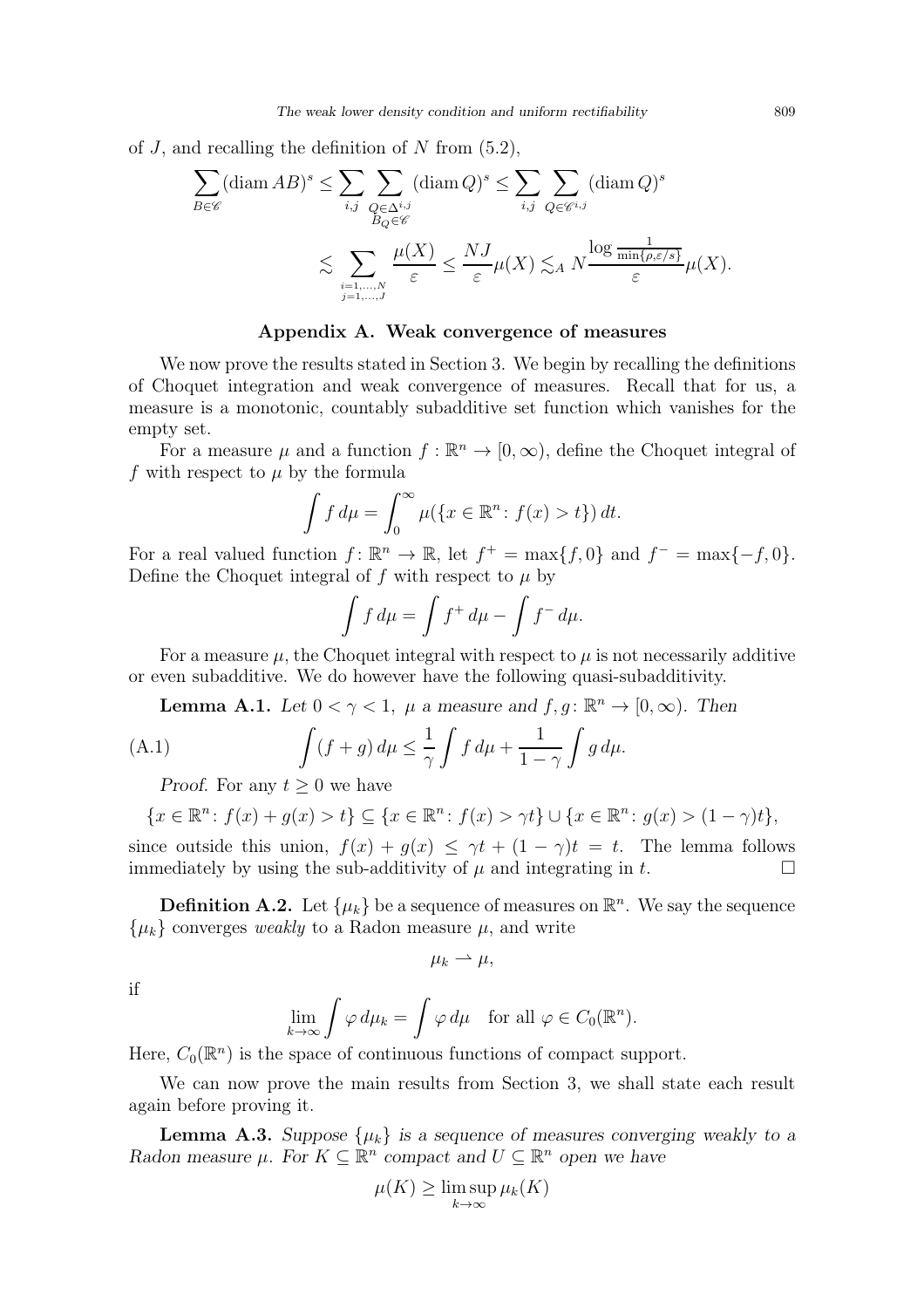and

$$
\mu(U) \le \liminf_{k \to \infty} \mu_k(U).
$$

Proof. Let  $\varepsilon > 0$ . Since  $\mu$  is Radon, there exists and open set  $V \supset K$  such that  $\mu(V) \leq \mu(K) + \varepsilon$ . By Urysohn's Lemma, there is  $\varphi \in C_0(\mathbb{R}^n)$  such that  $0 \leq \varphi \leq 1$ ,  $\varphi \equiv 1$  on K and supp  $\varphi \subset V$ . Then

$$
\mu(K) \ge \mu(V) - \varepsilon \ge \int \varphi \, d\mu - \varepsilon = \lim_{k \to \infty} \int \varphi \, d\mu_k - \varepsilon \ge \limsup_{k \to \infty} \mu_k(K) - \varepsilon.
$$

Similarly, there exist a compact set  $F \subset U$  such that  $\mu(F) \geq \mu(U) - \varepsilon$ . We can find  $\varphi \in C_0(\mathbb{R}^n)$  such that  $0 \leq \varphi \leq 1$ ,  $\varphi \equiv 1$  on F and supp $\varphi \subset U$ . Then

$$
\mu(U) \le \mu(F) + \varepsilon \le \int \varphi \, d\mu + \varepsilon = \lim_{k \to \infty} \int \varphi \, d\mu_k + \varepsilon \le \liminf_{k \to \infty} \mu_k(U) + \varepsilon.
$$

The result follows since  $\varepsilon$  was arbitrary.

**Lemma A.4.** Suppose  $\{\mu_k\}$  is a sequence of measures converging weakly to a Radon measure  $\mu$ . Suppose additionally there exists  $C_0 > 0$  such that each  $\mu_k$  is  $C_0$ -Ahlfors d-regular (in the sense that it satisfies the upper and lower regularity condition with constant  $C_0$ , but may not be additive). Then, for any ball B, we have

$$
\lim_{k \to \infty} \left( \sup_{p \in B \cap \text{supp }\mu} \text{dist}(p, \text{supp }\mu_k) \right) = 0
$$

and

$$
\lim_{k \to \infty} \left( \sup_{p \in B \cap \text{supp } \mu_k} \text{dist}(p, \text{supp } \mu) \right) = 0.
$$

Proof. Let  $\delta > 0$ . Let  $K \in \mathbb{N}$  and suppose there exists  $p \in B \cap \text{supp }\mu$  such that  $dist(p, supp \mu_k) > \delta$  for all  $k \geq K$ . Let  $\phi \in C_0(\mathbb{R}^n)$  be such that  $0 \leq \phi \leq 1$ ,  $\phi \equiv 1$  on  $B(p,\delta/2)$  and supp  $\phi \subset B(p,\delta)$ . Since  $p \in \text{supp }\mu$ ,

$$
\int \phi \, d\mu \ge \mu(B(p,\delta/2)) > 0,
$$

but

$$
\int \phi \, d\mu_k = 0
$$

for all  $k > K$ , which gives a contradiction.

The proof of the second equality is lifted verbatim from the proof of [\[DS93,](#page-27-7) Lemma III.2.43]. Let  $\varepsilon > 0$  and  $B_1, \ldots, B_\ell$  be a finite collection of balls of radius  $\varepsilon$  which cover  $B$ . For  $i = 1, \ldots, \ell$ , let  $\phi_i \in C_0(\mathbb{R}^n)$  satisfy  $\phi_i \equiv 1$  on  $2B_i$  and  $\text{supp}\,\phi_i\subseteq 3B_i.$  Choose K large enough so that

$$
\left| \int \phi_i \, d\mu_k - \int \phi_i \, d\mu \right| \le (2C_0)^{-1} \varepsilon^d
$$

for all  $k \geq K$  and  $i = 1, \ldots \ell$ . For each such i and k, if  $B_i$  intersects supp  $\mu_k$  then

$$
\int \phi_i \, d\mu_k \ge C_0^{-1} \varepsilon^d
$$

$$
\int \phi_i \, d\mu > (2C_0)^{-1} \varepsilon^d
$$

hence

$$
\int \phi_i \, d\mu \ge (2C_0)^{-1} \varepsilon^d,
$$

which in turn implies  $3B_i$  intersects supp  $\mu$ . Thus, if  $p \in \text{supp } \mu_k$  for  $k \geq K$ , then  $dist(p, \text{supp }\mu) \leq 6\varepsilon$ . Since  $\varepsilon$  was arbitrary this implies the second equality.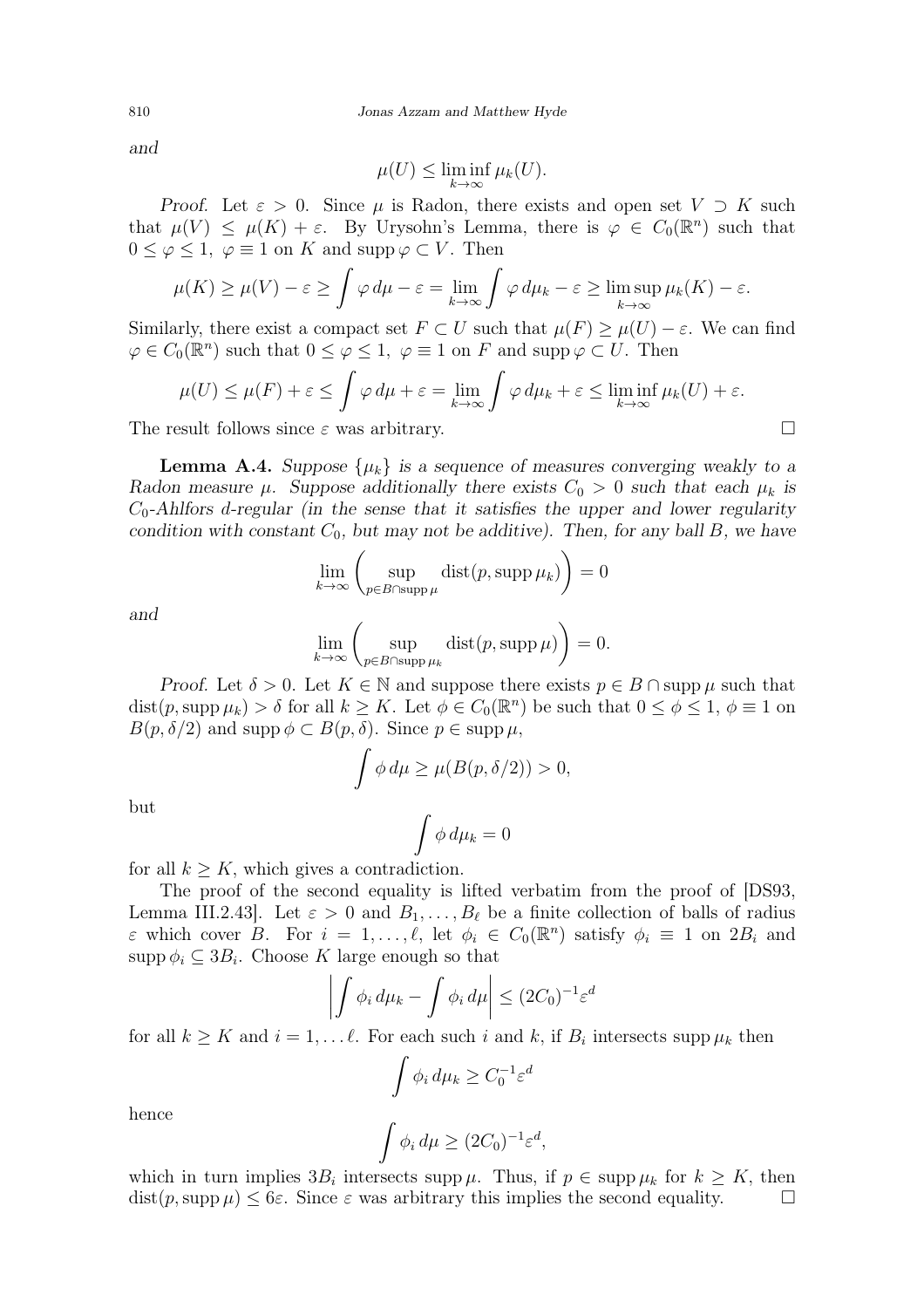Finally, we must prove the following.

<span id="page-20-0"></span>**Lemma A.5.** Let  ${E_k}$  be a sequence of  $C_0$ -Ahlfors d-regular sets in  $\mathbb{R}^n$  and  $\{\rho_k\}$  a sequence of positive real numbers such that  $\rho_k \to 0$ . Let  $\mu_k = \mathcal{H}_{\rho_k}^d|_{E_k}$ , then there exists sub-sequence  $\{\mu_{k_j}\}\$  and a Radon measure  $\mu$  such that  $\mu_{k_j} \to \mu$ .

Before proving Lemma [A.5,](#page-20-0) we need a series of lemmas. Let  $\mathscr I$  the collection of Euclidean dyadic cubes in  $\mathbb{R}^n$  and  $\mathscr{I}_m$  be those cubes in  $\mathscr{I}$  with side length  $2^{-m}$ , for  $m \in \mathbb{Z}$ . Let  $G^m$  denote the dyadic grid at scale m, that is,

$$
G^m = \bigcup_{I \in \mathscr{I}_m} \partial I.
$$

For  $x \in \mathbb{R}^n$ , let  $G_x^m = x + G^m$  denote the translate of the dyadic grid at scale m by  $x$ .

<span id="page-20-2"></span>**Lemma A.6.** Let  $\delta > 0$ ,  $m \in \mathbb{N}$ ,  $R > 0$  and  $\mu$  a Radon measure. Then, there exists  $x \in \mathbb{R}^n$  such that

$$
\mu(G_x^m \cap B(0,R)) < \delta.
$$

*Proof.* Assume the lemma is false. Let  $x_0 = (1, 1, \ldots, 1) \in \mathbb{R}^n$ . By assumption, we can find a sequence of distinct real numbers  $0 \leq \lambda_k \leq 2^{-m}$ , such that

$$
\mu(G_{\lambda_k x_0}^m \cap B(0,R)) \ge \delta
$$

for each k. Let  $x_k = \lambda_k x_0$ . Notice that  $G_{x_i}^m \cap G_{x_j}^m \cap G_{x_k}^m = \emptyset$  for  $i \neq j \neq k$ , that is, the  $G_{x_i}^m$  have bounded overlap. Hence,

$$
\infty = \sum_{i=1}^{\infty} \mu(G_{x_i}^m \cap B(0, R)) \le 2\mu(B(0, R)) \lesssim 1,
$$

which is a contradiction.  $\Box$ 

<span id="page-20-1"></span>**Lemma A.7.** Let  $\delta > 0$ ,  $m \in \mathbb{N}$ ,  $R > 0$ ,  $\mu$  be a Radon measure, and  $x \in \mathbb{R}^n$ . If  $\mu(G_x^m \cap B(0,R)) < \delta$ , then there exists  $\eta > 0$  such that

$$
\mu(G_x^m(\eta) \cap B(0,R)) < 2\delta,
$$

where  $G_x^m(\eta)$  denotes the closed  $\eta$ -neighbourhood of  $G_x^m$ .

*Proof.* This simply follows by taking a sequence  $\eta_i \downarrow 0$  and using the continuity property of  $\mu$  on decreasing sequences of sets.  $\Box$ 

Let  $\mu_k$  be as in Lemma [A.5](#page-20-0) and set  $\tilde{\mu}_k = \mathcal{H}^d|_{E_k}$ . Note,  $\mu_k \leq \tilde{\mu}_k$  for each  $k \in \mathbb{N}$ . Since each  $\tilde{\mu}_k$  is a Radon measure and  $\sup_k \tilde{\mu}_k(K) < \infty$  for all compact  $K \subseteq \mathbb{R}^n$  (by virtue of the  $E_k$  being  $C_0$ -Ahlfors d-regular), we are able to extract a weakly convergent subsequence. Therefore, without loss of generality, we may assume  $\tilde{\mu}_k \rightharpoonup \tilde{\mu}$  to some Ahlfors *d*-regular Radon measure  $\tilde{\mu}$ .

For  $i \in \mathbb{N}$ , let  $\phi_i$  be a  $C^{\infty}$ -bump function so that  $0 \le \phi_i \le 1$ ,  $\phi_i \equiv 1$  on  $B(0, i)$ and supp  $\phi_i \subseteq B(0, i + 1)$ . Let

 $D' = \{P\phi_i : P \text{ is a non-negative polynomial }\}$ 

with rational coefficients and  $i \in \mathbb{N}$ 

and let  $D$  be the set of all rational finite linear combinations of  $D'$ . By the Weierstrass Approximation Theorem, it follows that  $D'$  forms a countable dense subset of  $C_0^+(\mathbb{R}^n)$ under  $\|\cdot\|_{\infty}$ . Clearly then, this is also true for D.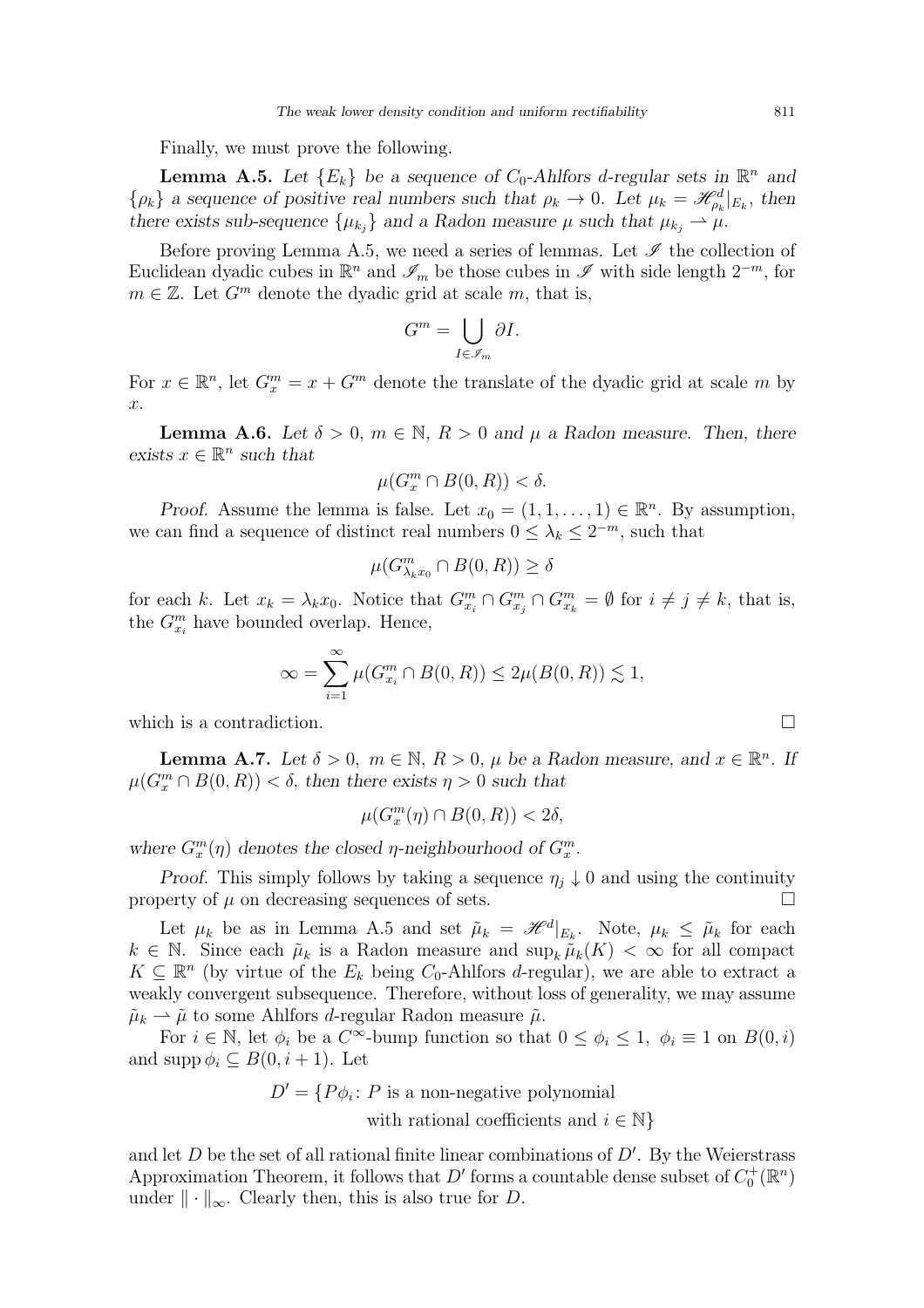Let  $\phi \in D$ . Since  $E_k$  is  $C_0$ -Ahlfors *d*-regular for each  $k \in \mathbb{N}$ , it follows that

$$
\mu_k(\mathrm{supp}\,\phi) \le \tilde{\mu}_k(\mathrm{supp}\,\phi) \le C_0(\mathrm{diam}(\mathrm{supp}\,\phi)/2)^d < \infty.
$$

Then, since  $\phi$  is bounded, we can extract a convergent subsequence of  $\{\int \phi \, d\mu_k\}$ . We claim we can extract a further subsequence so that

$$
L\phi = \lim_{k \to \infty} \int \phi \, d\mu_k \quad \text{exists for all } \phi \in D.
$$

This follows by a diagonal argument: enumerate  $D = \{\phi_1, \ldots\}$ . Pick a subsequence  $n_k^1$  so that  $\int \phi_1 d\mu_{n_k^1}$  converges. Now pick a subsequence  $n_k^2$  of  $n_k^1$  so that  $\int \phi_2 d\mu_{n_k^2}$ converges, and inductively, given a subsequence  $n_k^j$  $\mu_k^j$ , pick a subsequence  $n_k^{j+1}$  $\lambda_k^{j+1}$  of this sequence so that  $\int \phi_{j+1} d\mu_{n_k^{j+1}}$  converges. Now set  $n_k = n_k^k$ . Then for each j,  $n_k^k$  is a subsequence of  $n_k^j$  $\frac{d}{dx}$  for  $k > j$ , and the limit above converges for every  $\phi_j$ , which proves the claim.

We will show that L defines a linear functional on all of  $C_0(\mathbb{R}^n)$ . We first treat the case of non-negative functions.

<span id="page-21-0"></span>**Lemma A.8.** Let  $k \geq 0$  and  $N \geq 1$ . For a function  $\phi$  of the form

$$
\phi = \sum_{j=1}^N a_j \mathbb{1}_{A_j}
$$

where  $a_j \geq 0$  and  $A_j \subseteq \mathbb{R}^n$  are such that  $dist(A_i, A_j) \geq 2\rho_k$ , we have

$$
\int \phi \, d\mu_k = \sum_{j=1}^N a_j \mu_k(A_j).
$$

Proof. We claim  $\mu_k$  is additive on any subset of  $\{A_j\}$ , i.e. for any  $\mathscr{C} \subseteq \{A_i\}$ , we have

$$
\mu_k\left(\bigcup_{A_j\in\mathscr{C}}A_j\right)=\sum_{A_j\in\mathscr{C}}\mu_k(A_j).
$$

Let  $\mathscr{C} \subseteq \{A_i\}$ . The forward inequality is immediate by sub-additivity. To prove the reverse inequality, let  $\varepsilon > 0$  and suppose  $\mathscr U$  is a countable cover for  $\bigcup_{A_j \in \mathscr C} A_j$  such that diam $(U) \leq \rho_k$  for each  $U \in \mathscr{U}$  and

$$
\sum_{U \in \mathscr{U}} \text{diam}(U)^d \le \mu_k \left( \bigcup_{A_j \in \mathscr{C}} A_j \right) + \varepsilon.
$$

Since the  $A_j$  are separated by  $2\rho_k$  and  $\text{diam}(U) \leq \rho_k$ , each U intersects only a single  $A_j$ . Hence, the sets  $\mathscr{U}_j = \{U : U \cap A_j \neq \emptyset\}$  form a partition of  $\mathscr{U}$ . Then,

$$
\sum_{A_j \in \mathscr{C}} \mu_k(A_j) \le \sum_{A_j \in \mathscr{C}} \sum_{U \in \mathscr{U}_j} \text{diam}(U)^d = \sum_{U \in \mathscr{U}} \text{diam}(U)^d \le \mu_k \left(\bigcup_{A_j \in \mathscr{C}} A_j\right) + \varepsilon,
$$

which proves the claim.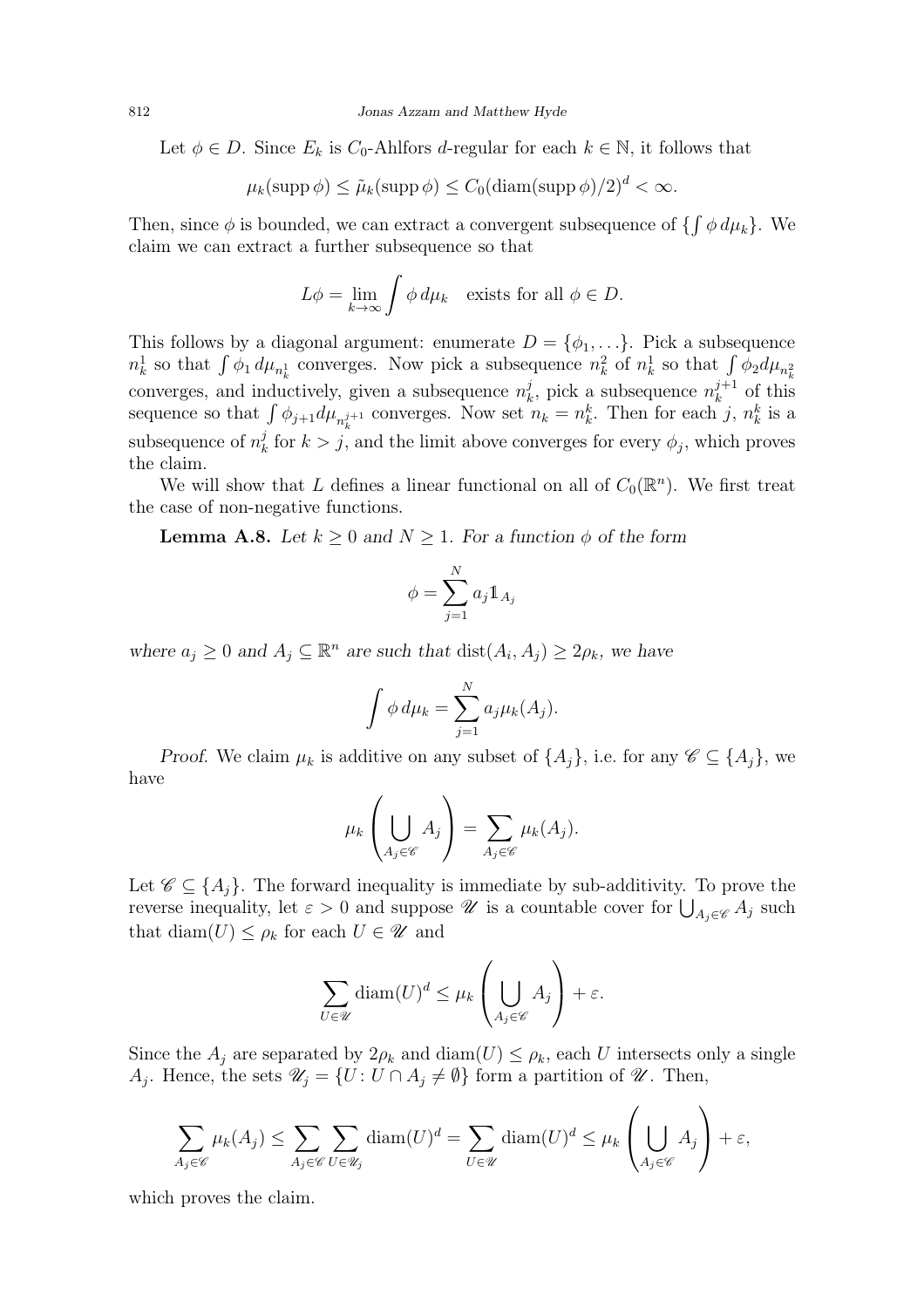Let  $\phi$  be as above. We may assume  $a_{j+1} \ge a_j$  for all  $j = 0, 1, \ldots$ , where we define  $a_0 = 0$ . Then

$$
\int \phi \, d\mu_k = \int_0^\infty \mu_k(\{x \in \mathbb{R}^n : \phi(x) > t\}) \, dt
$$
\n
$$
= \sum_{j=1}^N \int_{a_{j-1}}^{a_j} \mu_k(\{x \in \mathbb{R}^n : \phi(x) > t\}) \, dt
$$
\n
$$
= \sum_{j=1}^N (a_j - a_{j-1}) \mu_k \left( \bigcup_{i=j}^N A_i \right) = \sum_{j=1}^N (a_j - a_{j-1}) \sum_{i=j}^N \mu_k(A_i)
$$
\n
$$
= \sum_{i=1}^N \mu_k(A_i) \sum_{j=1}^i (a_j - a_{j-1}) = \sum_{i=1}^N a_i \mu_k(A_i).
$$

As an immediate consequence of Lemma [A.8,](#page-21-0) we get the following.

<span id="page-22-0"></span>**Corollary A.9.** Let  $k \geq 0$  and  $N \geq 1$ . Suppose  $\phi$  and  $\varphi$  are functions of the form

$$
\phi = \sum_{j=1}^{N} a_j \mathbb{1}_{A_j} \quad \text{and} \quad \varphi = \sum_{j=1}^{N} a'_j \mathbb{1}_{A_j}
$$

where  $a_j, a'_j \geq 0$  and  $A_j \subseteq \mathbb{R}^n$  are such that  $dist(A_i, A_j) \geq 2\rho_k$ . Then

$$
\int (\phi + \varphi) d\mu_k = \int \phi d\mu_k + \int \varphi d\mu_k.
$$

**Lemma A.10.** Let  $\phi, \varphi \in D$ , such that  $\phi, \varphi \geq 0$ . Then

$$
L(\phi + \varphi) = L\phi + L\varphi.
$$

Proof. Let  $\alpha > 0$  (to be chosen small later) and choose  $m = m(\alpha)$  large enough so that if  $x, y \in I \in \mathscr{I}_m$  then  $|\phi(x) - \phi(y)| \leq \alpha$  and  $|\phi(x) - \phi(y)| \leq \alpha$ . This is possible since  $\phi$  and  $\varphi$  are  $C^{\infty}$  function with compact support and so they have bounded derivatives. Set

<span id="page-22-1"></span>
$$
M = \sup_{x \in \mathbb{R}^n} \max\{\phi(x), \varphi(x)\}
$$

and let  $R > 0$  be such that supp  $\phi$ , supp  $\varphi \subseteq B(0, R)$ . For each  $k \geq 0$ , since  $E_k$  is  $C_0$ -Ahlfors regular, we have

$$
\mu_k(B(0,R)) \le C_0 R^d.
$$

Let  $\delta > 0$  (to be chosen small enough later). Recall the definition of  $\tilde{\mu}$ , just after the statement of Lemma [A.7.](#page-20-1) By Lemma [A.6,](#page-20-2) we can find a translate of the dyadic grid  $G^m = G_x^m$  such that

$$
\tilde{\mu}(G^m \cap B(0,R)) < \delta.
$$

By Lemma [A.7,](#page-20-1) we can choose  $\eta > 0$  small enough so that

$$
\tilde{\mu}(G^m(2^{-m}\eta) \cap B(0,R)) < 2\delta.
$$

Since  $\tilde{\mu}$  is the weak limit of the  $\tilde{\mu}_k$ , there exist  $K = K(\delta)$  such that for  $k \geq K$ ,

$$
\tilde{\mu}_k(G^m(2^{-m}\eta) \cap B(0,R)) < \limsup_{n \to \infty} \tilde{\mu}_n(G^m(2^{-m}\eta) \cap B(0,R)) + \delta
$$
  

$$
\leq \tilde{\mu}(G^m(2^{-m}\eta) \cap B(0,R)) + \delta \leq 3\delta.
$$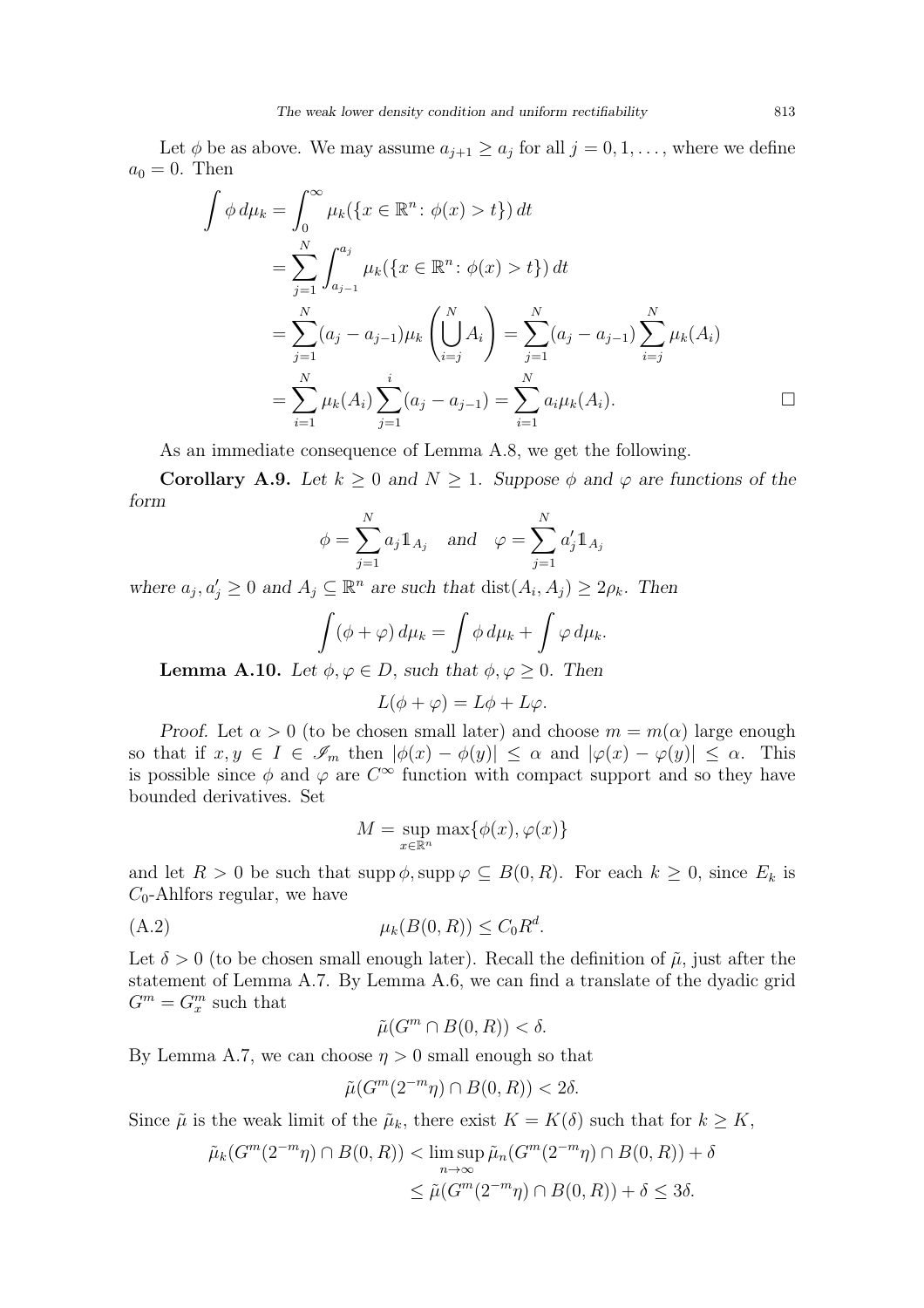Since  $\mu_k \leq \tilde{\mu}_k$  for all k, this remains true for the  $\mu_k$ , that is, for  $k \geq K$ ,  $(C^m(2^{-m}n) \cap B(0,R)) < 3\delta$ 

(A.3) 
$$
\mu_k(G^m(2^{-m}\eta) \cap B(0,R)) \le 3\delta
$$

For  $I \in \mathscr{I}$ , let  $\phi_I = \phi \mathbb{1}_{(1-\eta)I}$ . We can write

<span id="page-23-1"></span>
$$
\phi = \sum_{I \in \mathcal{I}_m} \phi_I + \left( \phi - \sum_{I \in \mathcal{I}_m} \phi_I \right) = \sum_{I \in \mathcal{I}_m} \phi_I + \phi_G.
$$

Notice that  $\phi_G$  is supported on  $G^m(2^{-m}\eta) \cap B(0,R)$ . Define also  $\tilde{\phi}_I : \mathbb{R}^n \to \mathbb{R}$ , such that

$$
\tilde{\phi}_I(x) = \inf_{y \in I} \phi(y) \mathbb{1}_{(1-\eta)I}(x).
$$

By our choice of  $m, |\phi_I - \tilde{\phi}_I| \leq \alpha$  for each  $I \in \mathscr{I}_m$ . Hence

$$
\phi \leq \sum_{I \in \mathscr{I}_m} (\tilde{\phi}_I + \alpha \mathbb{1}_{(1-\eta)I \cap B(0,R)}) + \phi_G \leq \alpha \mathbb{1}_{B(0,R)} + \sum_{I \in \mathscr{I}_m} \tilde{\phi}_I + \phi_G
$$

Similarly, we define  $\varphi_I$ ,  $\tilde{\varphi}_I$  and  $\varphi_G$ , to get

$$
\varphi \leq \alpha \mathbb{1}_{B(0,R)} + \sum_{I \in \mathscr{I}_m} \tilde{\varphi}_I + \varphi_G.
$$

For any  $I, I' \in \mathscr{I}_m$ , we have

$$
dist((1 - \eta)I, (1 - \eta)I') \ge 2^{-m}\eta.
$$

Thus, for k large enough so that  $2\rho_k \leq 2^{-m}\eta$ , by Corollary [A.9,](#page-22-0)

<span id="page-23-0"></span>(A.4) 
$$
\int \sum_{I \in \mathscr{I}_m} \tilde{\phi}_I d\mu_k + \int \sum_{I \in \mathscr{I}_m} \tilde{\varphi}_I d\mu_k = \int \left( \sum_{I \in \mathscr{I}_m} \tilde{\phi}_I + \sum_{I \in \mathscr{I}_m} \tilde{\varphi}_I \right) d\mu_k.
$$

Let  $\varepsilon > 0$ ,  $\gamma \in (0,1)$  and suppose  $\alpha$  and  $\delta$  have been chosen small enough so that  $\gamma \varepsilon \geq 4C_0R^d\alpha + 12M\delta$ . Using the above combined with Lemma [A.1](#page-18-0) we can find  $K = K(\eta, \delta, m)$  such that for  $k \geq K$ ,

$$
\int \phi \, d\mu_k + \int \varphi \, d\mu_k \stackrel{(\mathbf{A},1)}{\leq} \frac{1}{1-\gamma} \left[ \int \sum_{I \in \mathscr{I}_m} \tilde{\phi}_I \, d\mu_k + \int \sum_{I \in \mathscr{I}_m} \tilde{\varphi}_I \, d\mu_k \right] \n+ \frac{1}{\gamma} \left[ \int (\alpha \mathbb{1}_{B(0,R)} + \phi_G) \, d\mu_k + \int (\alpha \mathbb{1}_{B(0,R)} + \varphi_G) \, d\mu_k \right] \n\stackrel{(\mathbf{A},1), (\gamma=1/2)}{\leq} \frac{1}{1-\gamma} \left[ \int \left( \sum_{I \in \mathscr{I}_m} \tilde{\phi}_I + \sum_{I \in \mathscr{I}_m} \tilde{\varphi}_I \right) \, d\mu_k \right] \n+ \frac{2}{\gamma} \left[ 2 \int \alpha \mathbb{1}_{B(0,R)} \, d\mu_k + \int \phi_G d\mu_k + \int \varphi_G \, d\mu_k \right] \n+ \frac{2}{\gamma} \left[ 2\alpha \mu_k (B(0,R)) + 2M\mu_k (G^m (2^{-m}\eta) \cap B(0,R)) \right] \n\stackrel{(\mathbf{A},2)}{\leq} \frac{1}{1-\gamma} \int (\phi + \varphi) \, d\mu_k + \frac{2}{\gamma} \left[ 2C_0 R^d \alpha + 6M \delta \right] \n\leq \frac{1}{1-\gamma} \int (\phi + \varphi) \, d\mu_k + \varepsilon.
$$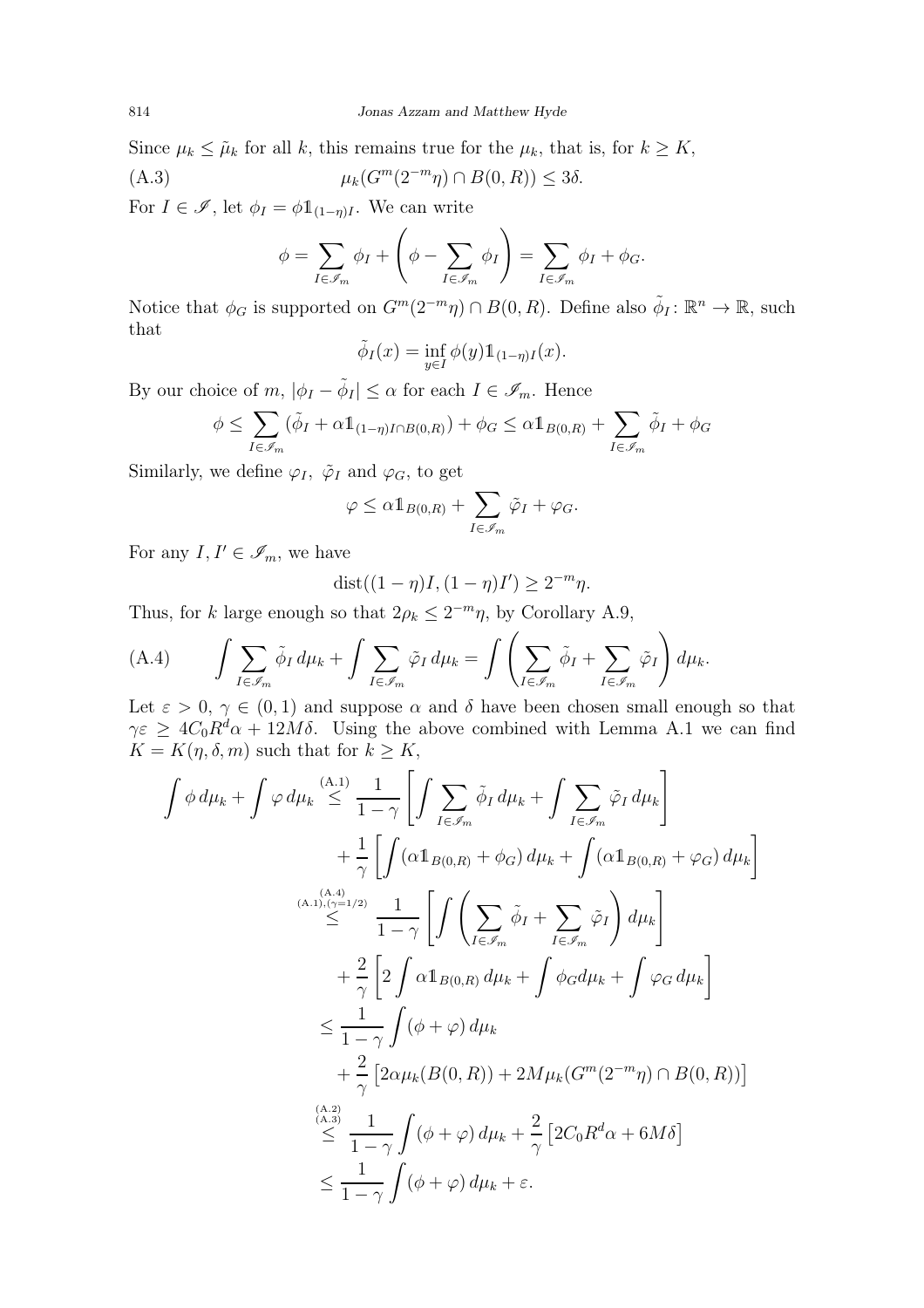On the other hand

$$
\int (\phi + \varphi) d\mu_k \leq \int (2\alpha \mathbb{1}_{B(0,R)} + \sum_{I \in \mathscr{I}_m} \tilde{\phi}_I + \phi_G + \sum_{I \in \mathscr{I}_m} \tilde{\varphi}_I + \varphi_G) d\mu_k
$$
\n
$$
\leq \frac{(\mathbf{A}.\mathbf{1})}{1-\gamma} \int \left( \sum_{I \in \mathscr{D}_m} \tilde{\phi}_I + \sum_{I \in \mathscr{I}_m} \tilde{\varphi}_I \right) d\mu_k
$$
\n
$$
+ \frac{1}{\gamma} \int (2\alpha \mathbb{1}_{B(0,R)} + \phi_G + \varphi_G) d\mu_k
$$
\n
$$
\leq \frac{(\mathbf{A}.\mathbf{1}), (\gamma = 1/2)}{1-\gamma} \prod_{I \in \mathscr{I}_m} \sum_{\tilde{\phi}_I} d\mu_k + \int \sum_{I \in \mathscr{I}_m} \tilde{\varphi}_I d\mu_k
$$
\n
$$
+ \frac{2}{\gamma} \left[ \int 2\alpha \mathbb{1}_{B(0,R)} d\mu_k + \int (\phi_G + \varphi_G) d\mu_k \right]
$$
\n
$$
\leq \frac{1}{1-\gamma} \left[ \int \phi d\mu_k + \int \varphi d\mu_k \right]
$$
\n
$$
+ \frac{2}{\gamma} \left[ 2\alpha \mu_k (B(0,R)) + 2M\mu_k (G^m (2^{-m}\eta) \cap B(0,R)) \right]
$$
\n
$$
\leq \frac{1}{1-\gamma} \left[ \int \phi d\mu_k + \int \varphi d\mu_k \right] + \varepsilon.
$$

Taking  $k \to \infty$  in the previous two sequences of inequalities, we get

$$
L(\phi)+L(\varphi)\leq \frac{1}{1-\gamma}L(\phi+\varphi)+\varepsilon
$$

and

$$
L(\phi + \varphi) \le \frac{1}{1 - \gamma} \left( L(\phi) + L(\varphi) \right) + \varepsilon
$$

Thus, taking  $\varepsilon, \gamma \to 0$  we have

$$
L(\phi + \varphi) = L(\phi) + L(\varphi)
$$

and this finishes the proof.  $\Box$ 

<span id="page-24-0"></span>**Lemma A.11.** Let  $f \in C_0^+(\mathbb{R}^n)$  and  $R > 0$  be such that supp  $f \subseteq B(0, R)$ . Suppose  $\{f_i\}$  is a decreasing sequence of functions in D such that  $f_i(x) \ge f(x)$  for all  $x \in \mathbb{R}^n$ , supp  $f_i \subseteq B(0, R+1)$  and  $f_i \to f$  in  $L^{\infty}$ . Then the limit

$$
L(f) = \lim_{k \to \infty} \int f \, d\mu_k
$$

exists and

$$
L(f) = \lim_{i \to \infty} L(f_i).
$$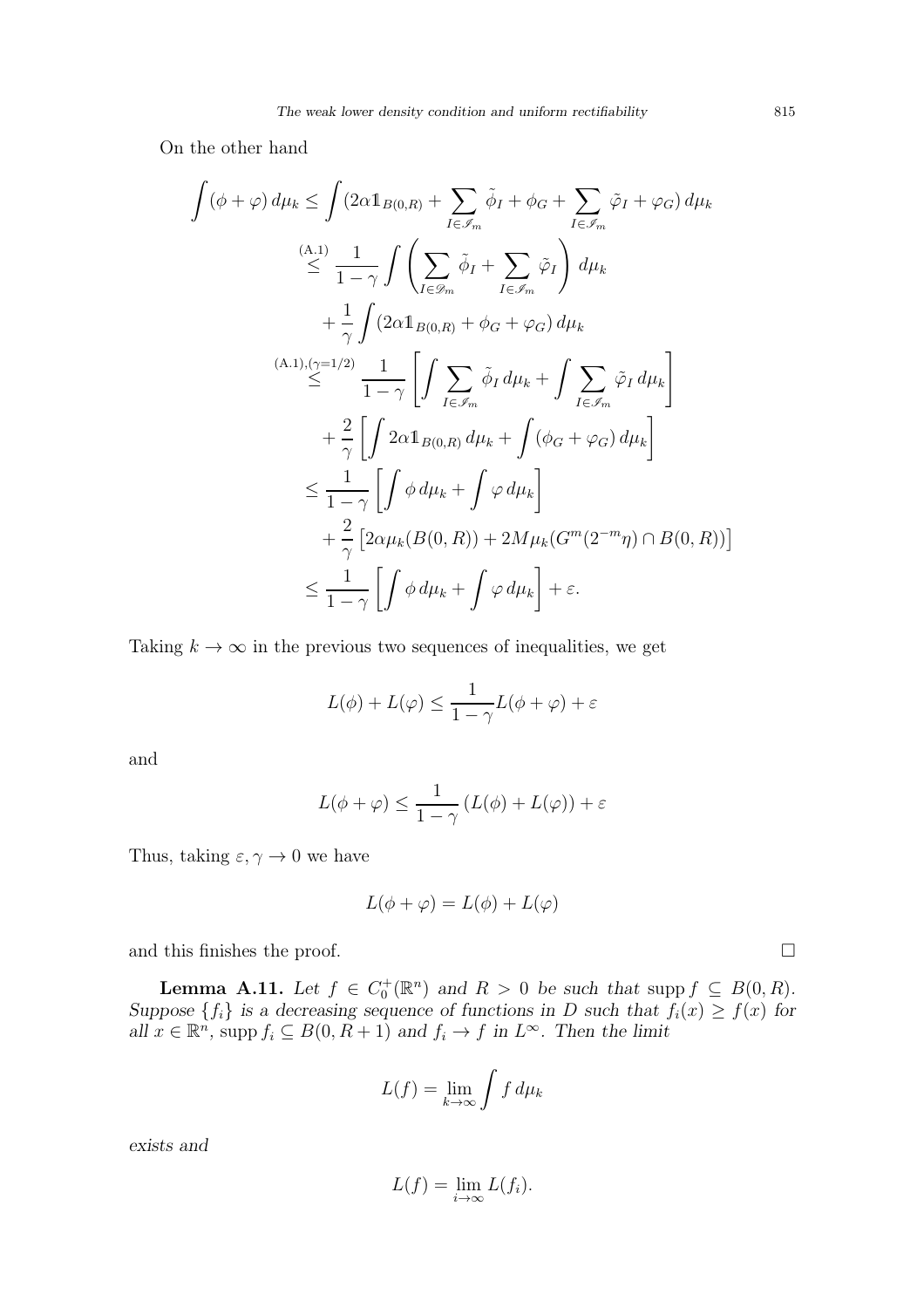Proof. Let  $k \in \mathbb{N}$ . For each i, since  $\mu_k$  is upper  $C_0$ -Ahlfors d-regular and  $f_i \geq f$ , and for any  $\gamma \in (0,1)$ , we have

$$
\left| \int f d\mu_k - \int f_i d\mu_k \right| = \int f_i d\mu_k - \int f d\mu_k
$$
  
= 
$$
\int (f_i - f + f) d\mu_k - \int f d\mu_k
$$
  

$$
\leq \frac{(\mathbf{A} \cdot \mathbf{I})}{\gamma} \int (f_i - f) d\mu_k + \frac{\gamma}{1 - \gamma} \int f d\mu_k
$$
  

$$
\leq \left( \frac{1}{\gamma} \|f_i - f\|_{\infty} + \frac{\gamma}{1 - \gamma} \|f\|_{\infty} \right) \mu_k(B(\mathbf{0}, R + 1))
$$
  

$$
\leq C_0 (R + 1)^d \left( \frac{1}{\gamma} \|f_i - f\|_{\infty} + \frac{\gamma}{1 - \gamma} \|f\|_{\infty} \right)
$$

Taking  $k \to \infty$ , we find

$$
L(f_i) - C_0(R+1)^d \left(\frac{1}{\gamma} \|f_i - f\|_{\infty} + \frac{\gamma}{1-\gamma} \|f\|_{\infty}\right)
$$
  

$$
\leq \liminf_{k \to \infty} \int f d\mu_k \leq \limsup_{k \to \infty} \int f d\mu_k \leq \limsup_{k \to \infty} \int f_i d\mu_k \leq L(f_i).
$$

Since  $L(f_i)$  is a monotone decreasing sequence of non-negative real numbers,  $\lim_{i\to\infty} L(f_i)$  exists. Hence, taking  $i\to\infty$ , it follows that

$$
\lim_{i \to \infty} L(f_i) - C_0(R+1)^d \frac{\gamma}{1-\gamma} ||f||_{\infty} \le \liminf_{k \to \infty} \int f d\mu_k \le \limsup_{k \to \infty} \int f d\mu_k
$$
  

$$
\le \limsup_{k \to \infty} \int f_i d\mu_k \le \lim_{i \to \infty} L(f_i).
$$

Since  $\gamma \in (0, 1)$  is arbitrary, this implies the limit  $L(f)$  exists and equals the desired quantity.  $\Box$ 

**Lemma A.12.** The functional L is linear on  $C_0^+(\mathbb{R}^n)$ .

<span id="page-25-1"></span>Proof. Let  $f, g \in C_0^+(\mathbb{R}^n)$ . Since D' is dense in  $C_0^+(\mathbb{R}^n)$ , we can find sequence of function  $\{\tilde{f}_i\}$  and  $\{\tilde{g}_i\}$  in  $D'$  such that

<span id="page-25-0"></span>(A.5) 
$$
||f - \tilde{f}_i||_{\infty} \le 3^{-i}
$$
 and  $||g - \tilde{g}_i||_{\infty} \le 3^{-i}$ .

Let  $R_f$  and  $R_g$  positive integers such that supp  $f \subseteq B(0, R_f)$  and supp  $g \subseteq B(0, R_g)$ . Recall that functions in  $D'$  are of the form  $P\phi_j$  for some polynomial P with rational coefficients and a bump function  $\phi_j$  equal 1 on  $B(0, j)$  with support in  $B(0, j + 1)$ . Thus, without loss of generality we can assume  $\tilde{f}_i = P_i^f \phi_{R_f}$  and  $\tilde{g}_i = P_i^g \phi_{R_g}$  where  $P_i^f$  $i<sup>f</sup>$ ,  $P_i<sup>g</sup>$  are non-negative polynomials with rational coefficients such that

$$
||f - P_i^f||_{L^{\infty}(B_{R_f})} \leq 3^{-i}
$$
 and  $||g - P_i^g||_{L^{\infty}(B_{R_g})} \leq 3^{-i}$ .

We plan to modify the  $\tilde{f}_i$  and  $\tilde{g}_i$  so that they monotonically decrease to f and g respectively. For each  $i$ , define

$$
f_i = \tilde{f}_i + 2 \cdot 3^{-i} \phi_{R_f}
$$
 and  $g_i = \tilde{g}_i + 2 \cdot 3^{-i} \phi_{R_g}$ .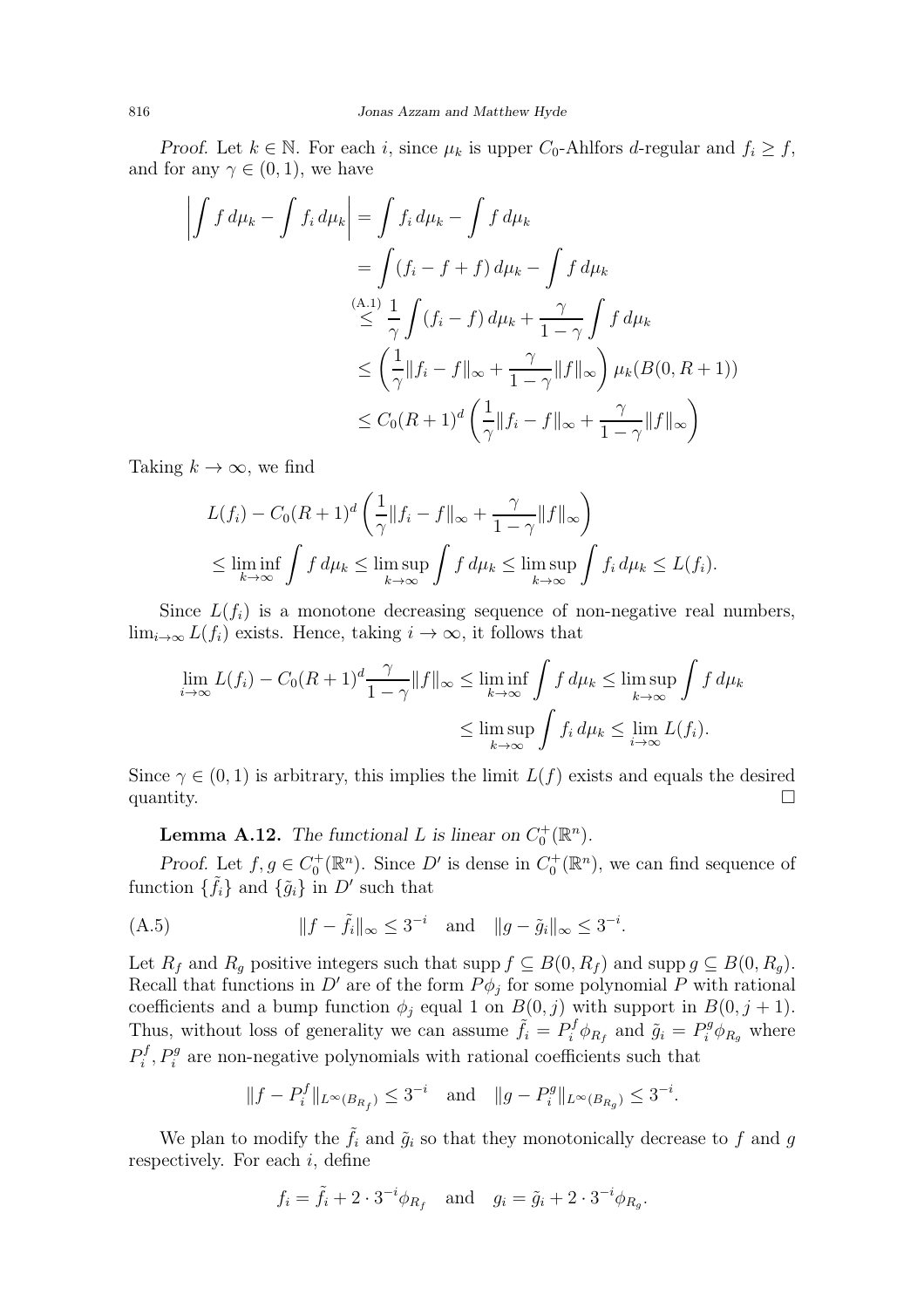We first consider the  $f_i$ . We still have that  $f_i \to f$  and supp  $f_i \subseteq B(0, R_f + 1)$ . Outside of  $B(0, R_f)$ ,  $f = 0 \le f_i$ . For  $x \in B(0, R_f)$  and  $i \in \mathbb{N}$ ,

$$
f(x) + 3^{-i} \phi_{R_f}(x) = f(x) + 3^{-i} \stackrel{\text{(A.5)}}{\leq} \tilde{f}_i(x) + 2 \cdot 3^{-i} \phi_{R_f}(x) = f_i(x)
$$

and

$$
f_i(x) = \tilde{f}_i(x) + 2 \cdot 3^{-i} \phi_{R_f}(x) \le (P_i^f \phi_{R_f})(x) + 2 \cdot 3^{-i} \phi_{R_f}(x)
$$
  
 
$$
\le (f(x) + 3^{-i}) \phi_{R_f}(x) + 2 \cdot 3^{-i} \phi_{R_f}(x) = f(x) + 3^{-i+1} \phi_{R_f}(x).
$$

It follows that  $f \leq f_i$  for each i and

$$
f_{i+1} \le f + 3^{-i} \phi_{R_f} \le f_i.
$$

In summary the sequence  $\{f_i\}$  satisfies the hypothesis of Lemma [A.11](#page-24-0) for f. The same is true of the sequence  ${g_i}$  for g. It is not difficult to show that

$$
h_i = f_i + g_i
$$

satisfies the conditions of Lemma [A.11](#page-24-0) for  $f + g$ . Then, since L is linear on D, we have

$$
L(f+g) = \lim_{i \to \infty} L(h_i) = \lim_{i \to \infty} L(f_i) + \lim_{i \to \infty} L(g_i) = L(f) + L(g)
$$
  
which completes the proof.

Proof of Lemma [A.5.](#page-20-0) Let  $\{\mu_{k_j}\}\$ be the subsequence defining L. By Lemma [A.12,](#page-25-1) L defines a linear functional on  $\check{C}_0^+(\mathbb{R}^n)$ . We claim L defines a linear functional on  $C_0(\mathbb{R}^n)$ . By definition, for any  $f \in C_0(\mathbb{R}^n)$  and  $k \in \mathbb{N}$ , we have

$$
\int f d\mu_k = \int f^+ d\mu_k - \int f^- d\mu_k.
$$

Hence, the limit

$$
L(f) = \lim_{j \to \infty} \int f d\mu_{k_j}
$$

exists and

$$
L(f) = L(f^+) - L(f^-)
$$

Suppose  $\phi, \varphi \in C_0(\mathbb{R}^n)$ . Then  $\phi^+, \phi^-, \varphi^+$  and  $\varphi^-$  are in  $C_0^+(\mathbb{R}^n)$ . Observe that we can write

$$
(\phi + \varphi)^{+} - (\phi + \varphi)^{-} = \phi + \varphi = (\phi^{+} + \varphi^{+}) - (\phi^{-} + \varphi^{-}),
$$

and after rearranging

$$
(\phi + \varphi)^{+} + (\phi^{-} + \varphi^{-}) = (\phi^{+} + \varphi^{+}) + (\phi + \varphi)^{-}.
$$

Taking L on both sides and using linearity of L on  $C_0^+(\mathbb{R}^n)$ , we have

$$
L((\phi + \varphi)^{+}) + L(\phi^{-} + \varphi^{-}) = L(\phi^{+} + \varphi^{+}) + L((\phi + \varphi)^{-}).
$$

Rearranging once more gives

<span id="page-26-0"></span>(A.6) 
$$
L((\phi + \varphi)^+) - L((\phi + \varphi)^-) = L(\phi^+ + \varphi^+) - L(\phi^- + \varphi^-).
$$

Using [\(A.6\)](#page-26-0), linearity on  $C_0(\mathbb{R}^n)$  follows since

$$
L(\phi + \varphi) = L((\phi + \varphi)^+) - L((\phi + \varphi)^-)
$$
  
\n
$$
\stackrel{\text{(A.6)}}{=} L(\phi^+ + \varphi^+) - L(\phi^- + \varphi^-)
$$
  
\n
$$
= L(\phi^+) - L(\phi^-) + L(\varphi^+) - L(\varphi^-)
$$
  
\n
$$
= L(\phi) + L(\varphi).
$$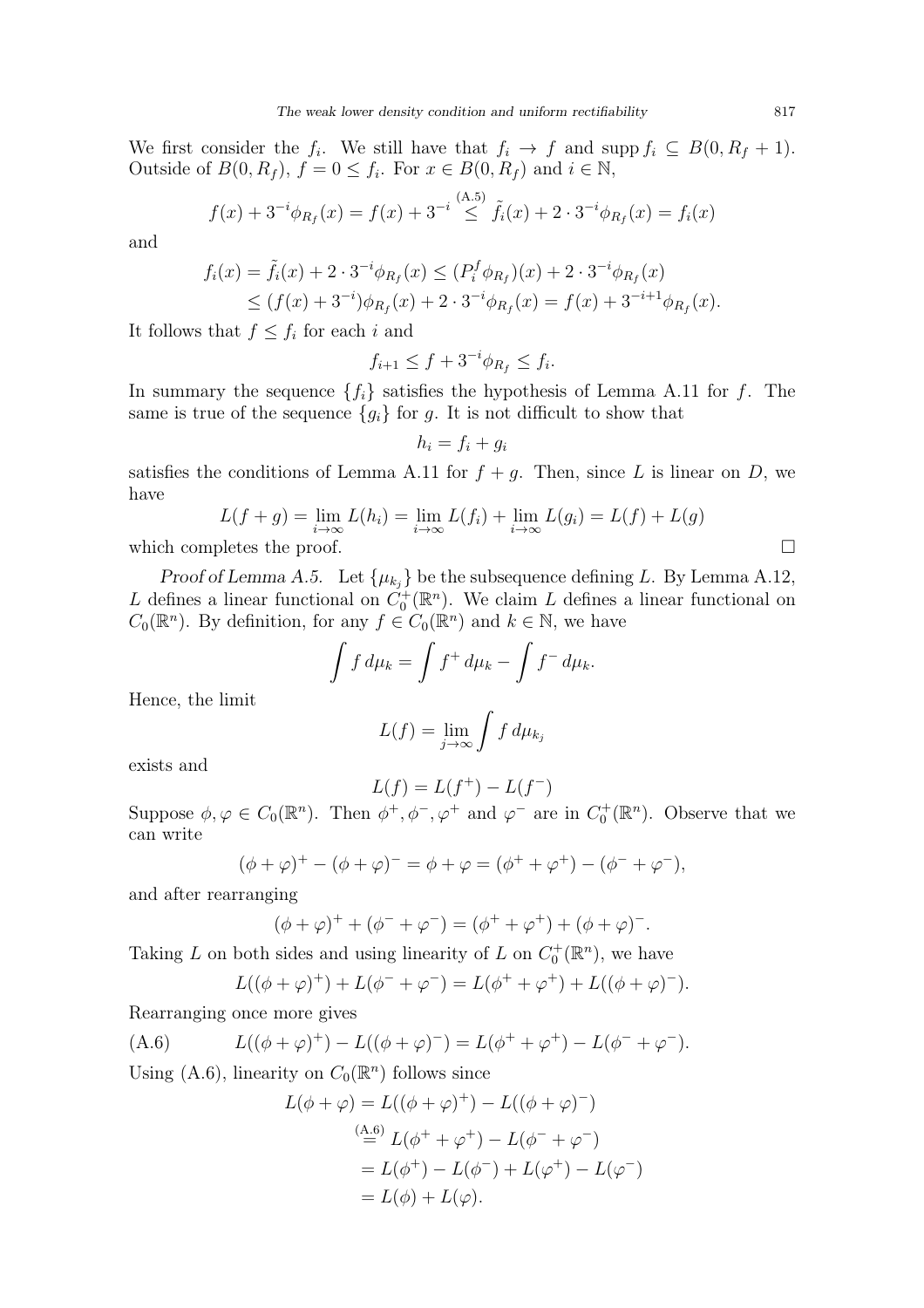Now, since L is linear on  $C_0(\mathbb{R}^n)$ , by the Riesz Representation Theorem we can find a Radon measure  $\mu$  such that

$$
\int \phi \, d\mu = \lim_{j \to \infty} \int \phi \, d\mu_{k_j}
$$

for all  $\phi \in C_0(\mathbb{R}^n)$  as required.

## References

- <span id="page-27-18"></span>[Azz15] Azzam, J.: Hausdorff dimension of wiggly metric spaces. - Ark. Mat. 53:1, 2015, 1–36.
- <span id="page-27-8"></span>[AH+17] Azzam, J., S. Hofmann, J. M. Martell, K. Nyström, and T. Toro: A new characterization of chord-arc domains. - J. Eur. Math. Soc. (JEMS) 19:4, 2017, 967– 981.
- <span id="page-27-14"></span>[AV21] Azzam, J., and M. Villa: Quantitative comparisons of multiscale geometric properties. - Anal. PDE 14:6, 2021, 1873–1904.
- <span id="page-27-0"></span>[Bes38] Besicovitch, A. S.: On the fundamental geometrical properties of linearly measurable plane sets of points (II). - Math. Ann. 115:1, 1938, 296–329.
- <span id="page-27-10"></span>[CGLT16] CHOUSIONIS, V., J. GARNETT, T. LE, and X. TOLSA: Square functions and uniform rectifiability. - Trans. Amer. Math. Soc. 368:9, 2016, 6063–6102.
- <span id="page-27-17"></span>[Chr90] CHRIST, M.: A  $T(b)$  theorem with remarks on analytic capacity and the Cauchy integral. - Colloq. Math. 60/61:2, 1990, 601–628.
- <span id="page-27-16"></span>[Dav88] David, G.: Morceaux de graphes lipschitziens et intégrales singulières sur une surface. - Rev. Mat. Iberoamericana 4:1, 1988, 73–114.
- <span id="page-27-11"></span>[DJ90] David, G., and D. S. Jerison: Lipschitz approximation to hypersurfaces, harmonic measure, and singular integrals. - Indiana Univ. Math. J. 39:3, 1990, 831–845.
- <span id="page-27-6"></span>[DS91] DAVID, G., and S. W. SEMMES: Singular integrals and rectifiable sets in  $\mathbb{R}^n$ : Beyond Lipschitz graphs. - Astérisque 193:152, 1991.
- <span id="page-27-7"></span>[DS93] David, G., and S. W. Semmes: Analysis of and on uniformly rectifiable sets. - Math. Surveys Monogr. 38, Amer. Math. Soc., Providence, RI, 1993.
- <span id="page-27-12"></span>[Fal86a] Falconer, K. J.: The geometry of fractal sets. - Cambridge Tracts in Math. 85, Cambridge Univ. Press, Cambridge, 1986.
- <span id="page-27-13"></span>[Fal86b] Falconer, K. J.: Sets with prescribed projections and Nikodým sets. - Proc. London Math. Soc. (3) 53:1, 1986, 48–64.
- <span id="page-27-1"></span>[Far00] Farag, H. M.: Unrectifiable 1-sets with moderate essential flatness satisfy Besicovitch's  $\frac{1}{2}$ -conjecture. - Adv. Math. 149:1, 2000, 89–129.
- <span id="page-27-2"></span>[Far02] FARAG, H. M.: On the  $\frac{1}{2}$ -problem of Besicovitch: quasi-arcs do not contain sharp sawteeth. - Rev. Mat. Iberoamericana 18:1, 2002, 17–40.
- <span id="page-27-5"></span>[Fed69] FEDERER, H.: Geometric measure theory. - Grundlehren Math. Wiss. 153. Springer-Verlag, New York Inc., New York, 1969.
- <span id="page-27-9"></span>[HLMN17] HOFMANN, S., P. LE, J. M. MARTELL, and K. NYSTRÖM: The weak- $A_{\infty}$  property of harmonic and p-harmonic measures implies uniform rectifiability. - Anal. PDE 10:3, 2017, 513–558.
- <span id="page-27-4"></span>[Mar61] Marstrand, J. M.: Hausdorff two-dimensional measure in 3-space. - Proc. London Math. Soc. (3) 11, 1961, 91–108.
- <span id="page-27-3"></span>[Mat75] MATTILA, P.: Hausdorff m regular and rectifiable sets in n-space. - Trans. Amer. Math. Soc. 205, 1975, 263–274.
- <span id="page-27-15"></span>[Mat95] MATTILA, P.: Geometry of sets and measures in Euclidean spaces. Fractals and rectifiability. - Cambridge Stud. Adv. Mathe. 44, Cambridge Univ. Press, Cambridge, 1995.